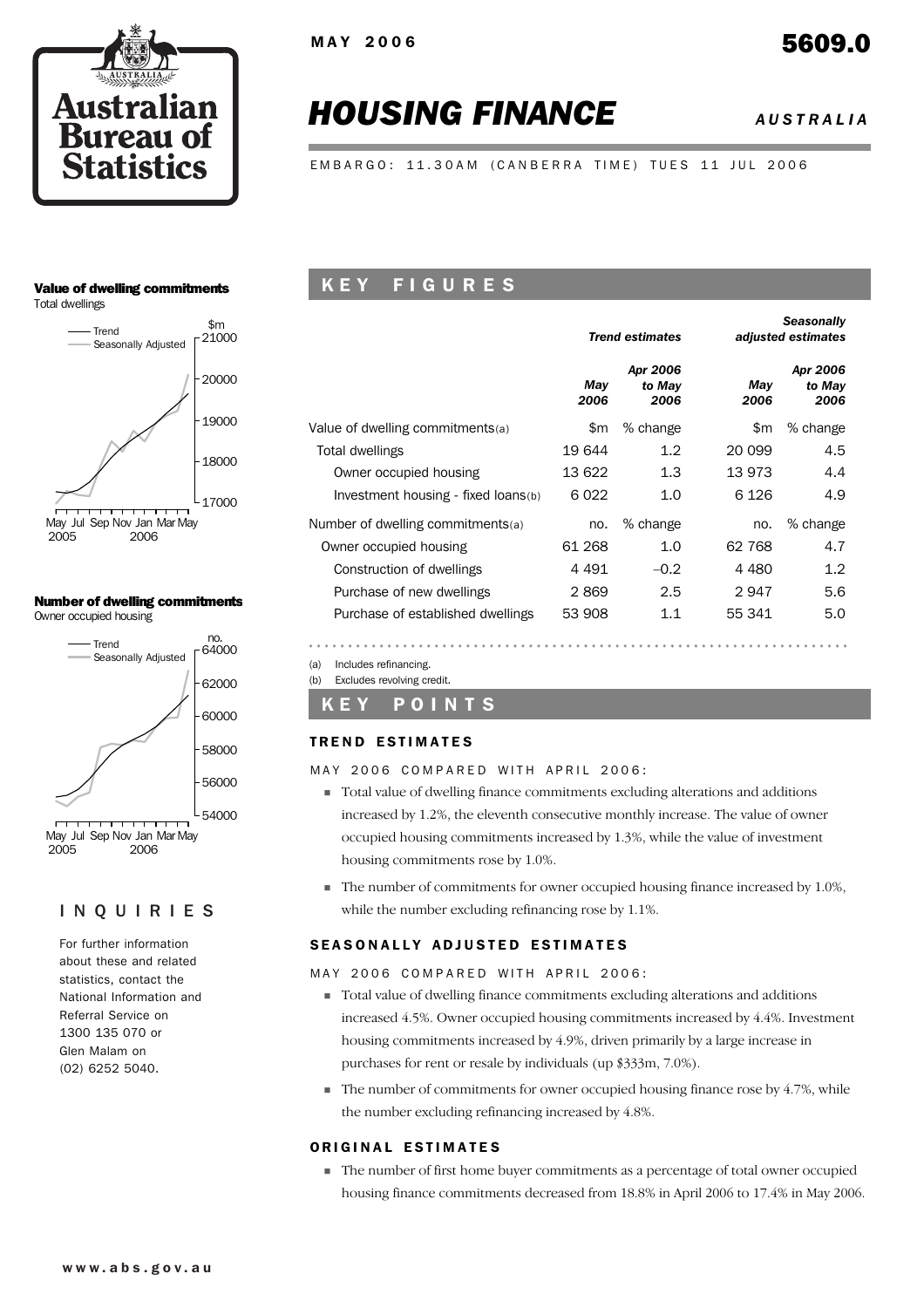## NOTES

| FORTHCOMING ISSUES    | <b>ISSUE</b>                              | <b>RELEASE DATE</b>                        |  |  |  |  |  |
|-----------------------|-------------------------------------------|--------------------------------------------|--|--|--|--|--|
|                       | June 2006                                 | 9 August 2006                              |  |  |  |  |  |
|                       | <b>July 2006</b>                          | 8 September 2006                           |  |  |  |  |  |
|                       | August 2006                               | 11 October 2006                            |  |  |  |  |  |
|                       | September 2006                            | 8 November 2006                            |  |  |  |  |  |
|                       | October 2006                              | 8 December 2006                            |  |  |  |  |  |
|                       | November 2006                             | 15 January 2007                            |  |  |  |  |  |
|                       |                                           |                                            |  |  |  |  |  |
| CHANGES IN THIS ISSUE | There are no major changes in this issue. |                                            |  |  |  |  |  |
|                       |                                           |                                            |  |  |  |  |  |
| ABBREVIATIONS         | million dollars<br>$_{\rm sm}$            |                                            |  |  |  |  |  |
|                       | Australian Bureau of Statistics<br>ABS    |                                            |  |  |  |  |  |
|                       | ADI                                       | Authorised Deposit-taking Institution      |  |  |  |  |  |
|                       | APRA                                      | Australian Prudential Regulation Authority |  |  |  |  |  |
|                       | not elsewhere classified<br>n.e.c.        |                                            |  |  |  |  |  |
|                       | Registered Financial Corporation<br>RFC   |                                            |  |  |  |  |  |
|                       |                                           |                                            |  |  |  |  |  |

Dennis Trewin Australian Statistician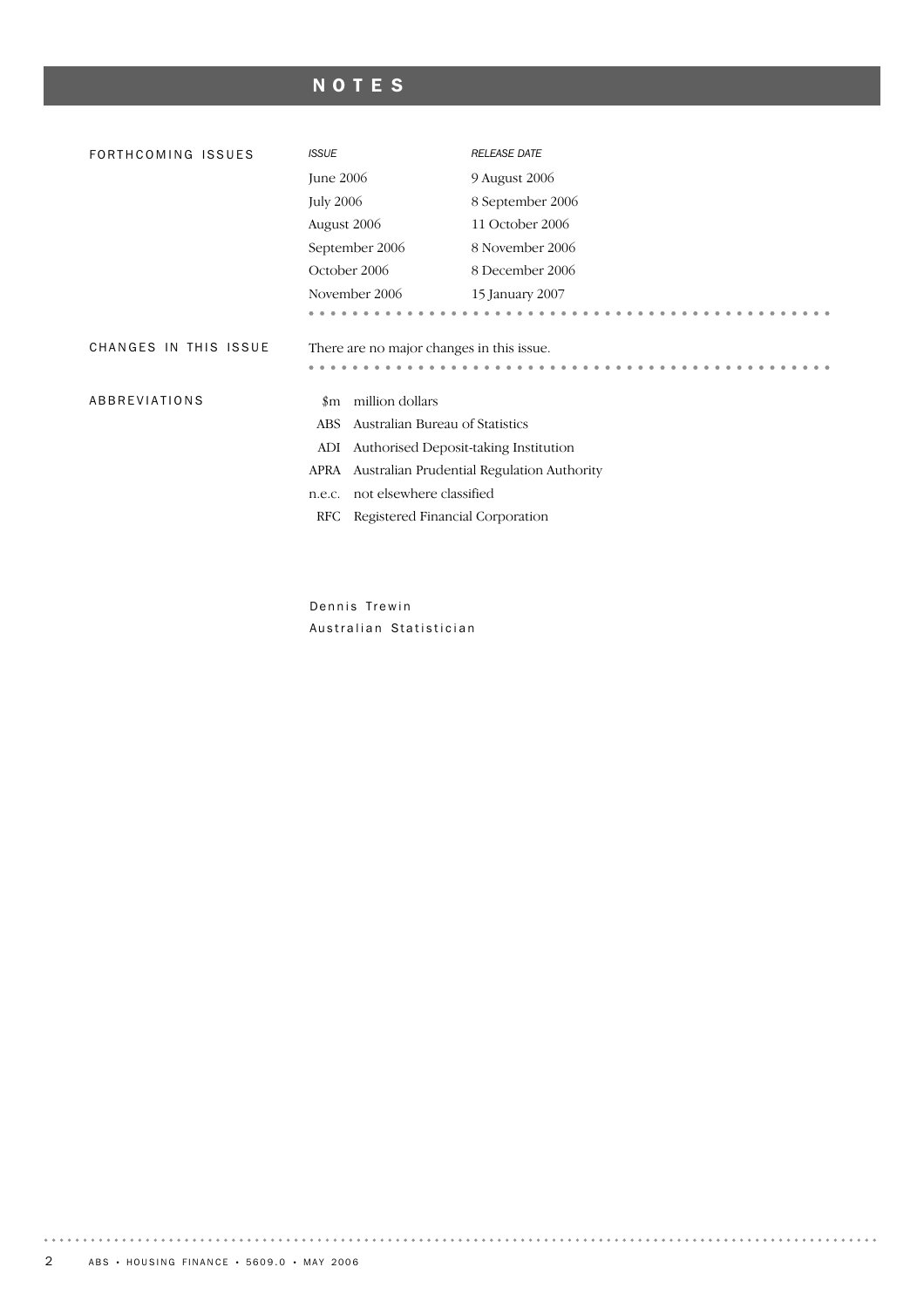## CONTENTS

| ANALYSIS      |                                                                     |
|---------------|---------------------------------------------------------------------|
|               |                                                                     |
| <b>TABLES</b> |                                                                     |
|               | 1<br>Housing Finance Commitments (Owner Occupation), By Purpose:    |
|               |                                                                     |
|               | Housing Finance Commitments (Owner Occupation), By Purpose:<br>2    |
|               |                                                                     |
|               | 3<br>Housing Finance Commitments (Owner Occupation), By Lender:     |
|               |                                                                     |
|               | Housing Finance Commitments (Owner Occupation), By Lender:<br>4     |
|               |                                                                     |
|               | 5<br>Housing Finance Commitments (Owner Occupation), By State and   |
|               | Territory, (Number)                                                 |
|               | 6<br>Housing Finance Commitments (Owner Occupation), By State and   |
|               |                                                                     |
|               | 7<br>Housing Finance Commitments (Owner Occupation), By State and   |
|               |                                                                     |
|               | 8<br>Housing Finance Commitments (Owner Occupation), By Purpose and |
|               |                                                                     |
|               | 9<br>Housing Finance Commitments (Owner Occupation), First Home     |
|               |                                                                     |
|               | 10<br>Housing Finance Commitments (Owner Occupation), By Purpose:   |
|               |                                                                     |
|               | 11<br>Housing Finance Commitments (Owner Occupation and Investment  |
|               |                                                                     |
|               | 12<br>Housing Loan Outstandings to Households (Owner Occupation and |
|               |                                                                     |
|               |                                                                     |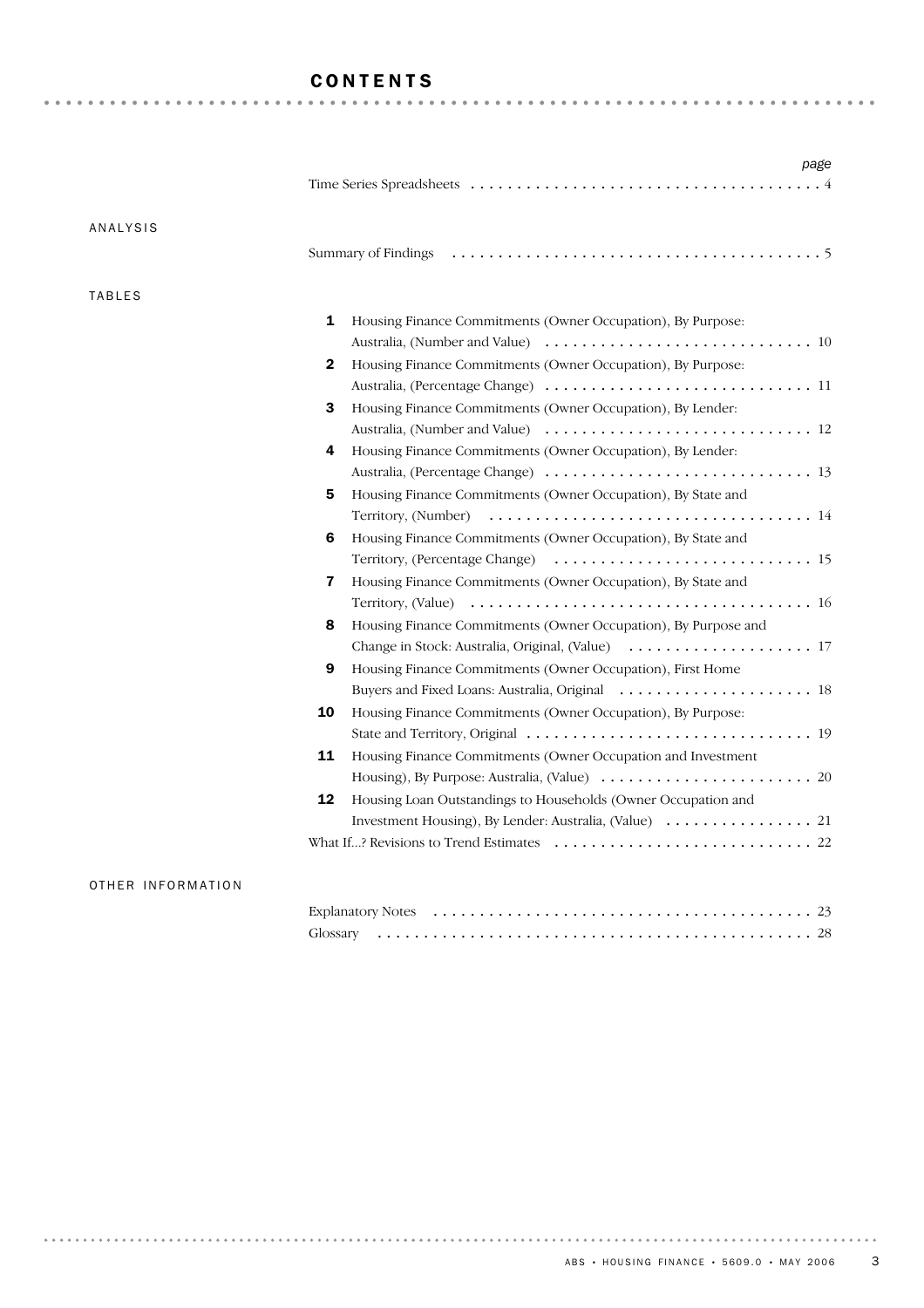## TIME SERIES SPREADSHEETS

TIME SERIES DATA

Data available free on the ABS web site <http://www.abs.gov.au>.

#### Tables available are:

- ! longer time series of tables in this publication
- the following tables
	- 13a Housing finance commitments (Owner Occupation), By Purpose and Lender: Australia, Original (Number)

- 13b Housing finance commitments (Owner Occupation), By Purpose and Lender: Australia, Original (\$'000)
- 13c Housing finance commitments, By Purpose and Lender: Australia, Original (Average Loan Size – \$'000)
- 14 Housing Finance Seasonal Factors, By Purpose and Lender: Australia, October 1975 to May 2007
- 15 Housing Finance Seasonal Factors, By State, October 1975 to May 2007

. . . . . . .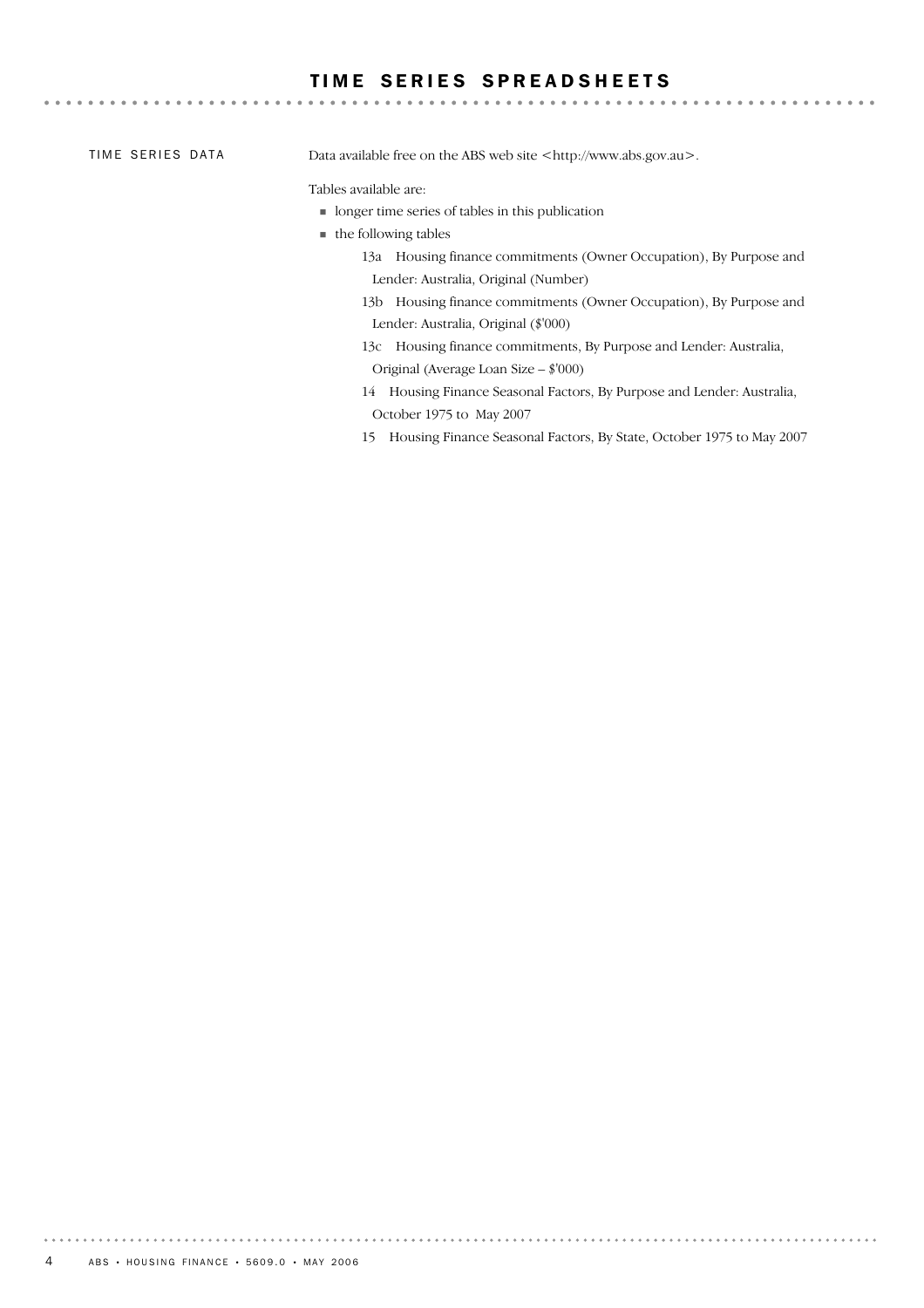## SUMMARY OF FINDINGS

## DW FILINGS FINANCED *Value of Dwellings Financed*

The total value of dwelling commitments excluding alterations and additions (seasonally adjusted) increased 4.5% in May 2006 compared with April 2006. The trend series for total value of dwelling finance commitments increased by 1.2% in May 2006, the eleventh consecutive monthly increase.

The total value of owner occupied housing commitments (seasonally adjusted) rose by 4.4% (up \$584m) in May 2006, following a revised 1.7% rise in April 2006. Increases were recorded for purchase of established dwellings excluding refinancing (up \$346m, 4.2%), refinancing of established dwellings (\$167m, 4.8%), purchase of new dwellings (up \$48m, 6.6%) and construction of dwellings (up \$23m, 2.4%). The trend series in the value of owner occupied commitments increased by 1.3% in May 2006, continuing a run of increases since April 2004.

The total value of investment housing commitments (seasonally adjusted) increased by 4.9% (up \$287m) in May 2006 compared with April 2006, following a revised decrease of 1.9% in April 2006. The increase this month was due to a rise in purchase of dwellings for rent or resale by individuals (up \$333m, 7.0%) more than offsetting decreases in construction of dwellings for rent or resale (down \$37m, -6.5%) and purchase of dwellings for rent or resale by others (down \$10m, -1.9%). The trend series in total value of investment housing commitments increased by 1.0% in May 2006, the tenth consecutive monthly increase.





The number of owner occupied housing commitments (seasonally adjusted) rose by 4.7% (up 2,823) in May 2006 compared with April 2006, following a revised rise of 0.1% in April 2006. Increases were recorded in purchase of established dwellings excluding refinancing (up 1,818, 5.2%), refinancing of established dwellings (up 796, 4.5%), purchase of new dwellings (up 155, 5.6%) and construction of dwellings (up 54, 1.2%). The number of owner occupied housing commitments (trend) rose by 1.0% in May 2006.



*Number of Owner Occupied Dwellings Financed*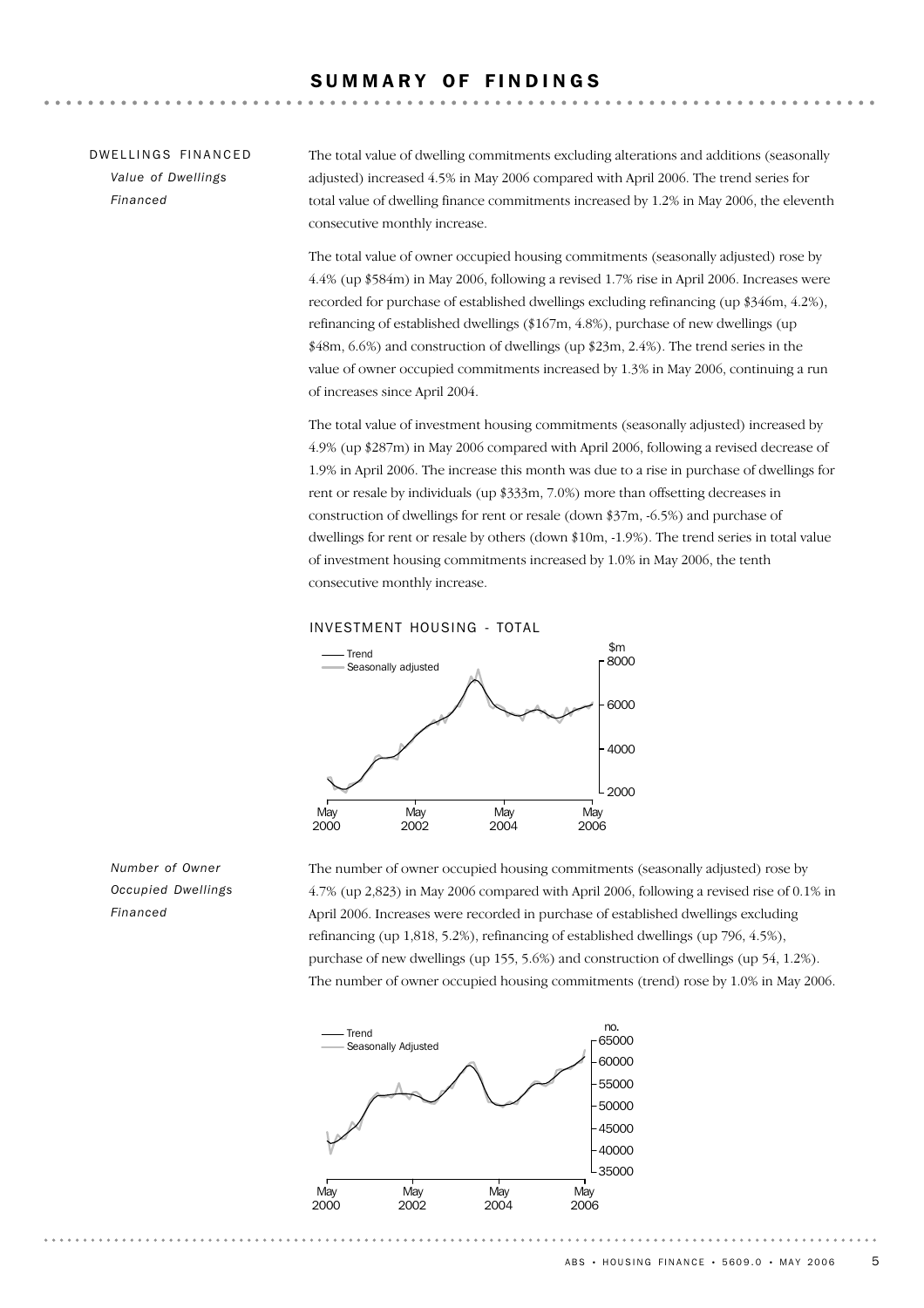*Number of Owner Occupied Dwellings Financed continued*

The number of owner occupied housing commitments (seasonally adjusted) increased in May 2006 compared with April 2006 in Victoria (up 1035, 7.9%), Queensland (up 575, 4.4%), New South Wales (up 357, 2.0%), South Australia (up 301, 6.1%), Western Australia (up 76, 0.8%), and the Australian Capital Territory (up 26, 4.2%). Decreases were recorded in the Northern Territory (down 35, -5.2%) and Tasmania (down 13, -1.1%). The trend estimates increased in all states and territories except the Northern Territory.

In original terms, the number of first home buyer commitments as a percentage of total owner occupied housing finance commitments fell from 18.8% in April 2006 to 17.4% in May 2006. The average loan size for owner occupied housing commitments increased in May 2006 to \$222,200.

The number of owner occupied housing commitments excluding refinancing (seasonally adjusted) increased by 4.8% in May 2006 compared with April 2006, following a revised increase of 0.2% in April 2006. The trend increased by 1.1% in May 2006.



PURPOSE OF FINANCE (OWNER OCCUPATION) *Construction of dwellings* The number of construction commitments for owner occupation (seasonally adjusted) rose 1.2% in May 2006, following a revised decrease of 1.4% in April 2006. The trend series decreased by 0.2% in May 2006.



*Purchase of new dwellings*

The number of finance commitments for the purchase of new dwellings for owner occupation (seasonally adjusted) rose by 5.6% in May 2006, following a revised 1.1% increase in April 2006. The trend series rose by 2.5% in May 2006.

*Number of Owner Occupied Dwellings Financed Excluding Refinancing*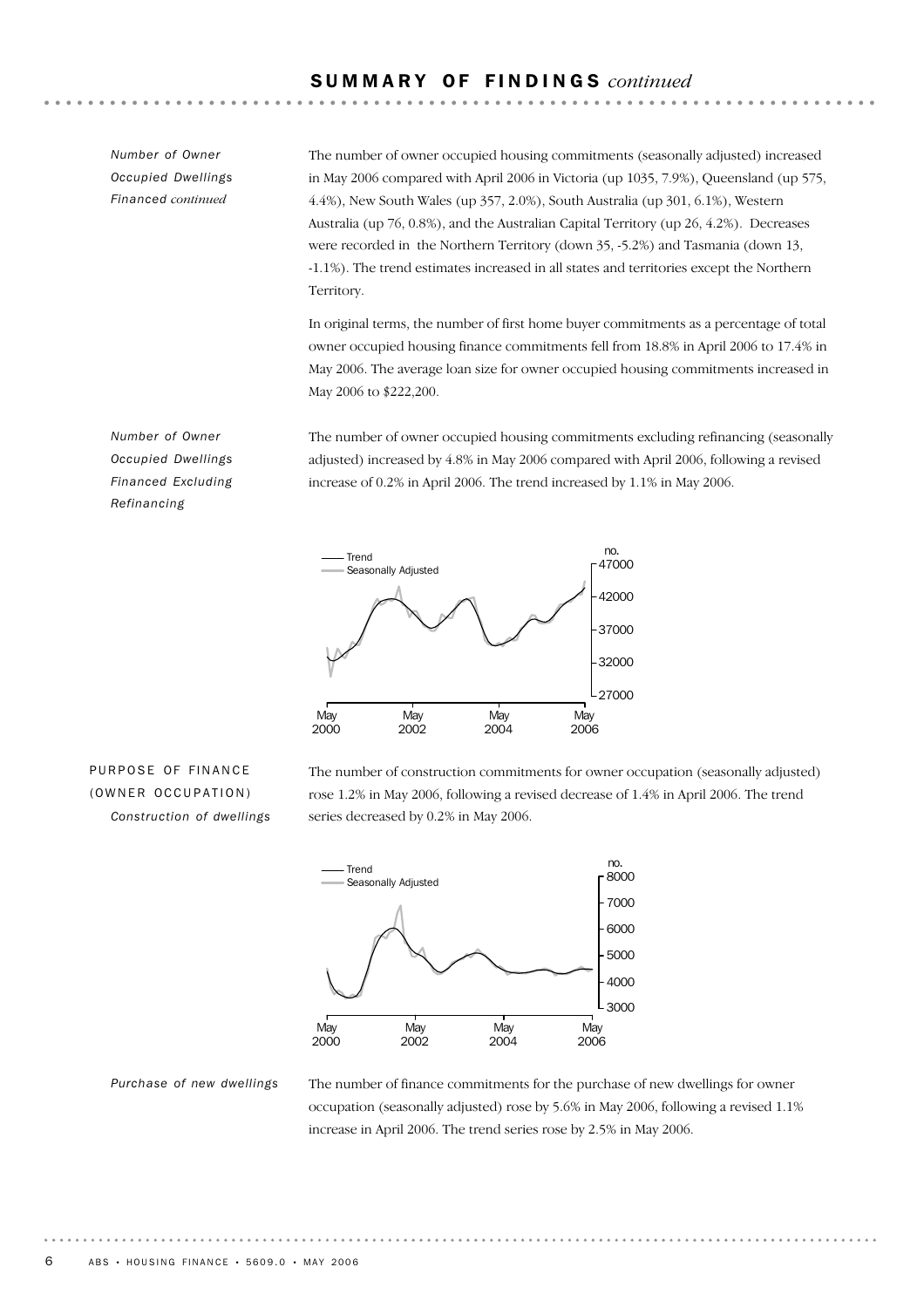

*Purchase of established dwellings (including refinancing)*

The number of finance commitments for the purchase of established dwellings for owner occupation (seasonally adjusted) rose 5.0% in May 2006, following a revised increase of 0.2% in April 2006. The trend rose by 1.1% in May 2006, the twelfth consecutive monthly increase.



*Refinancing*

The number of refinancing commitments for owner occupied housing (seasonally adjusted) rose by 4.5% in May 2006 compared with April 2006, following a revised decrease of 0.2% in April 2006. The trend series rose by 1.0% in May 2006.



TYPE OF LENDER (OWNER OCCUPATION) *Banks*

The number of owner occupied dwellings financed by banks (seasonally adjusted) increased by 5.2% in May 2006 compared with April 2006, after a revised increase of 0.5% in April 2006. The trend series rose by 1.1% in May 2006, continuing a run of increases since June 2004.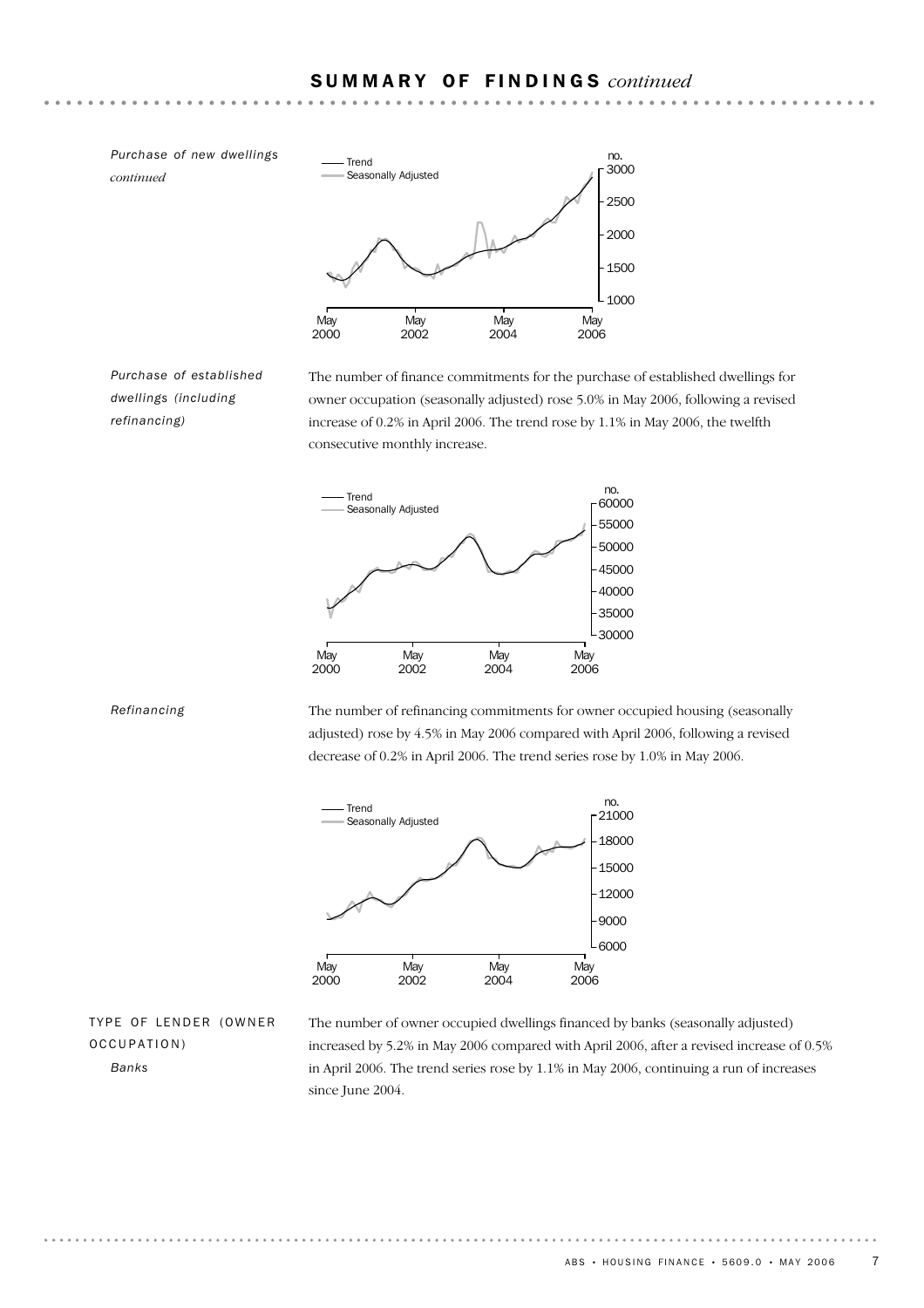

The number of owner occupied dwellings financed by non-banks (seasonally adjusted) increased by 3.1% in May 2006 compared with April 2006, after a revised decrease of 1.5% in April 2006. The non-bank trend series increased by 0.9% in May 2006, the fifth consecutive monthly increase.



## HOUSING LOAN OUTSTANDINGS

At the end of May 2006, the value of outstanding housing loans financed by authorised deposit-taking institutions was \$582,688m, up \$5,423m (0.9%) from April's closing balance. Owner occupied housing loans increased by \$3,313m (0.9%) to close at \$390,679m, while investment housing loans increased by \$2,110m (1.1%) to reach a closing balance of \$192,009m.

Bank loans increased by \$4,963m (0.9%) during May to a closing stock of \$548,931m. Owner occupied housing loans of banks increased by \$2,944m (0.8%) to \$363,684m, while investment housing loans increased \$2,019m (1.1%) to \$185,247m.

*Non-banks*

*Banks continued*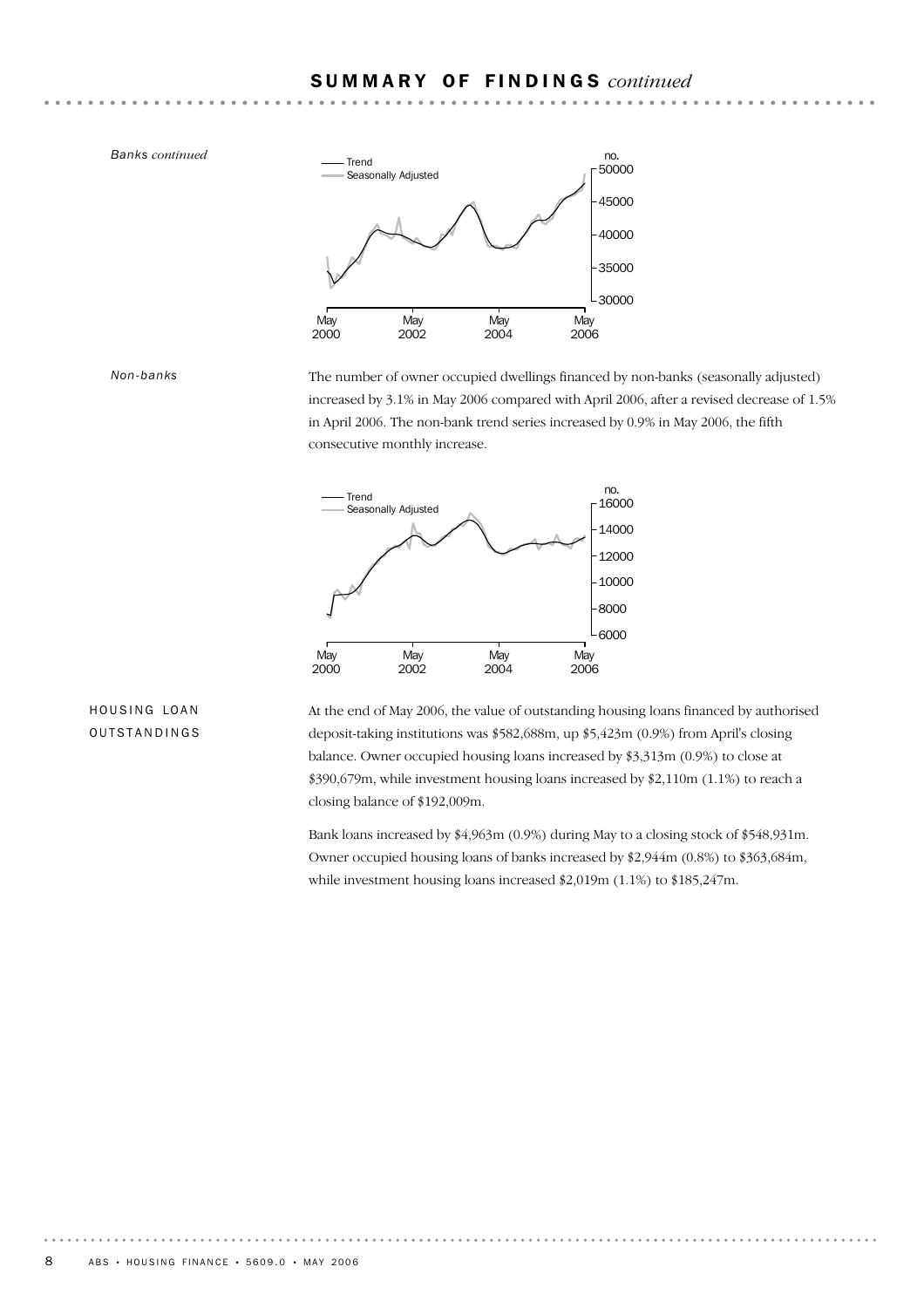

## 1 HOUSING FINANCE COMMITMENTS (OWNER OCCUPATION) (a) , By Purpose: Australia

|                                            | Construction<br>of dwellings |             | Purchase of<br>new dwellings |            | Purchase of<br>established<br>dwellings(b) |                  | Total                 |                   | Refinancing<br>of established<br>dwellings |                    | Total excluding<br>refinancing of<br>established<br>dwellings |                  |
|--------------------------------------------|------------------------------|-------------|------------------------------|------------|--------------------------------------------|------------------|-----------------------|-------------------|--------------------------------------------|--------------------|---------------------------------------------------------------|------------------|
| Month                                      | no.                          | \$m         | no.                          | \$m        | no.                                        | \$m              | no.                   | \$m               | no.                                        | \$m                | no.                                                           | \$m              |
|                                            |                              |             |                              |            |                                            |                  |                       |                   |                                            |                    |                                                               |                  |
|                                            |                              |             |                              |            |                                            | ORIGINAL         |                       |                   |                                            |                    |                                                               |                  |
| 2005                                       |                              |             |                              |            |                                            |                  |                       |                   |                                            |                    |                                                               |                  |
| May                                        | 4923                         | 1 0 6 4     | 2 4 3 4                      | 573<br>535 | 51 0 72                                    | 10 807<br>10 728 | 58 429<br>57 401      | 12 4 4 4          | 18 0 96                                    | 3 6 0 9<br>3544    | 40 333<br>39 815                                              | 8834             |
| June<br>July                               | 4 800<br>4 4 6 0             | 1057<br>990 | 2 2 9 4<br>2 2 2 8           | 565        | 50 307<br>47 739                           | 10 198           | 54 427                | 12 3 20<br>11 752 | 17 586<br>16 951                           | 3 4 0 7            | 37 476                                                        | 8776<br>8 3 4 5  |
| August                                     | 4871                         | 1076        | 2 3 7 8                      | 589        | 52 054                                     | 11 143           | 59 303                | 12 808            | 18 308                                     | 3 6 8 5            | 40 995                                                        | 9 1 23           |
| September                                  | 4521                         | 1016        | 2 3 8 3                      | 598        | 52 382                                     | 11 3 26          | 59 286                | 12 9 39           | 18 348                                     | 3724               | 40 938                                                        | 9 2 1 6          |
| October                                    | 4 2 3 3                      | 931         | 2 3 9 8                      | 592        | 49 937                                     | 10 727           | 56 568                | 12 2 4 9          | 17 012                                     | 3 4 0 4            | 39 556                                                        | 8845             |
| November                                   | 4526                         | 997         | 2624                         | 649        | 56 214                                     | 12 147           | 63 364                | 13 7 9 3          | 18 9 19                                    | 3790               | 44 4 45                                                       | 10 003           |
| December                                   | 4 2 4 1                      | 954         | 2652                         | 671        | 50 875                                     | 11 159           | 57 768                | 12 784            | 16 930                                     | 3 4 1 4            | 40 838                                                        | 9370             |
|                                            |                              |             |                              |            |                                            |                  |                       |                   |                                            |                    |                                                               |                  |
| 2006                                       |                              |             |                              |            |                                            |                  |                       |                   |                                            |                    |                                                               |                  |
| January<br>February                        | 3 5 5 5<br>4 0 6 5           | 800<br>913  | 2012<br>2556                 | 494<br>639 | 41 635                                     | 8943<br>10 375   | 47 202<br>54 984      | 10 236<br>11927   | 13 644<br>16 27 1                          | 2696<br>3 2 7 1    | 33 558<br>38 713                                              | 7 540<br>8 6 5 5 |
| March                                      | 4 6 9 2                      | 1 0 8 1     | 3 1 1 1                      | 775        | 48 363<br>58 605                           | 12 7 25          | 66 408                | 14 581            | 19 147                                     | 3810               | 47 261                                                        | 10 771           |
| April                                      | 3881                         | 855         | 2 5 4 4                      | 651        | 46 968                                     | 10 29 6          | 53 393                | 11803             | 15 181                                     | 3 0 6 7            | 38 212                                                        | 8 7 3 6          |
| May                                        | 5 1 5 3                      | 1 1 5 2     | 3 3 4 1                      | 860        | 61 703                                     | 13 586           | 70 197                | 15 5 98           | 20 703                                     | 4 1 5 1            | 49 4 94                                                       | 11 447           |
|                                            |                              |             |                              |            |                                            |                  |                       |                   |                                            |                    |                                                               |                  |
|                                            |                              |             |                              |            |                                            |                  | SEASONALLY ADJUSTED   |                   |                                            |                    |                                                               |                  |
|                                            |                              |             |                              |            |                                            |                  |                       |                   |                                            |                    |                                                               |                  |
| 2005                                       |                              |             |                              |            |                                            |                  |                       |                   |                                            |                    |                                                               |                  |
| May                                        | 4 4 8 5                      | 975         | 2 2 5 0                      | 533        | 48 141                                     | 10 070           | 54 876                | 11578             | 16 890                                     | 3 3 1 9            | 37 986                                                        | 8 2 5 8          |
| June                                       | 4 4 4 0                      | 972         | 2 1 9 4                      | 520        | 47 933                                     | 10 236           | 54 567                | 11 7 28           | 16 497                                     | 3 3 2 1            | 38 0 70                                                       | 8 4 0 6          |
| July                                       | 4 2 6 1                      | 935         | 2 1 8 4                      | 552        | 48 721                                     | 10 338           | 55 166                | 11825             | 17 032                                     | 3 4 0 3            | 38 134                                                        | 8 4 2 2          |
| August                                     | 4 3 4 6                      | 965         | 2 3 3 5                      | 568        | 48 701                                     | 10 442           | 55 382                | 11976             | 16 807                                     | 3 3 6 0            | 38 575                                                        | 8 6 1 5          |
| September                                  | 4 3 2 4                      | 971         | 2 400                        | 589        | 51 409                                     | 10 918           | 58 133                | 12 4 78           | 18 045                                     | 3527               | 40 088                                                        | 8951             |
| October                                    | 4 2 9 6                      | 954         | 2581                         | 630        | 51 472                                     | 11 0 28          | 58 349                | 12 612            | 17 458                                     | 3505               | 40 891                                                        | 9 107            |
| November                                   | 4 3 5 0                      | 958         | 2 5 1 2                      | 621        | 51 4 13                                    | 11 165           | 58 275                | 12 744            | 17 351                                     | 3562               | 40 924                                                        | 9 1 8 2          |
| December                                   | 4 4 4 7                      | 987         | 2555                         | 626        | 51571                                      | 11 282           | 58 573                | 12894             | 17 301                                     | 3549               | 41 272                                                        | 9 3 4 5          |
| 2006                                       |                              |             |                              |            |                                            |                  |                       |                   |                                            |                    |                                                               |                  |
| January                                    | 4510                         | 1031        | 2 4 8 1                      | 619        | 51 470                                     | 11 086           | 58 461                | 12 7 35           | 17 17 1                                    | 3 4 8 2            | 41 290                                                        | 9 2 5 4          |
| February                                   | 4 5 9 1                      | 1038        | 2658                         | 680        | 52 115                                     | 11 345           | 59 364                | 13 063            | 17 414                                     | 3591               | 41 950                                                        | 9 4 7 2          |
| March                                      | 4 4 9 1                      | 1 0 2 1     | 2 7 6 1                      | 701        | 52 647                                     | 11 443           | 59899                 | 13 165            | 17 601                                     | 3 4 8 0            | 42 298                                                        | 9685             |
| April                                      | 4 4 2 6                      | 982         | 2 7 9 2                      | 725        | 52 7 2 7                                   | 11 682           | 59 945                | 13 3 8 9          | 17 566                                     | 3 4 9 4            | 42 379                                                        | 9896             |
| May                                        | 4 4 8 0                      | 1 0 0 6     | 2947                         | 773        | 55 341                                     | 12 195           | 62768                 | 13973             | 18 3 62                                    | 3661               | 44 40 6                                                       | 10 313           |
|                                            |                              |             |                              |            |                                            | TREND            |                       |                   |                                            |                    |                                                               |                  |
|                                            |                              |             |                              |            |                                            |                  |                       |                   |                                            |                    |                                                               |                  |
| 2005                                       |                              |             |                              |            |                                            |                  |                       |                   |                                            |                    |                                                               |                  |
| May                                        | 4 4 4 8                      | 978         | 2 1 9 2                      | 520        | 48 4 84                                    | 10 240           | 55 124                | 11 738            | 16873                                      | 3 3 2 7            | 38 251                                                        | 8 4 1 0          |
| June                                       | 4 4 0 6                      | 969         | 2 2 2 8                      | 535        | 48 590                                     | 10 284           | 55 224                | 11 788            | 17 006                                     | 3 3 6 2            | 38 218                                                        | 8426             |
| July                                       | 4 3 6 0                      | 961         | 2 2 7 8                      | 553        | 48 954                                     | 10 395           | 55 592                | 11 909            | 17 114                                     | 3 3 9 5            | 38 478                                                        | 8 5 1 4          |
| August                                     | 4 3 2 4                      | 956         | 2 3 3 8                      | 572        | 49 571                                     | 10 570           | 56 233                | 12 0 98           | 17 219                                     | 3 4 3 1            | 39 014                                                        | 8 6 6 7          |
| September                                  | 4 3 1 4                      | 956         | 2 4 0 3                      | 590        | 50 299                                     | 10 776           | 57 016                | 12 3 22<br>12 531 | 17 324<br>17 404                           | 3 4 7 0            | 39 692                                                        | 8852             |
| October<br>November                        | 4 3 3 7<br>4 3 8 5           | 965<br>979  | 2 4 6 2<br>2 5 1 0           | 605<br>618 | 50 958<br>51 384                           | 10 961<br>11 090 | 57 757<br>58 279      | 12 687            | 17 4 15                                    | 3 5 0 8<br>3 5 3 0 | 40 353<br>40 864                                              | 9023<br>9 1 5 7  |
| December                                   | 4 4 3 6                      | 995         | 2 5 5 2                      | 632        | 51 630                                     | 11 180           | 58 618                | 12807             | 17 373                                     | 3 5 3 5            | 41 245                                                        | 9 2 7 2          |
|                                            |                              |             |                              |            |                                            |                  |                       |                   |                                            |                    |                                                               |                  |
| 2006                                       |                              |             |                              |            |                                            |                  |                       |                   |                                            |                    |                                                               |                  |
| January                                    | 4 4 7 5                      | 1 0 0 6     | 2597                         | 650        | 51 864                                     | 11 270           | 58 936                | 12 9 26           | 17 364                                     | 3 5 3 2            | 41 572                                                        | 9 3 9 3          |
| February                                   | 4 4 9 7                      | 1013        | 2655                         | 672        | 52 227                                     | 11 386           | 59 379                | 13 0 72           | 17 435                                     | 3531               | 41 944                                                        | 9541             |
| March                                      | 4 5 0 4                      | 1016        | 2 7 2 7                      | 698        | 52 745                                     | 11 538           | 59 976                | 13 2 5 2          | 17 577                                     | 3537               | 42 399                                                        | 9 7 1 5          |
| April                                      | 4 5 0 2<br>4 4 9 1           | 1014        | 2 7 9 9<br>2869              | 724<br>748 | 53 332<br>53 908                           | 11 705           | 60 633<br>61 268      | 13 4 43           | 17 751<br>17 922                           | 3 5 5 0<br>3 5 6 3 | 42 882                                                        | 9894<br>10 059   |
| May                                        |                              | 1011        |                              |            |                                            | 11 863           |                       | 13 622            |                                            |                    | 43 346                                                        |                  |
|                                            |                              |             |                              |            |                                            |                  |                       |                   |                                            |                    |                                                               |                  |
| Excludes alterations and additions.<br>(a) |                              |             |                              |            |                                            | (b)              | Includes refinancing. |                   |                                            |                    |                                                               |                  |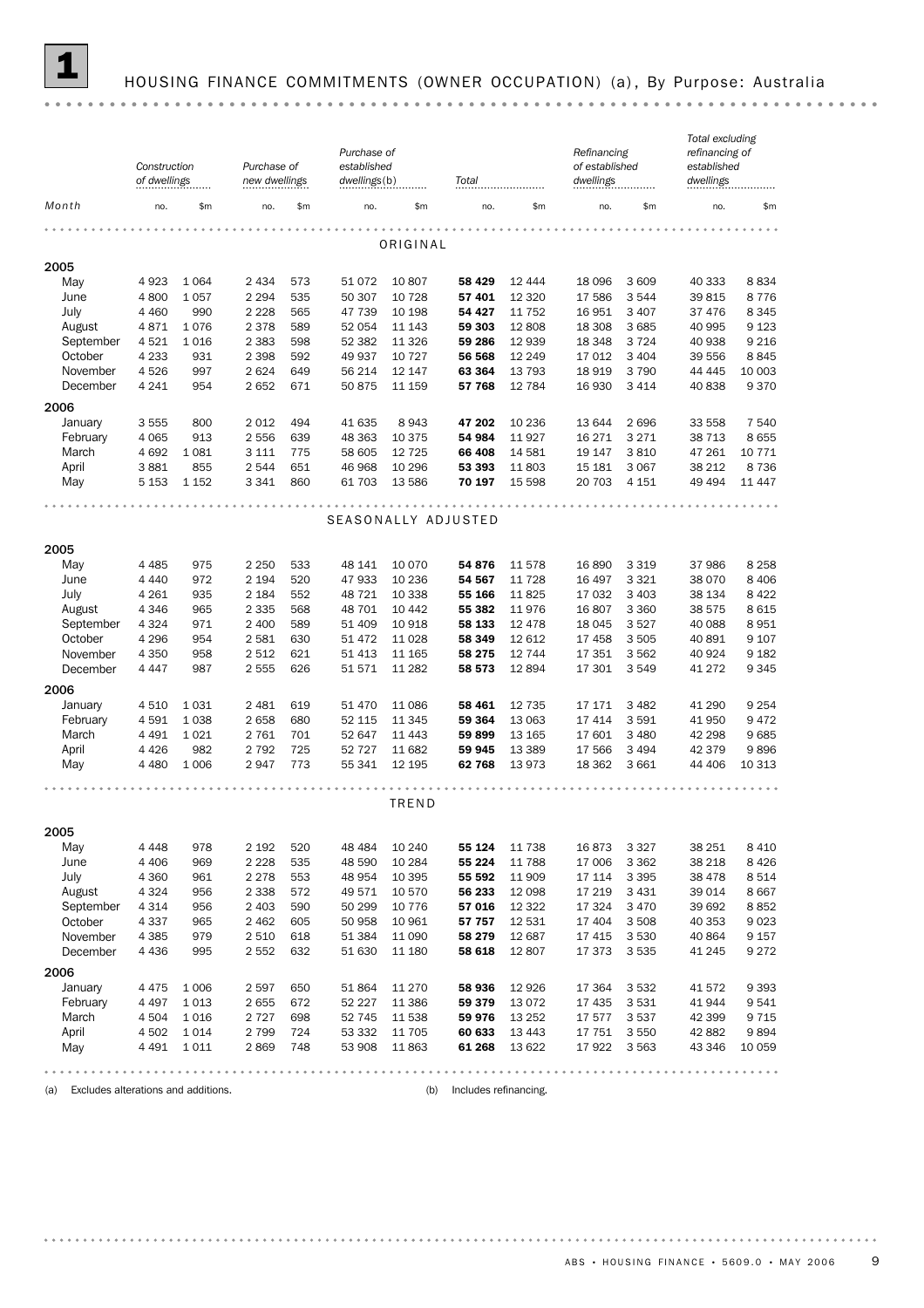|                     | Construction<br>of dwellings |                  | Purchase of<br>new dwellings |               | Purchase of<br>established<br>dwellings(b) |               | Total                                              |            | Refinancing<br>of established<br>dwellings |                 | Total excluding<br>refinancing of<br>established<br>dwellings |            |
|---------------------|------------------------------|------------------|------------------------------|---------------|--------------------------------------------|---------------|----------------------------------------------------|------------|--------------------------------------------|-----------------|---------------------------------------------------------------|------------|
| Month               | no.                          | value            | no.                          | value         | no.                                        | value         | no.                                                | value      | no.                                        | value           | no.                                                           | value      |
|                     |                              |                  |                              |               |                                            |               | ORIGINAL (% CHANGE FROM PREVIOUS MONTH)            |            | .                                          |                 |                                                               |            |
| 2005                |                              |                  |                              |               |                                            |               |                                                    |            |                                            |                 |                                                               |            |
| May                 | 13.4                         | 11.5             | 12.9                         | 15.5          | 5.3                                        | 6.2           | 6.2                                                | 7.1        | 8.3                                        | 8.7             | 5.3                                                           | 6.4        |
| June                | $-2.5$                       | $-0.7$           | $-5.8$                       | $-6.5$        | $-1.5$                                     | $-0.7$        | $-1.8$                                             | $-1.0$     | $-2.8$                                     | $-1.8$          | $-1.3$                                                        | $-0.7$     |
| July                | $-7.1$                       | $-6.4$           | $-2.9$                       | 5.4           | $-5.1$                                     | $-4.9$        | $-5.2$                                             | $-4.6$     | $-3.6$                                     | $-3.9$          | $-5.9$                                                        | $-4.9$     |
| August<br>September | 9.2<br>$-7.2$                | 8.7              | 6.7                          | 4.4           | 9.0                                        | 9.3           | 9.0<br>$\overline{\phantom{m}}$                    | 9.0<br>1.0 | 8.0<br>0.2                                 | 8.2<br>1.0      | 9.4                                                           | 9.3<br>1.0 |
| October             | $-6.4$                       | $-5.6$<br>$-8.3$ | 0.2<br>0.6                   | 1.4<br>$-1.1$ | 0.6<br>$-4.7$                              | 1.6<br>$-5.3$ | $-4.6$                                             | $-5.3$     | $-7.3$                                     | $-8.6$          | $-0.1$<br>$-3.4$                                              | $-4.0$     |
| November            | 6.9                          | 7.1              | 9.4                          | 9.8           | 12.6                                       | 13.2          | 12.0                                               | 12.6       | 11.2                                       | 11.3            | 12.4                                                          | 13.1       |
| December            | $-6.3$                       | $-4.3$           | 1.1                          | 3.4           | $-9.5$                                     | $-8.1$        | $-8.8$                                             | $-7.3$     | $-10.5$                                    | $-9.9$          | $-8.1$                                                        | $-6.3$     |
|                     |                              |                  |                              |               |                                            |               |                                                    |            |                                            |                 |                                                               |            |
| 2006                |                              |                  |                              | $-26.4$       | $-18.2$                                    | $-19.9$       |                                                    | $-19.9$    |                                            |                 | $-17.8$                                                       | $-19.5$    |
| January<br>February | $-16.2$<br>14.3              | $-16.2$<br>14.2  | $-24.1$<br>27.0              | 29.4          | 16.2                                       | 16.0          | $-18.3$<br>16.5                                    | 16.5       | $-19.4$<br>19.3                            | $-21.0$<br>21.4 | 15.4                                                          | 14.8       |
| March               | 15.4                         | 18.4             | 21.7                         | 21.2          | 21.2                                       | 22.7          | 20.8                                               | 22.3       | 17.7                                       | 16.5            | 22.1                                                          | 24.4       |
| April               | $-17.3$                      | $-20.9$          | $-18.2$                      | $-16.0$       | $-19.9$                                    | $-19.1$       | $-19.6$                                            | $-19.1$    | $-20.7$                                    | $-19.5$         | $-19.1$                                                       | $-18.9$    |
| May                 | 32.8                         | 34.7             | 31.3                         | 32.0          | 31.4                                       | 32.0          | 31.5                                               | 32.2       | 36.4                                       | 35.4            | 29.5                                                          | 31.0       |
|                     |                              |                  |                              |               |                                            |               | $-0.000000$                                        |            |                                            |                 |                                                               |            |
|                     |                              |                  |                              |               |                                            |               | SEASONALLY ADJUSTED (% CHANGE FROM PREVIOUS MONTH) |            |                                            |                 |                                                               |            |
| 2005                |                              |                  |                              |               |                                            |               |                                                    |            |                                            |                 |                                                               |            |
| May                 | $-0.7$                       | $-2.8$           | 2.2                          | 5.5           | $-1.6$                                     | $-1.8$        | $-1.3$                                             | $-1.5$     | $-3.4$                                     | $-0.7$          | $-0.4$                                                        | $-1.9$     |
| June                | $-1.0$                       | $-0.3$           | $-2.5$                       | $-2.4$        | $-0.4$                                     | 1.6           | $-0.6$                                             | 1.3        | $-2.3$                                     | 0.1             | 0.2                                                           | 1.8        |
| July                | $-4.0$                       | $-3.8$           | $-0.5$                       | 6.2           | 1.6                                        | 1.0           | $1.1$                                              | 0.8        | 3.2                                        | 2.4             | 0.2                                                           | 0.2        |
| August              | 2.0                          | 3.2              | 6.9                          | 2.9           | $\overline{\phantom{m}}$                   | 1.0           | 0.4                                                | 1.3        | $-1.3$                                     | $-1.2$          | 1.2                                                           | 2.3        |
| September           | $-0.5$                       | 0.6              | 2.8                          | 3.8           | 5.6                                        | 4.6           | 5.0                                                | 4.2        | 7.4                                        | 5.0             | 3.9                                                           | 3.9        |
| October             | $-0.6$                       | $-1.8$           | 7.5                          | 6.9           | 0.1                                        | 1.0           | 0.4                                                | 1.1        | $-3.3$                                     | $-0.6$          | 2.0                                                           | 1.7        |
| November            | 1.3                          | 0.4              | $-2.7$                       | $-1.4$        | $-0.1$                                     | 1.2           | $-0.1$                                             | 1.1        | $-0.6$                                     | 1.6             | 0.1                                                           | 0.8        |
| December            | 2.2                          | 3.0              | 1.7                          | 0.7           | 0.3                                        | 1.0           | 0.5                                                | 1.2        | $-0.3$                                     | $-0.4$          | 0.8                                                           | 1.8        |
| 2006                |                              |                  |                              |               |                                            |               |                                                    |            |                                            |                 |                                                               |            |
| January             | 1.4                          | 4.5              | $-2.9$                       | $-1.0$        | $-0.2$                                     | $-1.7$        | $-0.2$                                             | $-1.2$     | $-0.8$                                     | $-1.9$          | $\overbrace{\qquad \qquad }^{}$                               | $-1.0$     |
| February            | 1.8                          | 0.7              | 7.1                          | 9.8           | 1.3                                        | 2.3           | 1.5                                                | 2.6        | 1.4                                        | 3.1             | 1.6                                                           | 2.4        |
| March               | $-2.2$                       | $-1.7$           | 3.9                          | 3.1           | 1.0                                        | 0.9           | 0.9                                                | 0.8        | 1.1                                        | $-3.1$          | 0.8                                                           | 2.2        |
| April               | $-1.4$                       | $-3.8$           | 1.1                          | 3.5           | 0.2                                        | 2.1           | 0.1                                                | 1.7        | $-0.2$                                     | 0.4             | 0.2                                                           | 2.2        |
| May                 | 1.2                          | 2.4              | 5.6                          | 6.6           | 5.0                                        | 4.4           | 4.7                                                | 4.4        | 4.5                                        | 4.8             | 4.8                                                           | 4.2        |
|                     |                              |                  |                              |               |                                            |               | TREND (% CHANGE FROM PREVIOUS MONTH)               |            |                                            |                 |                                                               |            |
| 2005                |                              |                  |                              |               |                                            |               |                                                    |            |                                            |                 |                                                               |            |
| May                 | $-0.6$                       | $-0.6$           | 1.5                          | 2.3           | $-0.1$                                     | 0.1           | $\overline{\phantom{m}}$                           | 0.1        | 1.2                                        | 1.4             | $-0.6$                                                        | $-0.3$     |
| June                | $-0.9$                       | $-0.8$           | 1.6                          | 2.9           | 0.2                                        | 0.4           | 0.2                                                | 0.4        | 0.8                                        | 1.0             | $-0.1$                                                        | 0.2        |
| July                | $-1.0$                       | $-0.8$           | 2.2                          | 3.5           | 0.7                                        | 1.1           | 0.7                                                | 1.0        | 0.6                                        | 1.0             | 0.7                                                           | $1.0\,$    |
| August              | $-0.8$                       | $-0.6$           | 2.6                          | 3.5           | 1.3                                        | 1.7           | $1.2$                                              | 1.6        | 0.6                                        | 1.0             | 1.4                                                           | $1.8\,$    |
| September           | $-0.2$                       | 0.1              | 2.8                          | 3.1           | 1.5                                        | 1.9           | 1.4                                                | 1.9        | 0.6                                        | $1.2\,$         | 1.7                                                           | $2.1\,$    |
| October             | 0.5                          | 0.9              | 2.5                          | 2.6           | 1.3                                        | 1.7           | 1.3                                                | 1.7        | 0.5                                        | 1.1             | 1.7                                                           | 1.9        |
| November            | $1.1\,$                      | 1.5              | 1.9                          | 2.1           | 0.8                                        | 1.2           | 0.9                                                | 1.2        | 0.1                                        | 0.6             | 1.3                                                           | $1.5\,$    |
| December            | 1.2                          | $1.5\,$          | 1.7                          | $2.2\,$       | 0.5                                        | 0.8           | 0.6                                                | 0.9        | $-0.2$                                     | 0.1             | 0.9                                                           | $1.2\,$    |
| 2006                |                              |                  |                              |               |                                            |               |                                                    |            |                                            |                 |                                                               |            |
| January             | 0.9                          | 1.2              | 1.8                          | 2.8           | 0.5                                        | 0.8           | 0.5                                                | 0.9        | $-0.1$                                     | $-0.1$          | 0.8                                                           | 1.3        |
| February            | 0.5                          | 0.7              | 2.2                          | 3.5           | 0.7                                        | 1.0           | 0.8                                                | 1.1        | 0.4                                        |                 | 0.9                                                           | $1.6\,$    |
| March               | 0.2                          | 0.2              | 2.7                          | 3.9           | 1.0                                        | 1.3           | 1.0                                                | 1.4        | 0.8                                        | 0.2             | 1.1                                                           | 1.8        |
| April               | $\overline{\phantom{0}}$     | $-0.1$           | 2.6                          | 3.7           | 1.1                                        | 1.4           | 1.1                                                | 1.4        | 1.0                                        | 0.3             | 1.1                                                           | $1.8\,$    |
| May                 | $-0.2$                       | $-0.4$           | 2.5                          | 3.3           | 1.1                                        | 1.3           | 1.0                                                | 1.3        | 1.0                                        | 0.4             | 1.1                                                           | 1.7        |
|                     |                              |                  |                              |               |                                            |               |                                                    |            |                                            |                 |                                                               |            |

— nil or rounded to zero (including null cells) (b) Includes refinancing.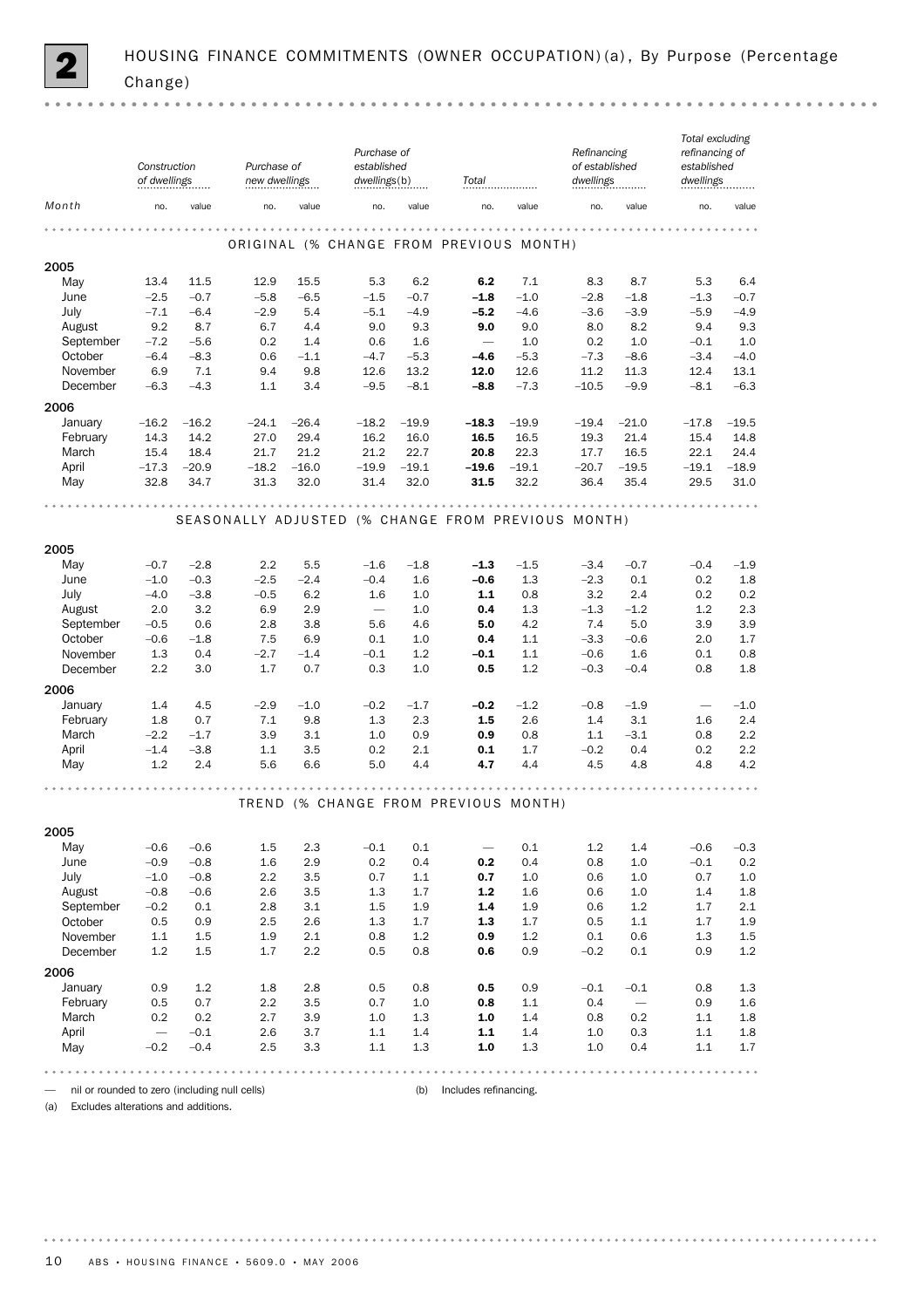|           | Banks            |                  | Non-banks(b)<br>Total |                 |                     | Permanent<br>building<br>societies |                 | Wholesale<br>lenders n.e.c. |                    |               |
|-----------|------------------|------------------|-----------------------|-----------------|---------------------|------------------------------------|-----------------|-----------------------------|--------------------|---------------|
| Month     | no.              | \$m              | no.                   | \$m\$           | no.                 | \$m                                | no.             | \$m                         | no.                | \$m\$         |
|           |                  |                  |                       |                 |                     |                                    |                 |                             |                    |               |
|           |                  |                  |                       |                 | ORIGINAL            |                                    |                 |                             |                    |               |
| 2005      |                  |                  |                       |                 |                     |                                    |                 |                             |                    |               |
| May       | 44 686           | 9798             | 13 743                | 2 6 4 6         | 58 429              | 12 444                             | 1879            | 316                         | 8 0 1 9            | 1696          |
| June      | 43 567           | 9556             | 13834                 | 2 7 6 4         | 57 401              | 12 3 20                            | 1724            | 284                         | 8 4 8 2            | 1870          |
| July      | 41 605           | 9 1 7 5          | 12822                 | 2577            | 54 427              | 11 752                             | 1620            | 286                         | 7698               | 1697          |
| August    | 45 408           | 9975             | 13895                 | 2833            | 59 303              | 12808                              | 1763            | 303                         | 8 6 3 5            | 1921          |
| September | 45 535           | 10 113           | 13 751                | 2827            | 59 286              | 12 939                             | 1644            | 291                         | 8 500              | 1903          |
| October   | 43 914           | 9646             | 12 654                | 2 603           | 56 568              | 12 249                             | 1 6 6 4         | 292                         | 7 640              | 1709          |
| November  | 49 614<br>45 461 | 10 962<br>10 239 | 13 750<br>12 307      | 2831<br>2 5 4 5 | 63 364<br>57 768    | 13 793<br>12 784                   | 1771<br>1 4 8 3 | 324<br>269                  | 8 4 3 3<br>7 4 3 7 | 1874<br>1 660 |
| December  |                  |                  |                       |                 |                     |                                    |                 |                             |                    |               |
| 2006      |                  |                  |                       |                 |                     |                                    |                 |                             |                    |               |
| January   | 37 244           | 8 2 1 2          | 9958                  | 2 0 2 4         | 47 202              | 10 236                             | 1 3 6 6         | 259                         | 5 7 3 9            | 1 2 5 2       |
| February  | 42 543           | 9 3 9 9          | 12 441                | 2 5 2 7         | 54 984              | 11927                              | 1816            | 320                         | 7 0 5 9            | 1552          |
| March     | 51 182           | 11 404           | 15 2 26               | 3 1 7 7         | 66 408              | 14 581                             | 2 1 8 4         | 409                         | 8815               | 1958          |
| April     | 41 736           | 9341             | 11 657                | 2 4 6 2         | 53 393              | 11803                              | 1474            | 277                         | 6 7 2 7            | 1520          |
| May       | 55 015           | 12 377           | 15 182                | 3 2 2 1         | 70 197              | 15 598                             | 2 1 1 0         | 413                         | 9 0 4 5            | 2 0 6 0       |
|           |                  |                  |                       |                 |                     |                                    |                 |                             |                    |               |
|           |                  |                  |                       |                 | SEASONALLY ADJUSTED |                                    |                 |                             |                    |               |
| 2005      |                  |                  |                       |                 |                     |                                    |                 |                             |                    |               |
| May       | 41 947           | 9081             | 12 9 29               | 2 4 9 7         | 54 876              | 11 578                             | 1779            | 294                         | 7 5 8 4            | 1618          |
| June      | 41 609           | 9 1 4 0          | 12 958                | 2 5 8 8         | 54 567              | 11 728                             | 1675            | 280                         | 7 740              | 1704          |
| July      | 42 207           | 9 2 3 6          | 12 959                | 2 5 8 8         | 55 166              | 11825                              | 1639            | 288                         | 7 7 6 9            | 1703          |
| August    | 42 541           | 9426             | 12 841                | 2 5 5 0         | 55 382              | 11976                              | 1649            | 288                         | 7 6 6 6            | 1653          |
| September | 44 488           | 9 7 6 7          | 13 645                | 2 7 1 2         | 58 133              | 12 478                             | 1620            | 284                         | 8 1 4 9            | 1793          |
| October   | 45 327           | 9957             | 13 0 22               | 2655            | 58 349              | 12 612                             | 1692            | 298                         | 7 7 6 0            | 1701          |
| November  | 45 436           | 10 0 78          | 12839                 | 2667            | 58 275              | 12 744                             | 1606            | 290                         | 7 7 7 0            | 1723          |
| December  | 45 795           | 10 260           | 12 778                | 2 6 3 4         | 58 573              | 12894                              | 1638            | 299                         | 7863               | 1759          |
| 2006      |                  |                  |                       |                 |                     |                                    |                 |                             |                    |               |
| January   | 45 885           | 10 1 25          | 12 576                | 2 6 1 0         | 58 461              | 12 735                             | 1770            | 336                         | 7 4 8 0            | 1710          |
| February  | 46 087           | 10 308           | 13 277                | 2 7 5 5         | 59 364              | 13 063                             | 1784            | 322                         | 7775               | 1753          |
| March     | 46 541           | 10 346           | 13 3 5 8              | 2819            | 59899               | 13 165                             | 1876            | 352                         | 7933               | 1766          |
| April     | 46 794           | 10 556           | 13 151                | 2834            | 59 945              | 13 389                             | 1719            | 316                         | 7841               | 1796          |
| May       | 49 207           | 11 060           | 13 561                | 2914            | 62768               | 13973                              | 1881            | 363                         | 8 0 1 5            | 1849          |
|           |                  |                  |                       |                 |                     |                                    |                 |                             |                    |               |
|           |                  |                  |                       |                 | TREND               |                                    |                 |                             |                    |               |
| 2005      |                  |                  |                       |                 |                     |                                    |                 |                             |                    |               |
| May       | 42 219           | 9 2 0 5          | 12 905                | 2 5 3 3         | 55 124              | 11 738                             | 1835            | 313                         | 7 5 8 8            | 1630          |
| June      | 42 282           | 9 2 3 3          | 12 942                | 2 5 5 5         | 55 224              | 11788                              | 1742            | 296                         | 7670               | 1662          |
| July      | 42 578           | 9 3 2 4          | 13 014                | 2586            | 55 592              | 11 909                             | 1667            | 285                         | 7 7 6 1            | 1691          |
| August    | 43 163           | 9 4 8 4          | 13 0 70               | 2 6 1 4         | 56 233              | 12 098                             | 1626            | 281                         | 7831               | 1712          |
| September | 43 944           | 9689             | 13 0 72               | 2 633           | 57016               | 12 3 22                            | 1618            | 284                         | 7854               | 1724          |
| October   | 44 736           | 9888             | 13 0 21               | 2 6 4 3         | 57 757              | 12 531                             | 1633            | 292                         | 7834               | 1728          |
| November  | 45 333           | 10 038           | 12 946                | 2 6 5 0         | 58 279              | 12 687                             | 1658            | 299                         | 7 7 9 2            | 1730          |
| December  | 45 706           | 10 143           | 12 912                | 2 6 6 4         | 58 618              | 12807                              | 1692            | 309                         | 7757               | 1733          |
| 2006      |                  |                  |                       |                 |                     |                                    |                 |                             |                    |               |
| January   | 45 994           | 10 233           | 12 942                | 2692            | 58 936              | 12 9 26                            | 1730            | 318                         | 7 7 4 7            | 1741          |
| February  | 46 342           | 10 338           | 13 0 37               | 2 7 3 4         | 59 379              | 13 0 72                            | 1767            | 327                         | 7770               | 1755          |
| March     | 46 804           | 10 4 68          | 13 172                | 2 7 8 4         | 59 976              | 13 25 2                            | 1799            | 336                         | 7819               | 1774          |
| April     | 47 322           | 10 609           | 13 311                | 2834            | 60 633              | 13 4 43                            | 1825            | 343                         | 7879               | 1796          |
| May       | 47 835           | 10 743           | 13 4 33               | 2879            | 61 268              | 13 622                             | 1849            | 349                         | 7929               | 1814          |
|           |                  |                  |                       |                 |                     |                                    |                 |                             |                    |               |

(a) Excludes alterations and additions. Includes refinancing.

(b) Includes Permanent Building Societies and Wholesale

Lenders n.e.c.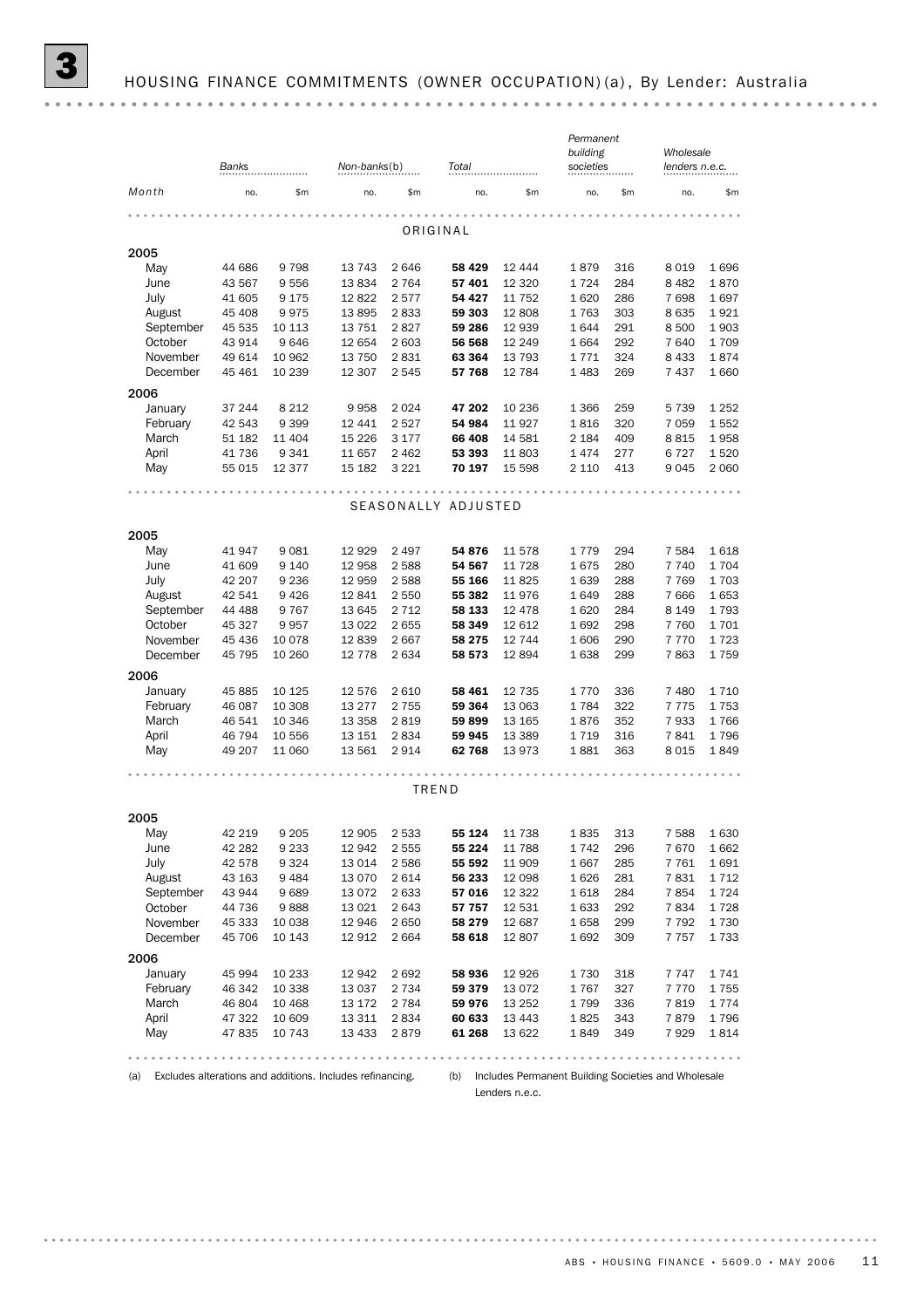

 $\sim$   $\sim$ 

|                      |         |         |                                                    |         |                      |         | Permanent |         | Wholesale       |         |
|----------------------|---------|---------|----------------------------------------------------|---------|----------------------|---------|-----------|---------|-----------------|---------|
|                      |         |         |                                                    |         |                      |         | building  |         | lenders         |         |
|                      | Banks   |         | Non-banks(b)                                       |         | Total                |         | societies |         | n.e.c.          |         |
|                      |         |         |                                                    |         |                      |         |           |         |                 |         |
| Month                | no.     | value   | no.                                                | value   | no.                  | value   | no.       | value   | no.             | value   |
|                      |         |         |                                                    |         |                      |         |           |         |                 |         |
|                      |         |         | ORIGINAL (% change from previous month)            |         |                      |         |           |         |                 |         |
| 2005                 |         |         |                                                    |         |                      |         |           |         |                 |         |
| May                  | 5.4     | 6.5     | 8.9                                                | 9.0     | 6.2                  | 7.1     | 0.5       | $-1.4$  | 12.6            | 14.3    |
| June                 | $-2.5$  | $-2.5$  | 0.7                                                | 4.5     | $-1.8$               | $-1.0$  | $-8.2$    | $-10.3$ | 5.8             | 10.2    |
| July                 | $-4.5$  | $-4.0$  | $-7.3$                                             | $-6.8$  | $-5.2$               | $-4.6$  | $-6.0$    | 0.9     | $-9.2$          | $-9.3$  |
| August               | 9.1     | 8.7     | 8.4                                                | 9.9     | 9.0                  | 9.0     | 8.8       | 5.9     | 12.2            | 13.2    |
| September            | 0.3     | 1.4     | $-1.0$                                             | $-0.2$  |                      | 1.0     | $-6.7$    | $-3.9$  | $-1.6$          | $-0.9$  |
| October              | $-3.6$  | $-4.6$  | $-8.0$                                             | $-7.9$  | $-4.6$               | $-5.3$  | 1.2       | 0.1     | $-10.1$<br>10.4 | $-10.2$ |
| November<br>December | 13.0    | 13.6    | 8.7                                                | 8.8     | 12.0                 | 12.6    | 6.4       | 10.9    |                 | 9.6     |
| 2006                 | $-8.4$  | $-6.6$  | $-10.5$                                            | $-10.1$ | $-8.8$               | $-7.3$  | $-16.3$   | $-16.7$ | $-11.8$         | $-11.4$ |
| January              | $-18.1$ | $-19.8$ | $-19.1$                                            | $-20.4$ | -18.3                | $-19.9$ | $-7.9$    | $-3.9$  | $-22.8$         | $-24.6$ |
| February             | 14.2    | 14.5    | 24.9                                               | 24.9    | 16.5                 | 16.5    | 32.9      | 23.7    | 23.0            | 24.0    |
| March                | 20.3    | 21.3    | 22.4                                               | 25.7    | 20.8                 | 22.3    | 20.3      | 27.8    | 24.9            | 26.2    |
| April                | $-18.5$ | $-18.1$ | $-23.4$                                            | $-22.5$ | $-19.6$              | $-19.1$ | $-32.5$   | $-32.4$ | $-23.7$         | $-22.4$ |
| May                  | 31.8    | 32.5    | 30.2                                               | 30.8    | 31.5                 | 32.2    | 43.1      | 49.3    | 34.5            | 35.6    |
|                      |         |         |                                                    |         | $- - - -$<br>$- 0.4$ |         |           |         |                 |         |
|                      |         |         | SEASONALLY ADJUSTED (% change from previous month) |         |                      |         |           |         |                 |         |
| 2005                 |         |         |                                                    |         |                      |         |           |         |                 |         |
| May                  | $-2.7$  | $-2.0$  | 3.5                                                | 0.2     | $-1.3$               | $-1.5$  | $-6.1$    | $-7.4$  | 1.9             | 1.0     |
| June                 | $-0.8$  | 0.6     | 0.2                                                | 3.6     | $-0.6$               | 1.3     | $-5.9$    | $-4.8$  | 2.1             | 5.3     |
| July                 | 1.4     | 1.1     | $\overbrace{\qquad \qquad }$                       |         | 1.1                  | 0.8     | $-2.1$    | 2.7     | 0.4             | $-0.1$  |
| August               | 0.8     | 2.0     | $-0.9$                                             | $-1.5$  | 0.4                  | 1.3     | 0.6       | 0.2     | $-1.3$          | $-2.9$  |
| September            | 4.6     | 3.6     | 6.3                                                | 6.3     | 5.0                  | 4.2     | $-1.7$    | $-1.5$  | 6.3             | 8.4     |
| October              | 1.9     | 2.0     | $-4.6$                                             | $-2.1$  | 0.4                  | 1.1     | 4.4       | 4.8     | $-4.8$          | $-5.1$  |
| November             | 0.2     | 1.2     | $-1.4$                                             | 0.5     | $-0.1$               | 1.1     | $-5.1$    | $-2.5$  | 0.1             | 1.3     |
| December<br>2006     | 0.8     | 1.8     | $-0.5$                                             | $-1.2$  | 0.5                  | 1.2     | 2.0       | 3.0     | 1.2             | 2.1     |
| January              | 0.2     | $-1.3$  | $-1.6$                                             | $-0.9$  | $-0.2$               | $-1.2$  | 8.0       | 12.6    | $-4.9$          | $-2.8$  |
| February             | 0.4     | 1.8     | 5.6                                                | 5.6     | 1.5                  | 2.6     | 0.8       | $-4.3$  | 3.9             | 2.5     |
| March                | 1.0     | 0.4     | 0.6                                                | 2.3     | 0.9                  | 0.8     | 5.1       | 9.3     | 2.0             | 0.8     |
| April                | 0.5     | 2.0     | $-1.5$                                             | 0.5     | 0.1                  | 1.7     | $-8.3$    | $-10.3$ | $-1.2$          | 1.7     |
| May                  | 5.2     | 4.8     | 3.1                                                | 2.8     | 4.7                  | 4.4     | 9.4       | 15.2    | 2.2             | 2.9     |
|                      |         |         |                                                    |         |                      |         |           |         |                 |         |
|                      |         |         | TREND (% change from previous month)               |         |                      |         |           |         |                 |         |
| 2005                 |         |         |                                                    |         |                      |         |           |         |                 |         |
| May                  |         |         | $-0.1$                                             | 0.5     |                      | 0.1     | $-4.8$    | $-5.5$  | 0.8             | 1.8     |
| June                 | 0.1     | 0.3     | 0.3                                                | 0.9     | 0.2                  | 0.4     | $-5.1$    | $-5.3$  | $1.1\,$         | 1.9     |
| July                 | 0.7     | 1.0     | 0.6                                                | 1.2     | 0.7                  | 1.0     | $-4.3$    | $-3.9$  | 1.2             | $1.8\,$ |
| August               | 1.4     | 1.7     | 0.4                                                | 1.1     | $\mathbf{1.2}$       | 1.6     | $-2.4$    | $-1.2$  | 0.9             | 1.3     |
| September            | 1.8     | 2.2     |                                                    | 0.7     | 1.4                  | 1.9     | $-0.5$    | 1.1     | 0.3             | 0.7     |
| October              | 1.8     | 2.0     | $-0.4$                                             | 0.4     | 1.3                  | 1.7     | 0.9       | 2.5     | $-0.3$          | 0.2     |
| November             | 1.3     | 1.5     | $-0.6$                                             | 0.2     | 0.9                  | 1.2     | 1.5       | 2.7     | $-0.5$          | 0.1     |
| December<br>2006     | 0.8     | 1.0     | $-0.3$                                             | 0.5     | 0.6                  | 0.9     | 2.0       | 3.0     | $-0.5$          | 0.2     |
| January              | 0.6     | 0.9     | 0.2                                                | 1.1     | 0.5                  | 0.9     | 2.2       | 3.1     | $-0.1$          | 0.5     |
| February             | 0.8     | 1.0     | 0.7                                                | 1.5     | 0.8                  | 1.1     | 2.1       | 2.9     | 0.3             | 0.8     |
| March                | 1.0     | 1.3     | 1.0                                                | 1.8     | 1.0                  | 1.4     | 1.8       | 2.5     | 0.6             | $1.1\,$ |
| April                | 1.1     | 1.3     | $1.1\,$                                            | 1.8     | 1.1                  | 1.4     | 1.4       | 2.1     | 0.8             | $1.2\,$ |
| May                  | 1.1     | $1.3\,$ | 0.9                                                | 1.6     | 1.0                  | 1.3     | 1.3       | 1.8     | 0.6             | 1.0     |
|                      |         |         |                                                    |         |                      |         |           |         |                 |         |
|                      |         |         |                                                    |         |                      |         |           |         |                 |         |

— nil or rounded to zero (including null cells)

(b) Includes Permanent Building Societies and Wholesale Lenders n.e.c..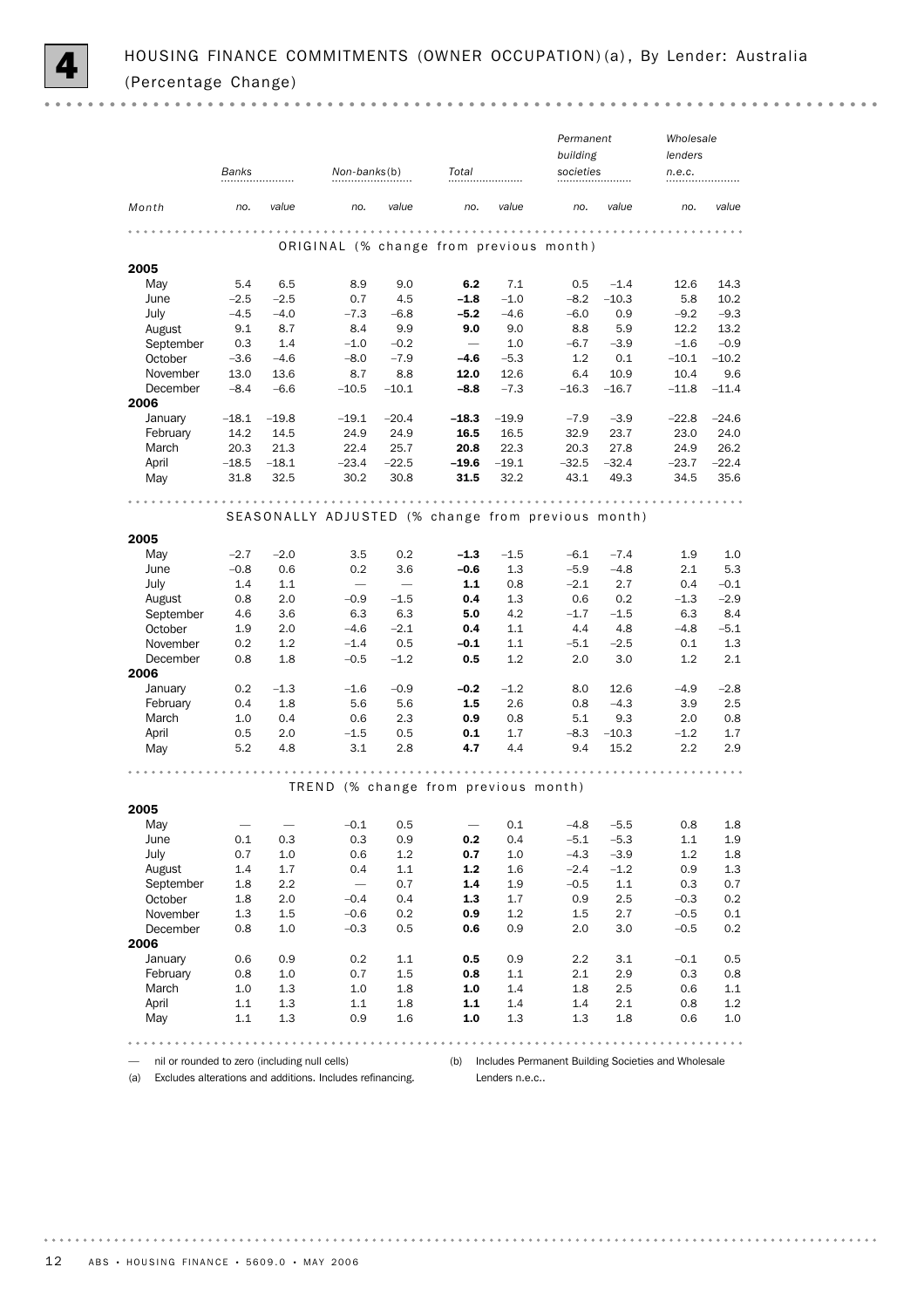

## HOUSING FINANCE COMMITMENTS (OWNER OCCUPATION) (a), By State and Territory

|           | New<br>South<br>Wales | Victoria          | Queensland        | South<br>Australia      | Western<br>Australia | Tasmania           | Northern<br>Territory | Australian<br>Capital<br>Territory | <b>Australia</b> |
|-----------|-----------------------|-------------------|-------------------|-------------------------|----------------------|--------------------|-----------------------|------------------------------------|------------------|
| Month     | no.                   | no.               | no.               | no.                     | no.                  | no.                | no.                   | no.                                | no.              |
|           |                       |                   |                   |                         |                      |                    |                       |                                    |                  |
|           |                       |                   |                   | ORIGINAL                |                      |                    |                       |                                    |                  |
| 2005      |                       |                   |                   |                         |                      |                    |                       |                                    |                  |
| May       | 16848                 | 13 918            | 11944             | 4641                    | 8472                 | 1 3 1 0            | 606                   | 690                                | 58 4 29          |
| June      | 16 610<br>16 036      | 13 616<br>12 374  | 12 3 28<br>11 524 | 4 5 0 5<br>4 4 0 6      | 8057                 | 1 0 8 2<br>1014    | 593<br>558            | 610                                | 57 401<br>54 427 |
| July      |                       |                   |                   |                         | 7914<br>9073         |                    |                       | 601                                |                  |
| August    | 17 126<br>17 390      | 13 3 23<br>13 193 | 12 612            | 4 7 7 4<br>4854         |                      | 1 1 0 8<br>1 0 9 1 | 648                   | 639<br>669                         | 59 303<br>59 286 |
| September |                       |                   | 13 2 27           |                         | 8089                 |                    | 773                   |                                    |                  |
| October   | 16 111                | 12 964            | 12 505            | 4583                    | 8057                 | 1 0 3 5            | 673                   | 640                                | 56 568           |
| November  | 18 26 6<br>16 4 68    | 14 119<br>13 976  | 14 008<br>11813   | 5 2 3 4<br>4 6 6 9      | 9044<br>8 4 7 5      | 1 1 3 1<br>1 0 6 4 | 824<br>690            | 738<br>613                         | 63 364<br>57 768 |
| December  |                       |                   |                   |                         |                      |                    |                       |                                    |                  |
| 2006      |                       |                   |                   |                         |                      |                    |                       |                                    |                  |
| January   | 12 453                | 10 998            | 10 344            | 3778                    | 7604                 | 976                | 537                   | 512                                | 47 202           |
| February  | 15 0 68               | 11 704            | 12 545            | 4617                    | 8658                 | 1 1 4 2            | 693                   | 557                                | 54 984           |
| March     | 19 552                | 13 663            | 14 734            | 5 5 4 9                 | 9926                 | 1 4 0 8            | 767                   | 809                                | 66 408           |
| April     | 15 704                | 11 4 28           | 11 480            | 4 3 2 3                 | 8 1 8 6              | 1 0 6 3            | 630                   | 579                                | 53 393           |
| May       | 20824                 | 15 515            | 14 487            | 5676                    | 10 934               | 1 2 8 4            | 716                   | 761                                | 70 197           |
|           |                       |                   |                   |                         |                      |                    |                       |                                    |                  |
|           |                       |                   |                   | SEASONALLY ADJUSTED (b) |                      |                    |                       |                                    |                  |
| 2005      |                       |                   |                   |                         |                      |                    |                       |                                    |                  |
| May       | 15 636                | 13 141            | 11 677            | 4 4 2 4                 | 7871                 | 1 2 2 1            | 570                   | 620                                | 54 876           |
| June      | 15 5 28               | 12 934            | 11821             | 4 3 2 1                 | 7615                 | 1 0 5 4            | 596                   | 595                                | 54 567           |
| July      | 15 990                | 12 586            | 11 768            | 4 4 8 6                 | 8 0 6 8              | 1 0 8 1            | 602                   | 615                                | 55 166           |
| August    | 15 940                | 12 210            | 11 780            | 4 6 25                  | 8 3 6 8              | 1 0 4 5            | 651                   | 632                                | 55 382           |
| September | 16 765                | 12 800            | 12 990            | 4 9 8 9                 | 8 1 8 6              | 1 0 8 2            | 763                   | 646                                | 58 133           |
| October   | 16 745                | 13 0 39           | 12 680            | 4760                    | 8 3 0 1              | 1 0 6 2            | 723                   | 654                                | 58 349           |
| November  | 16 755                | 13 1 26           | 12834             | 4672                    | 8 2 9 4              | 1079               | 716                   | 657                                | 58 275           |
| December  | 16948                 | 13 553            | 12 546            | 4 5 9 0                 | 8 6 0 9              | 1 0 5 2            | 675                   | 628                                | 58 573           |
| 2006      |                       |                   |                   |                         |                      |                    |                       |                                    |                  |
| January   | 16 601                | 13 20 7           | 12 619            | 4585                    | 8843                 | 1 1 6 9            | 663                   | 626                                | 58 461           |
| February  | 16 0 95               | 13 278            | 12 998            | 4921                    | 9 1 9 7              | 1 2 0 3            | 703                   | 589                                | 59 364           |
| March     | 17 437                | 12 917            | 12835             | 4872                    | 9 2 0 0              | 1 2 1 8            | 676                   | 771                                | 59899            |
| April     | 17929                 | 13 0 38           | 12 945            | 4895                    | 9560                 | 1 1 7 4            | 680                   | 629                                | 59 945           |
| May       | 18 2 86               | 14 0 73           | 13 5 20           | 5 1 9 6                 | 9636                 | 1 1 6 1            | 645                   | 655                                | 62768            |
|           |                       |                   |                   |                         |                      |                    |                       |                                    |                  |
|           |                       |                   |                   | TRED(b)                 |                      |                    |                       |                                    |                  |
| 2005      |                       |                   |                   |                         |                      |                    |                       |                                    |                  |
| May       | 15 7 82               | 12 915            | 11 930            | 4582                    | 7824                 | 1 1 0 7            | 563                   | 612                                | 55 124           |
| June      | 15819                 | 12 8 28           | 11 904            | 4567                    | 7922                 | 1 0 9 9            | 595                   | 615                                | 55 224           |
| July      | 15 956                | 12 7 26           | 11 989            | 4587                    | 8014                 | 1 0 8 8            | 635                   | 622                                | 55 592           |
| August    | 16 191                | 12 694            | 12 170            | 4 6 3 0                 | 8 1 0 6              | 1073               | 671                   | 632                                | 56 233           |
| September | 16 442                | 12 775            | 12 394            | 4 6 8 1                 | 8 2 1 0              | 1 0 6 0            | 697                   | 638                                | 57 016           |
| October   | 16 611                | 12 943            | 12 591            | 4 7 1 5                 | 8 3 2 6              | 1 0 6 2            | 710                   | 640                                | 57 757           |
| November  | 16 670                | 13 102            | 12 706            | 4 7 1 9                 | 8458                 | 1 0 8 3            | 711                   | 641                                | 58 279           |
| December  | 16 695                | 13 204            | 12 750            | 4 707                   | 8629                 | 1 1 1 3            | 702                   | 642                                | 58 618           |
| 2006      |                       |                   |                   |                         |                      |                    |                       |                                    |                  |
| January   | 16 7 7 7              | 13 2 36           | 12 776            | 4 7 2 5                 | 8839                 | 1 1 4 2            | 690                   | 645                                | 58 936           |
| February  | 16 964                | 13 24 2           | 12836             | 4786                    | 9070                 | 1 1 6 7            | 680                   | 650                                | 59 379           |
| March     |                       |                   |                   | 4874                    | 9 2 8 4              |                    | 674                   | 657                                | 59 976           |
| April     | 17 247                | 13 278            | 12 945<br>13 0 76 |                         |                      | 1 1 8 4            |                       | 663                                |                  |
| May       | 17572<br>17889        | 13 349<br>13 437  | 13 196            | 4967<br>5 0 5 4         | 9470<br>9624         | 1 1 9 5<br>1 1 9 8 | 669<br>664            | 668                                | 60 633<br>61 268 |
|           |                       |                   |                   |                         |                      |                    |                       |                                    |                  |
|           |                       |                   |                   |                         |                      |                    |                       |                                    |                  |

(a) Excludes alterations and additions. Includes refinancing.

(b) Sum of states and territories may not equal Australian total (see paragraph 26 in Explanatory Notes).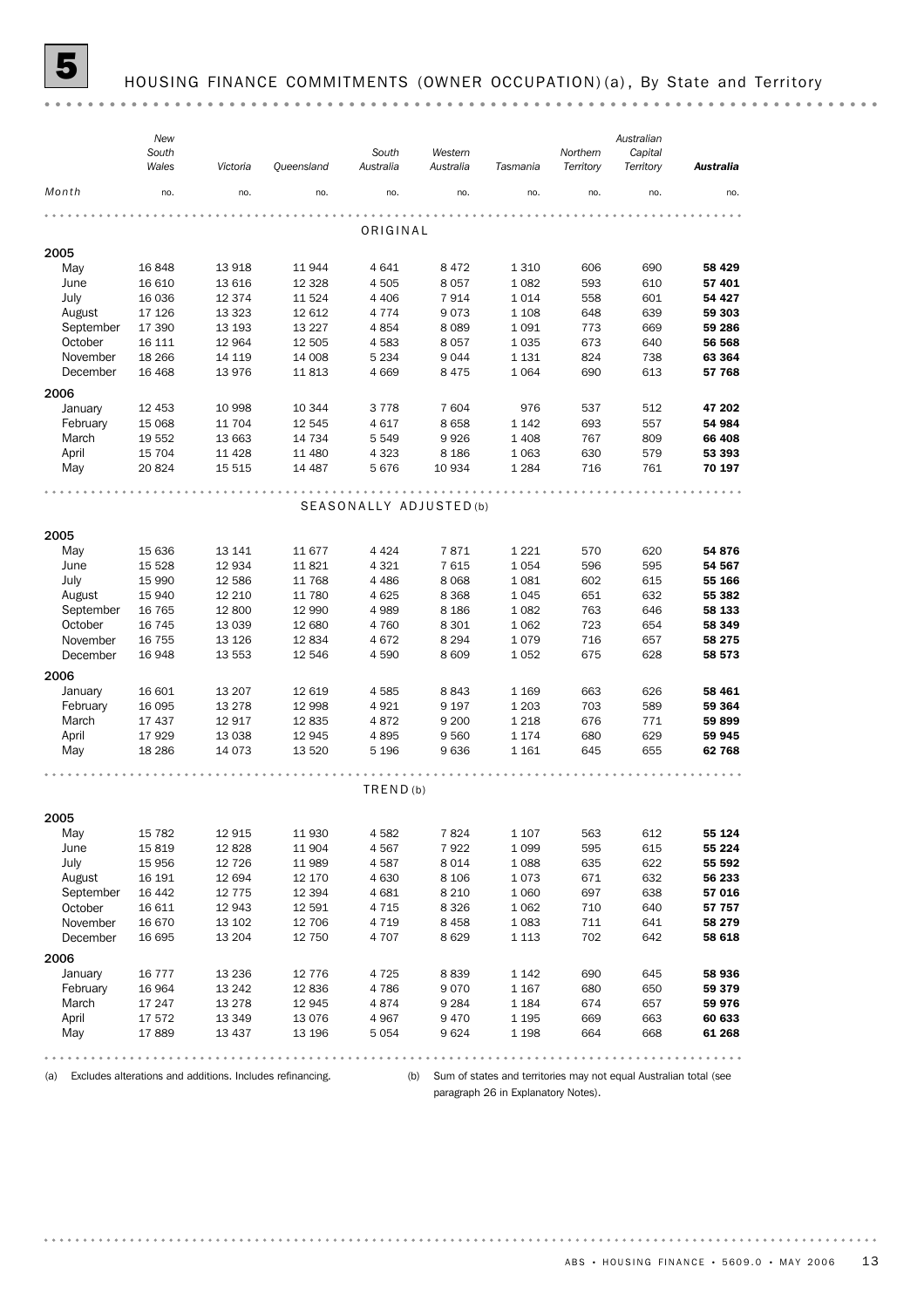

 $- - - - -$ 

|             | New<br>South<br>Wales | Victoria                 | Queensland                                         | South<br>Australia | Western<br>Australia     | Tasmania        | Northern<br>Territory | Australian<br>Capital<br>Territory | <b>Australia</b>         |
|-------------|-----------------------|--------------------------|----------------------------------------------------|--------------------|--------------------------|-----------------|-----------------------|------------------------------------|--------------------------|
| Month       | no.                   | no.                      | no.                                                | no.                | no.                      | no.             | no.                   | no.                                | no.                      |
|             |                       |                          |                                                    |                    |                          |                 |                       |                                    |                          |
|             |                       |                          | ORIGINAL (% change from previous month)            |                    |                          |                 |                       |                                    |                          |
| 2005        |                       |                          |                                                    |                    |                          |                 |                       |                                    |                          |
| May<br>June | 7.5<br>$-1.4$         | 8.6<br>$-2.2$            | 1.0<br>3.2                                         | $-4.5$<br>$-2.9$   | 12.6<br>$-4.9$           | 16.2<br>$-17.4$ | 12.0<br>$-2.1$        | 8.2<br>$-11.6$                     | 6.2<br>$-1.8$            |
| July        | $-3.5$                | $-9.1$                   | $-6.5$                                             | $-2.2$             | $-1.8$                   | $-6.3$          | $-5.9$                | $-1.5$                             | $-5.2$                   |
| August      | 6.8                   | 7.7                      | 9.4                                                | 8.4                | 14.6                     | 9.3             | 16.1                  | 6.3                                | 9.0                      |
| September   | 1.5                   | $-1.0$                   | 4.9                                                | 1.7                | $-10.8$                  | $-1.5$          | 19.3                  | 4.7                                | $\overline{\phantom{m}}$ |
| October     | $-7.4$                | $-1.7$                   | $-5.5$                                             | $-5.6$             | $-0.4$                   | $-5.1$          | $-12.9$               | $-4.3$                             | $-4.6$                   |
| November    | 13.4                  | 8.9                      | 12.0                                               | 14.2               | 12.3                     | 9.3             | 22.4                  | 15.3                               | 12.0                     |
| December    | $-9.8$                | $-1.0$                   | $-15.7$                                            | $-10.8$            | $-6.3$                   | $-5.9$          | $-16.3$               | $-16.9$                            | $-8.8$                   |
| 2006        |                       |                          |                                                    |                    |                          |                 |                       |                                    |                          |
| January     | $-24.4$               | $-21.3$                  | $-12.4$                                            | $-19.1$            | $-10.3$                  | $-8.3$          | $-22.2$               | $-16.5$                            | $-18.3$                  |
| February    | 21.0                  | 6.4                      | 21.3                                               | 22.2               | 13.9                     | 17.0            | 29.1                  | 8.8                                | 16.5                     |
| March       | 29.8                  | 16.7                     | 17.4                                               | 20.2               | 14.6                     | 23.3            | 10.7                  | 45.2                               | 20.8                     |
| April       | $-19.7$               | $-16.4$                  | $-22.1$                                            | $-22.1$            | $-17.5$                  | $-24.5$         | $-17.9$               | $-28.4$                            | $-19.6$                  |
| May         | 32.6                  | 35.8                     | 26.2                                               | 31.3               | 33.6                     | 20.8            | 13.7                  | 31.4                               | 31.5                     |
|             |                       |                          |                                                    |                    |                          |                 |                       |                                    |                          |
|             |                       |                          | SEASONALLY ADJUSTED (% change from previous month) |                    |                          |                 |                       |                                    |                          |
| 2005        |                       |                          |                                                    |                    |                          |                 |                       |                                    |                          |
| May         | $-1.2$                | 1.2                      | $-4.4$                                             | $-10.9$            | 3.0                      | 7.2             | 2.6                   | $-0.7$                             | $-1.3$                   |
| June        | $-0.7$                | $-1.6$                   | 1.2                                                | $-2.3$             | $-3.3$                   | $-13.7$         | 4.5                   | $-4.0$                             | $-0.6$                   |
| July        | 3.0                   | $-2.7$                   | $-0.4$                                             | 3.8                | 5.9                      | 2.5             | 1.0                   | 3.3                                | $1.1$                    |
| August      | $-0.3$                | $-3.0$                   | 0.1                                                | 3.1                | 3.7                      | $-3.3$          | 8.2                   | 2.8                                | 0.4                      |
| September   | 5.2                   | 4.8                      | 10.3                                               | 7.9                | $-2.2$                   | 3.6             | 17.3                  | 2.3                                | 5.0                      |
| October     | $-0.1$                | 1.9                      | $-2.4$                                             | $-4.6$             | 1.4                      | $-1.9$          | $-5.2$                | 1.2                                | 0.4                      |
| November    | 0.1                   | 0.7                      | 1.2                                                | $-1.8$             | $-0.1$                   | 1.7             | $-1.0$                | 0.6                                | $-0.1$                   |
| December    | 1.2                   | 3.3                      | $-2.2$                                             | $-1.7$             | 3.8                      | $-2.5$          | $-5.7$                | $-4.5$                             | 0.5                      |
| 2006        |                       |                          |                                                    |                    |                          |                 |                       |                                    |                          |
| January     | $-2.0$                | $-2.6$                   | 0.6                                                | $-0.1$             | 2.7                      | 11.1            | $-1.8$                | $-0.3$                             | $-0.2$                   |
| February    | $-3.1$                | 0.5                      | 3.0                                                | 7.3                | 4.0                      | 2.9             | 6.1                   | $-5.8$                             | 1.5                      |
| March       | 8.3                   | $-2.7$                   | $-1.2$                                             | $-1.0$             | $\overline{\phantom{0}}$ | 1.3             | $-3.8$                | 30.9                               | 0.9                      |
| April       | 2.8                   | 0.9                      | 0.9                                                | 0.5                | 3.9                      | $-3.6$          | 0.6                   | $-18.5$                            | 0.1                      |
| May         | 2.0                   | 7.9                      | 4.4                                                | 6.1                | 0.8                      | $-1.1$          | $-5.2$                | 4.2                                | 4.7                      |
|             |                       |                          |                                                    |                    |                          |                 |                       |                                    |                          |
|             |                       |                          | TREND (% change from previous month)               |                    |                          |                 |                       |                                    |                          |
| 2005        |                       |                          |                                                    |                    |                          |                 |                       |                                    |                          |
| May         | $-0.2$                | 0.1                      | $-0.7$                                             | $-0.8$             | 1.3                      | $-0.4$          | 3.5                   | $-0.1$                             |                          |
| June        | 0.2                   | $-0.7$                   | $-0.2$                                             | $-0.3$             | 1.3                      | $-0.7$          | 5.7                   | 0.4                                | 0.2                      |
| July        | 0.9                   | $-0.8$                   | 0.7                                                | 0.4                | 1.2                      | $-1.1$          | 6.6                   | 1.2                                | 0.7                      |
| August      | 1.5                   | $-0.2$                   | 1.5                                                | 1.0                | 1.1                      | $-1.4$          | 5.7                   | 1.6                                | $1.2\,$                  |
| September   | 1.5                   | 0.6                      | 1.8                                                | 1.1                | 1.3                      | $-1.2$          | 3.9                   | 0.8                                | 1.4                      |
| October     | 1.0                   | 1.3                      | 1.6                                                | 0.7                | 1.4                      | 0.2             | 1.9                   | 0.4                                | 1.3                      |
| November    | 0.4                   | 1.2                      | 0.9                                                | 0.1                | $1.6\,$                  | 2.0             | $0.1\,$               | 0.1                                | 0.9                      |
| December    | $0.1\,$               | 0.8                      | 0.3                                                | $-0.2$             | 2.0                      | 2.8             | $-1.3$                | 0.1                                | 0.6                      |
| 2006        |                       |                          |                                                    |                    |                          |                 |                       |                                    |                          |
| January     | 0.5                   | 0.2                      | 0.2                                                | 0.4                | 2.4                      | 2.6             | $-1.8$                | 0.4                                | 0.5                      |
| February    | 1.1                   | $\overline{\phantom{m}}$ | 0.5                                                | 1.3                | 2.6                      | 2.2             | $-1.4$                | 0.9                                | 0.8                      |
| March       | 1.7                   | 0.3                      | 0.9                                                | 1.8                | 2.4                      | 1.5             | $-0.9$                | 1.1                                | 1.0                      |
| April       | 1.9<br>1.8            | 0.5<br>0.7               | 1.0<br>0.9                                         | 1.9<br>1.8         | 2.0<br>1.6               | 0.9<br>0.3      | $-0.7$<br>$-0.7$      | 0.9<br>0.7                         | $1.1$<br>$1.0\,$         |
| May         |                       |                          |                                                    |                    |                          |                 |                       |                                    |                          |
|             |                       |                          |                                                    |                    |                          |                 |                       |                                    |                          |

— nil or rounded to zero (including null cells) (a) Excludes alterations. Includes refinancing.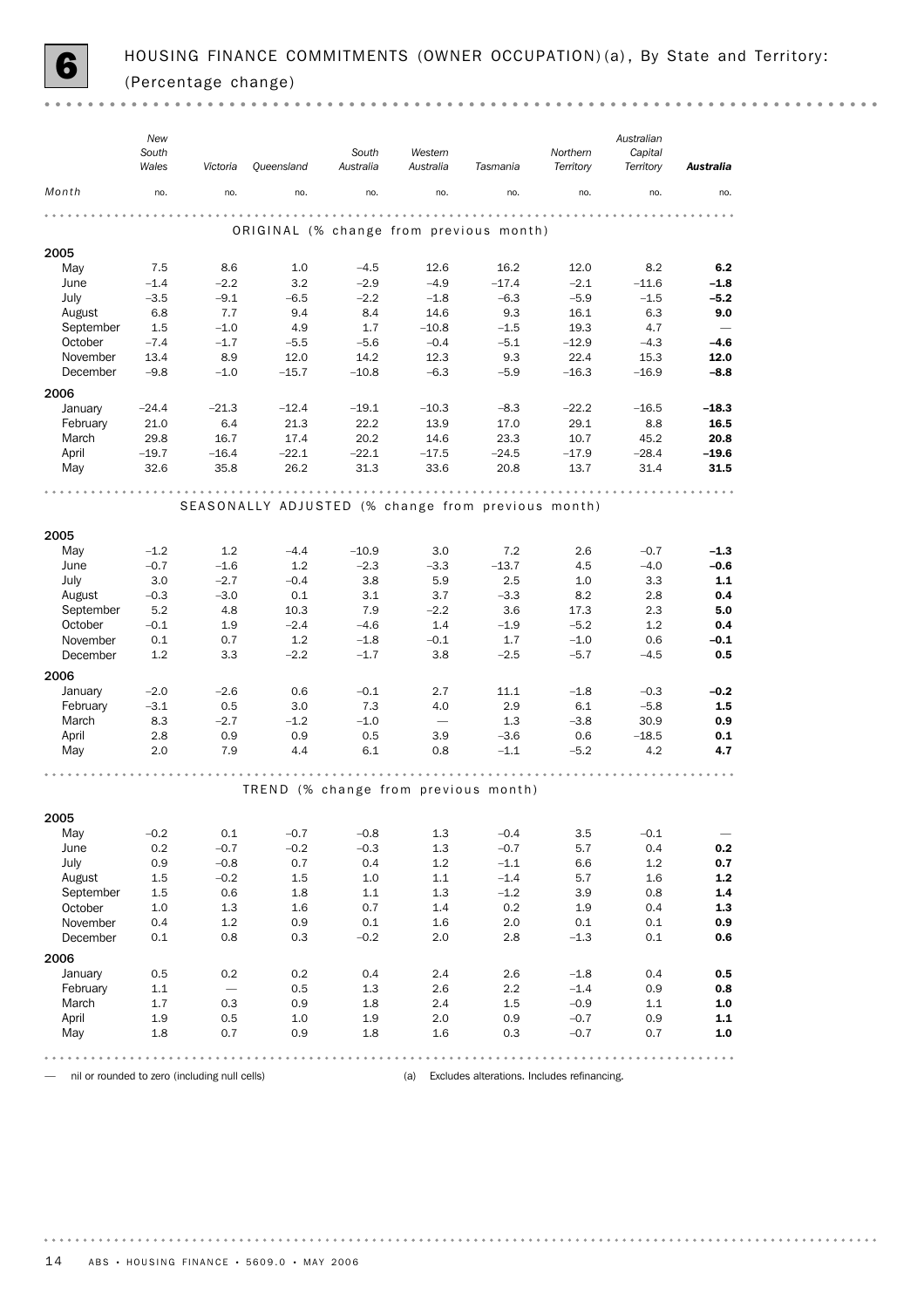(a) Excludes alterations and additions. Includes refinancing.

(b) Sum of states and territories may not equal Australian total (see paragraph 26 in Explanatory Notes).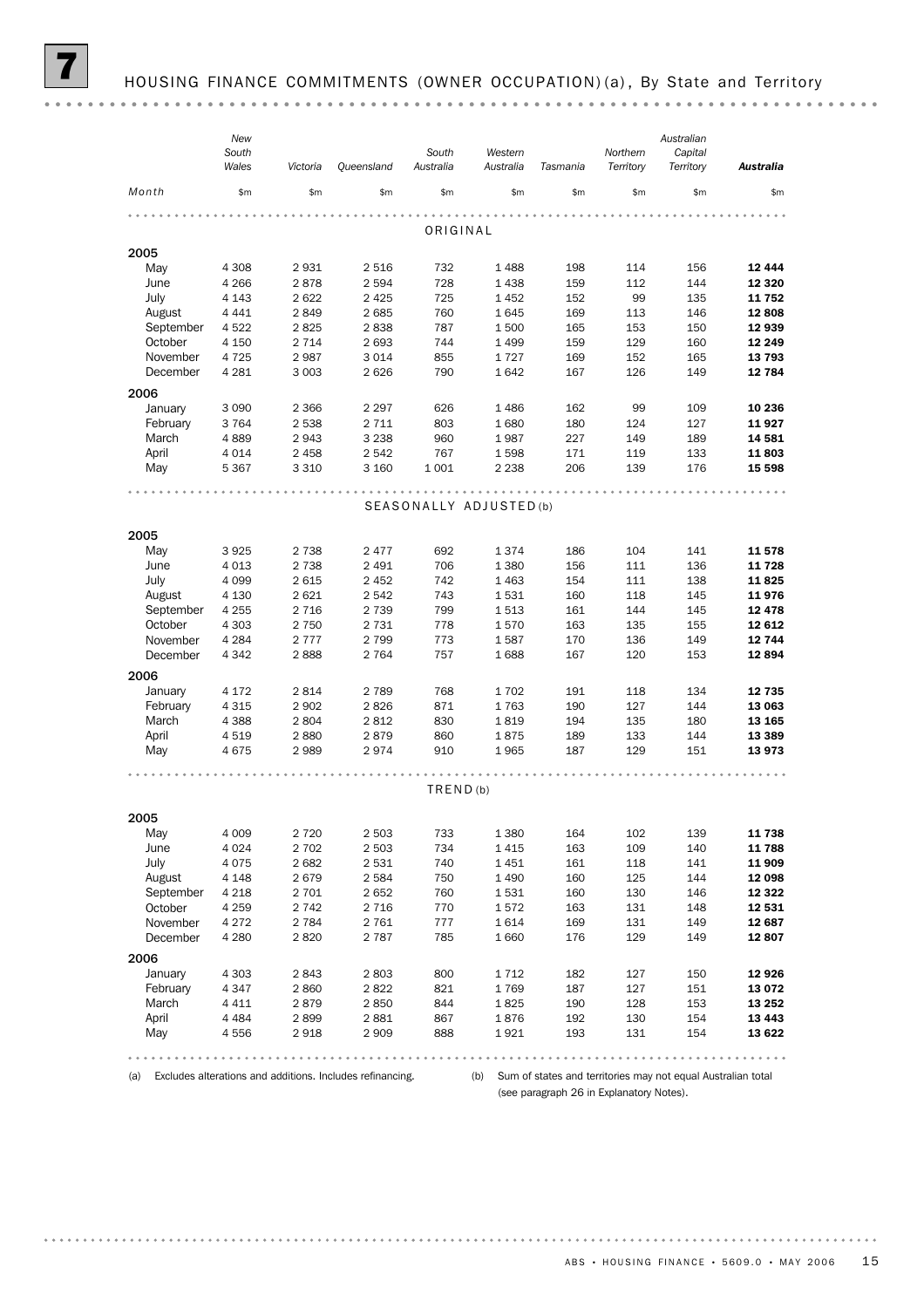$0.0000$ 

|           | Dwellings<br>financed | Refinancing<br>of<br>established<br>dwellings | Alterations<br>and<br>additions | <b>Total</b> | Commitments<br>advanced<br>during month | Commitments<br>cancelled<br>during month | Commitments<br>not advanced<br>at end of<br>month(a) |
|-----------|-----------------------|-----------------------------------------------|---------------------------------|--------------|-----------------------------------------|------------------------------------------|------------------------------------------------------|
|           | \$m                   | \$m\$                                         | \$m                             | \$m\$        | \$m                                     | \$m                                      | \$m                                                  |
|           |                       |                                               |                                 |              |                                         |                                          |                                                      |
| 2005      |                       |                                               |                                 |              |                                         |                                          |                                                      |
| May       | 8834                  | 3 609                                         | 517                             | 12961        | 10 790                                  | 1 1 7 7                                  | 23 5 68                                              |
| June      | 8 7 7 6               | 3 5 4 4                                       | 508                             | 12828        | 10 963                                  | 1 2 8 9                                  | 24 144                                               |
| July      | 8 3 4 5               | 3 4 0 7                                       | 463                             | 12 2 15      | 10 771                                  | 1 3 0 5                                  | 24 283                                               |
| August    | 9 1 2 3               | 3 6 8 5                                       | 452                             | 13 260       | 11 253                                  | 1 3 0 6                                  | 24 986                                               |
| September | 9 2 1 6               | 3 7 2 4                                       | 462                             | 13 4 0 2     | 11 387                                  | 1 2 0 2                                  | 25 932                                               |
| October   | 8845                  | 3 4 0 4                                       | 444                             | 12 694       | 11 143                                  | 1 1 9 0                                  | 26 297                                               |
| November  | 10 003                | 3 7 9 0                                       | 480                             | 14 2 7 3     | 12 0 36                                 | 1525                                     | 27 002                                               |
| December  | 9370                  | 3 4 1 4                                       | 437                             | 13 2 2 1     | 12 622                                  | 1 1 8 6                                  | 26 4 15                                              |
| 2006      |                       |                                               |                                 |              |                                         |                                          |                                                      |
| January   | 7 540                 | 2696                                          | 366                             | 10 602       | 10 342                                  | 1 1 2 3                                  | 25 552                                               |
| February  | 8655                  | 3 2 7 1                                       | 432                             | 12 3 5 9     | 10 307                                  | 1 2 2 9                                  | 26 374                                               |
| March     | 10 771                | 3810                                          | 539                             | 15 1 20      | 12 517                                  | 1 4 0 4                                  | 27 579                                               |
| April     | 8 7 3 6               | 3 0 6 7                                       | 415                             | 12 2 18      | 10 730                                  | 1 2 2 3                                  | 27894                                                |
| May       | 11 447                | 4 1 5 1                                       | 548                             | 16 146       | 13 28 2                                 | 1706                                     | 29 0 55                                              |
|           |                       |                                               |                                 |              |                                         |                                          |                                                      |

(a) This figure sometimes reflects a rebasing of the data by one or more lenders, without adjustment to eariler periods' commitments

advanced or cancelled.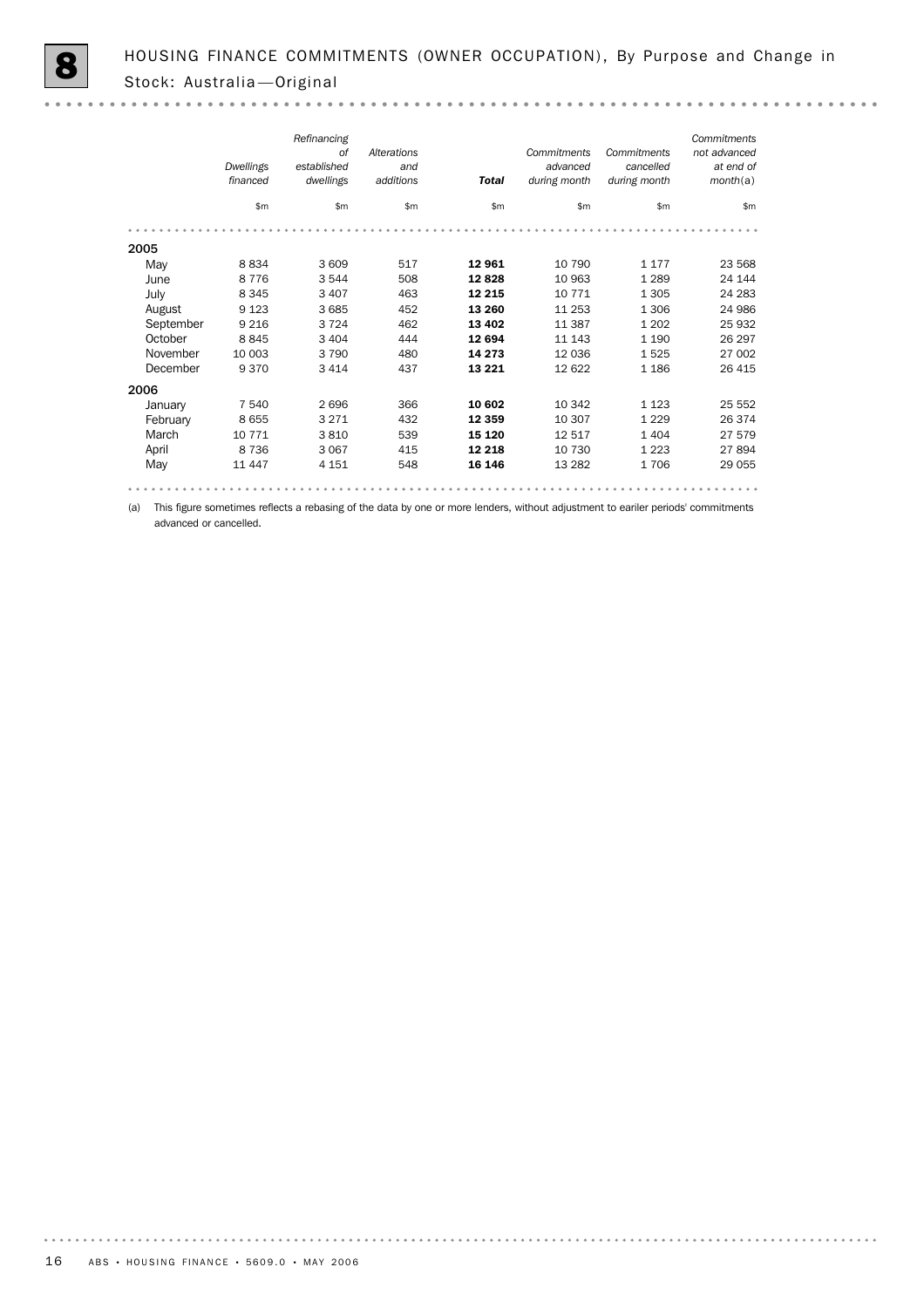|           | <b>FIRST HOME BUYERS</b>            |           |           | <b>FIXED RATE LOANS</b> | (2 YEARS OR LONGER) (b) | <b>ALL DWELLINGS</b><br><b>FINANCED</b> |           |
|-----------|-------------------------------------|-----------|-----------|-------------------------|-------------------------|-----------------------------------------|-----------|
|           |                                     | % of all  |           |                         | % of all                |                                         |           |
|           | Dwellings                           | dwellings | Average   | <b>Dwellings</b>        | dwellings               | Average                                 | Average   |
|           | financed                            | financed  | loan size | financed                | financed                | loan size                               | loan size |
| Month     | no.                                 | %         | \$'000    | no.                     | %                       | \$'000                                  | \$'000    |
|           |                                     |           |           |                         |                         |                                         |           |
| 2005      |                                     |           |           |                         |                         |                                         |           |
| May       | 9 7 0 9                             | 16.6      | 211.2     | 6656                    | 11.4                    | 200.9                                   | 213.0     |
| June      | 9416                                | 16.4      | 214.5     | 5901                    | 10.3                    | 205.5                                   | 214.6     |
| July      | 8923                                | 16.4      | 218.1     | 5 1 7 2                 | 9.5                     | 203.8                                   | 215.9     |
| August    | 10 281                              | 17.3      | 215.9     | 5379                    | 9.1                     | 200.3                                   | 216.0     |
| September | 10 294                              | 17.4      | 219.2     | 5 1 3 8                 | 8.7                     | 206.0                                   | 218.3     |
| October   | 10 190                              | 18.0      | 215.7     | 7 300                   | 12.9                    | 211.1                                   | 216.5     |
| November  | 11 570                              | 18.3      | 219.8     | 9 3 3 6                 | 14.7                    | 223.1                                   | 217.7     |
| December  | 10 7 7 5                            | 18.7      | 218.0     | 8 1 7 3                 | 14.1                    | 226.2                                   | 221.3     |
| 2006      |                                     |           |           |                         |                         |                                         |           |
| January   | 8 7 7 7                             | 18.6      | 217.0     | 6576                    | 13.9                    | 221.5                                   | 216.9     |
| February  | 9 7 7 1                             | 17.8      | 220.2     | 7 5 8 0                 | 13.8                    | 223.9                                   | 216.9     |
| March     | 12 244                              | 18.4      | 223.0     | 9581                    | 14.4                    | 230.6                                   | 219.6     |
| April     | 10 033                              | 18.8      | 222.0     | 8055                    | 15.1                    | 230.0                                   | 221.1     |
| May       | 12 184                              | 17.4      | 225.4     | 10 865                  | 15.5                    | 232.9                                   | 222.2     |
|           |                                     |           |           |                         |                         |                                         |           |
| (a)       | Excludes alterations and additions. |           |           | (b)                     | Includes refinancing.   |                                         |           |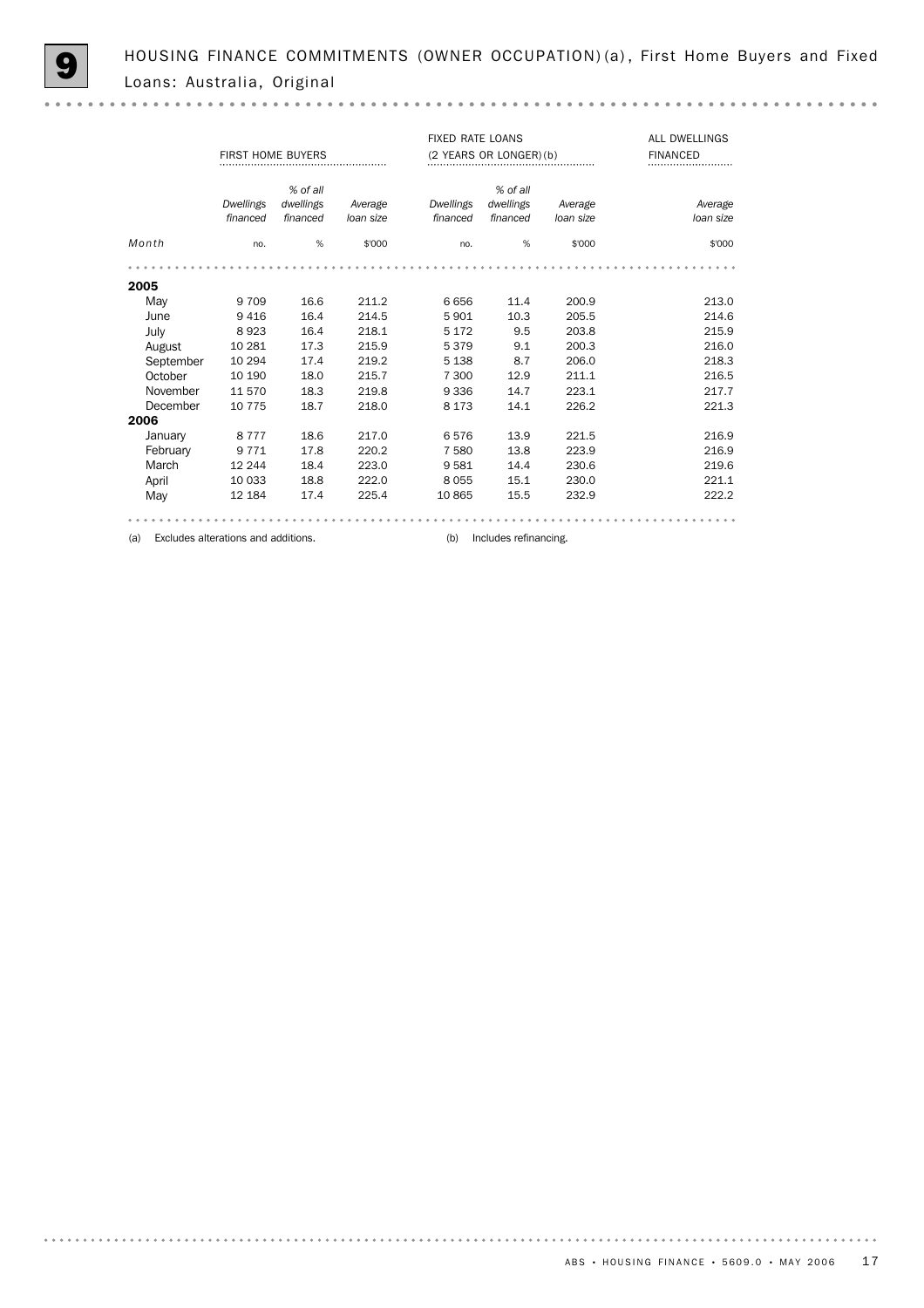|                                     |              |                |                            |         | Refinancing |             |
|-------------------------------------|--------------|----------------|----------------------------|---------|-------------|-------------|
|                                     |              | Purchase       | Purchase of                |         | of          | Total       |
|                                     | Construction | of new         | established                |         | established | excluding   |
|                                     | of dwellings | dwellings      | dwellings(b)               | Total   | dwellings   | refinancing |
|                                     |              |                |                            |         |             |             |
|                                     |              |                | NUMBER                     |         |             |             |
| <b>New South Wales</b>              | 899          | 955            | 18 970                     | 20824   | 6024        | 14 800      |
| Victoria                            | 1412         | 888            | 13 215                     | 15 5 15 | 5 0 1 9     | 10 49 6     |
| Oueensland                          | 1 1 4 1      | 548            | 12 798                     | 14 4 87 | 4 2 7 7     | 10 210      |
| South Australia                     | 419          | 304            | 4 9 5 3                    | 5676    | 1 3 2 3     | 4 3 5 3     |
| Western Australia                   | 1 0 9 6      | 543            | 9 2 9 5                    | 10 934  | 3 3 4 7     | 7 5 8 7     |
| Tasmania                            | 95           | 31             | 1 1 5 8                    | 1 2 8 4 | 389         | 895         |
| Northern Territory                  | 50           | 24             | 642                        | 716     | 146         | 570         |
| Australian Capital Territory        | 41           | 48             | 672                        | 761     | 178         | 583         |
| Total                               | 5 1 5 3      | 3 3 4 1        | 61 703                     | 70 197  | 20 703      | 49 4 94     |
|                                     |              |                |                            |         |             |             |
|                                     |              | VALUE (\$M)    |                            |         |             |             |
| <b>New South Wales</b>              | 234          | 285            | 4849                       | 5367    | 1467        | 3 900       |
| Victoria                            | 314          | 205            | 2 7 9 1                    | 3 3 1 0 | 937         | 2 3 7 3     |
| Queensland                          | 274          | 156            | 2 7 3 1                    | 3 160   | 851         | 2 3 0 9     |
| South Australia                     | 81           | 60             | 860                        | 1001    | 209         | 793         |
| Western Australia                   | 215          | 134            | 1889                       | 2 2 3 8 | 566         | 1672        |
| Tasmania                            | 16           | 4              | 185                        | 206     | 53          | 152         |
| Northern Territory                  | 9            | $\overline{a}$ | 126                        | 139     | 27          | 112         |
| <b>Australian Capital Territory</b> | 10           | 11             | 155                        | 176     | 41          | 135         |
| Total                               | 1 1 5 2      | 860            | 13 586                     | 15 598  | 4 1 5 1     | 11 447      |
|                                     |              |                |                            |         |             |             |
|                                     |              |                | AVERAGE LOAN SIZE (\$'000) |         |             |             |
| <b>New South Wales</b>              | 260.2        | 298.1          | 255.6                      | 257.8   | 243.6       | 263.5       |
| Victoria                            | 222.2        | 231.4          | 211.2                      | 213.4   | 186.7       | 226.1       |
| Queensland                          | 239.7        | 284.0          | 213.4                      | 218.1   | 199.0       | 226.1       |
| South Australia                     | 192.7        | 198.1          | 173.7                      | 176.4   | 157.8       | 182.1       |
| Western Australia                   | 196.4        | 246.6          | 203.2                      | 204.7   | 169.2       | 220.4       |
| Tasmania                            | 165.7        | 143.8          | 160.0                      | 160.1   | 136.8       | 170.1       |
| Northern Territory                  | 187.0        | 171.0          | 195.5                      | 194.1   | 181.6       | 197.3       |
| <b>Australian Capital Territory</b> | 240.7        | 229.2          | 231.4                      | 231.7   | 229.7       | 232.3       |
| Total                               | 223.6        | 257.3          | 220.2                      | 222.2   | 200.5       | 231.3       |
|                                     |              |                |                            |         |             |             |

(a) Excludes alterations and additions. (b) Includes refinancing.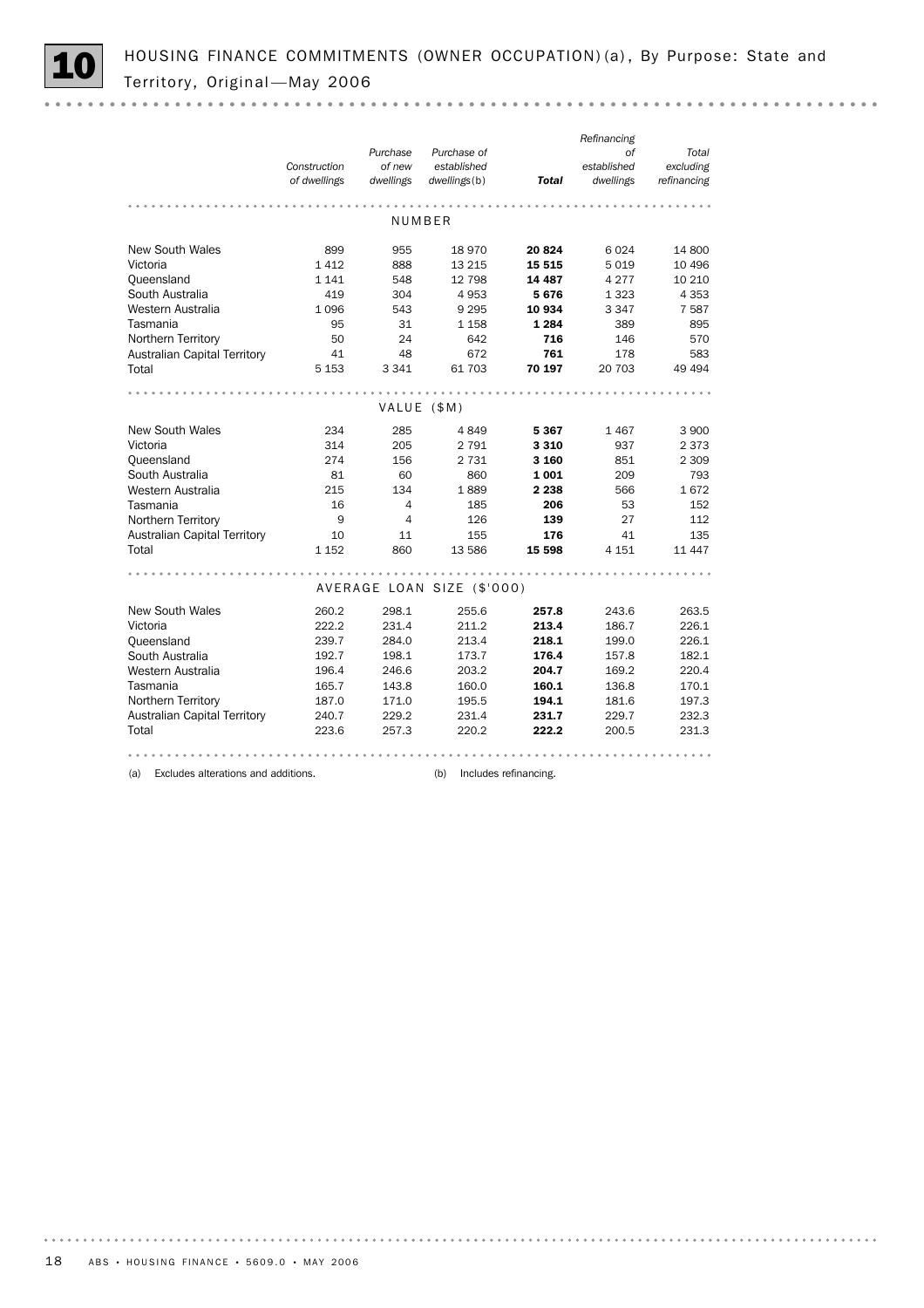

|                | OWNER OCCUPATION (SECURED FINANCE) |                     | INVESTMENT HOUSING(c)    |                          |                              | <b>TOTAL</b><br>                  |                              |                     |
|----------------|------------------------------------|---------------------|--------------------------|--------------------------|------------------------------|-----------------------------------|------------------------------|---------------------|
|                |                                    |                     |                          |                          |                              |                                   |                              |                     |
|                |                                    | Purchase            | Refinancing of           | Purchase of<br>other     | Construction<br>of dwellings | Purchase of<br>dwellings by       | Purchase of<br>dwellings by  | All                 |
|                | Construction<br>of dwellings       | of new<br>dwellings | established<br>dwellings | established<br>dwellings | for rent<br>or resale        | individuals for<br>rent or resale | others for<br>rent or resale | dwelling<br>finance |
|                | \$m                                | \$m\$               | \$m                      | \$m\$                    | \$m                          | \$m\$                             | \$m                          | \$m\$               |
|                |                                    |                     |                          | ORIGINAL                 |                              |                                   |                              |                     |
| 2005           |                                    |                     |                          |                          |                              |                                   |                              |                     |
| May            | 1 0 6 4                            | 573                 | 3 609                    | 7 1 9 7                  | 593                          | 4 7 5 2                           | 436                          | 18 2 25             |
| June           | 1057                               | 535                 | 3544                     | 7 1 8 3                  | 920                          | 5 0 0 9                           | 462                          | 18 711              |
| July           | 990                                | 565                 | 3 4 0 7                  | 6 7 9 1                  | 502                          | 4 2 9 4                           | 524                          | 17071               |
| August         | 1076                               | 589                 | 3 6 8 5                  | 7457                     | 546                          | 4 601                             | 408                          | 18 3 63             |
| September      | 1016                               | 598                 | 3724                     | 7 602                    | 593                          | 4 5 4 4                           | 416                          | 18 492              |
| October        | 931                                | 592                 | 3 4 0 4                  | 7 3 2 2                  | 593                          | 4645                              | 408                          | 17895               |
| November       | 997                                | 649                 | 3790                     | 8 3 5 7                  | 453                          | 4 9 8 9                           | 388                          | 19624               |
| December       | 954                                | 671                 | 3 4 1 4                  | 7745                     | 808                          | 4670                              | 457                          | 18 7 19             |
| 2006           |                                    |                     |                          |                          |                              |                                   |                              |                     |
| January        | 800                                | 494                 | 2696                     | 6 2 4 7                  | 366                          | 3 7 1 1                           | 356                          | 14 669              |
| February       | 913                                | 639                 | 3 2 7 1                  | 7 1 0 3                  | 611                          | 4 1 8 8                           | 390                          | 17 116              |
| March          | 1081                               | 775                 | 3810                     | 8915                     | 898                          | 5 2 4 9                           | 459                          | 21 186              |
| April          | 855                                | 651                 | 3 0 6 7                  | 7 2 3 0                  | 469                          | 4 2 2 9                           | 429                          | 16 9 29             |
| May            | 1 1 5 2                            | 860                 | 4 1 5 1                  | 9 4 3 5                  | 503                          | 5840                              | 518                          | 22 458              |
|                |                                    |                     |                          | SEASONALLY ADJUSTED      |                              |                                   |                              |                     |
| 2005           |                                    |                     |                          |                          |                              |                                   |                              |                     |
| May            | 975                                | 533                 | 3 3 1 9                  | 6751                     | 624                          | 4 3 8 1                           | 396                          | 16978               |
| June           | 972                                | 520                 | 3 3 2 1                  | 6914                     | 678                          | 4 5 1 0                           | 377                          | 17 293              |
| July           | 935                                | 552                 | 3 4 0 3                  | 6935                     | 512                          | 4 3 5 2                           | 511                          | 17 199              |
| August         | 965                                | 568                 | 3 3 6 0                  | 7 0 8 2                  | 537                          | 4 2 5 4                           | 396                          | 17 162              |
| September      | 971                                | 589                 | 3527                     | 7 3 9 1                  | 594                          | 4 3 9 0                           | 433                          | 17895               |
| October        | 954                                | 630                 | 3 5 0 5                  | 7 5 23                   | 544                          | 4 9 0 2                           | 432                          | 18 490              |
| November       | 958                                | 621                 | 3 5 6 2                  | 7 603                    | 515                          | 4 6 4 4                           | 339                          | 18 24 3             |
| December       | 987                                | 626                 | 3549                     | 7 7 3 2                  | 699                          | 4 7 4 2                           | 412                          | 18747               |
| 2006           |                                    |                     |                          |                          |                              |                                   |                              |                     |
| January        | 1031                               | 619                 | 3 4 8 2                  | 7 604                    | 580                          | 4 7 3 3                           | 439                          | 18 4 87             |
| February       | 1038                               | 680                 | 3591                     | 7 7 5 4                  | 689                          | 4 7 1 3                           | 479                          | 18 943              |
| March          | 1021                               | 701                 | 3 4 8 0                  | 7963                     | 738                          | 4 7 3 8                           | 477                          | 19 118              |
| April          | 982                                | 725                 | 3 4 9 4                  | 8 1 8 8                  | 559                          | 4 7 7 8                           | 502                          | 19 229              |
| May            | 1 0 0 6                            | 773                 | 3 661                    | 8 5 3 4                  | 523                          | 5 1 1 1                           | 492                          | 20 099              |
|                |                                    |                     |                          | TREND                    |                              |                                   |                              |                     |
| 2005           |                                    |                     |                          |                          |                              |                                   |                              |                     |
| May            | 978                                | 520                 | 3 3 2 7                  | 6913                     | 602                          | 4 5 0 9                           | 426                          | 17 275              |
| June           | 969                                | 535                 | 3 3 6 2                  | 6922                     | 599                          | 4 4 2 5                           | 423                          | 17 235              |
| July           | 961                                | 553                 | 3 3 9 5                  | 7 0 0 0                  | 584                          | 4 3 9 4                           | 422                          | 17 310              |
| August         | 956                                | 572                 | 3 4 3 1                  | 7 1 3 9                  | 567                          | 4 4 2 4                           | 420                          | 17 510              |
| September      | 956                                | 590                 | 3 4 7 0                  | 7 3 0 6                  | 555                          | 4 5 0 3                           | 416                          | 17 796              |
| October        | 965                                | 605                 | 3 5 0 8                  | 7 4 5 3                  | 560                          | 4597                              | 408                          | 18 096              |
| November       | 979                                | 618                 | 3 5 3 0                  | 7 5 6 0                  | 586                          | 4 6 7 1                           | 406                          | 18 351              |
| December       | 995                                | 632                 | 3 5 3 5                  | 7645                     | 617                          | 4 7 1 6                           | 415                          | 18 555              |
| 2006           |                                    |                     |                          |                          |                              |                                   |                              |                     |
| January        | 1 0 0 6                            | 650                 | 3 5 3 2                  | 7 7 3 7                  | 638                          | 4 7 3 9                           | 434                          | 18737               |
| February       | 1013                               | 672                 | 3531                     | 7855                     | 644                          | 4 7 5 9                           |                              | 18 9 31             |
|                | 1016                               | 698                 | 3 5 3 7                  | 8 0 0 1                  | 637                          | 4 7 9 7                           | 456<br>477                   | 19 163              |
| March<br>April | 1014                               | 724                 | 3 5 5 0                  | 8 1 5 5                  | 621                          | 4845                              | 493                          | 19 403              |
| May            | 1011                               | 748                 | 3 5 6 3                  | 8 3 0 0                  | 599                          | 4914                              | 509                          | 19 644              |
|                |                                    |                     |                          |                          |                              |                                   |                              |                     |

(a) Excludes alterations and additions. (c) Excludes revolving credit.

(b) Includes refinancing.

ABS • HOUSING FINANCE • 5609.0 • MAY 2006 19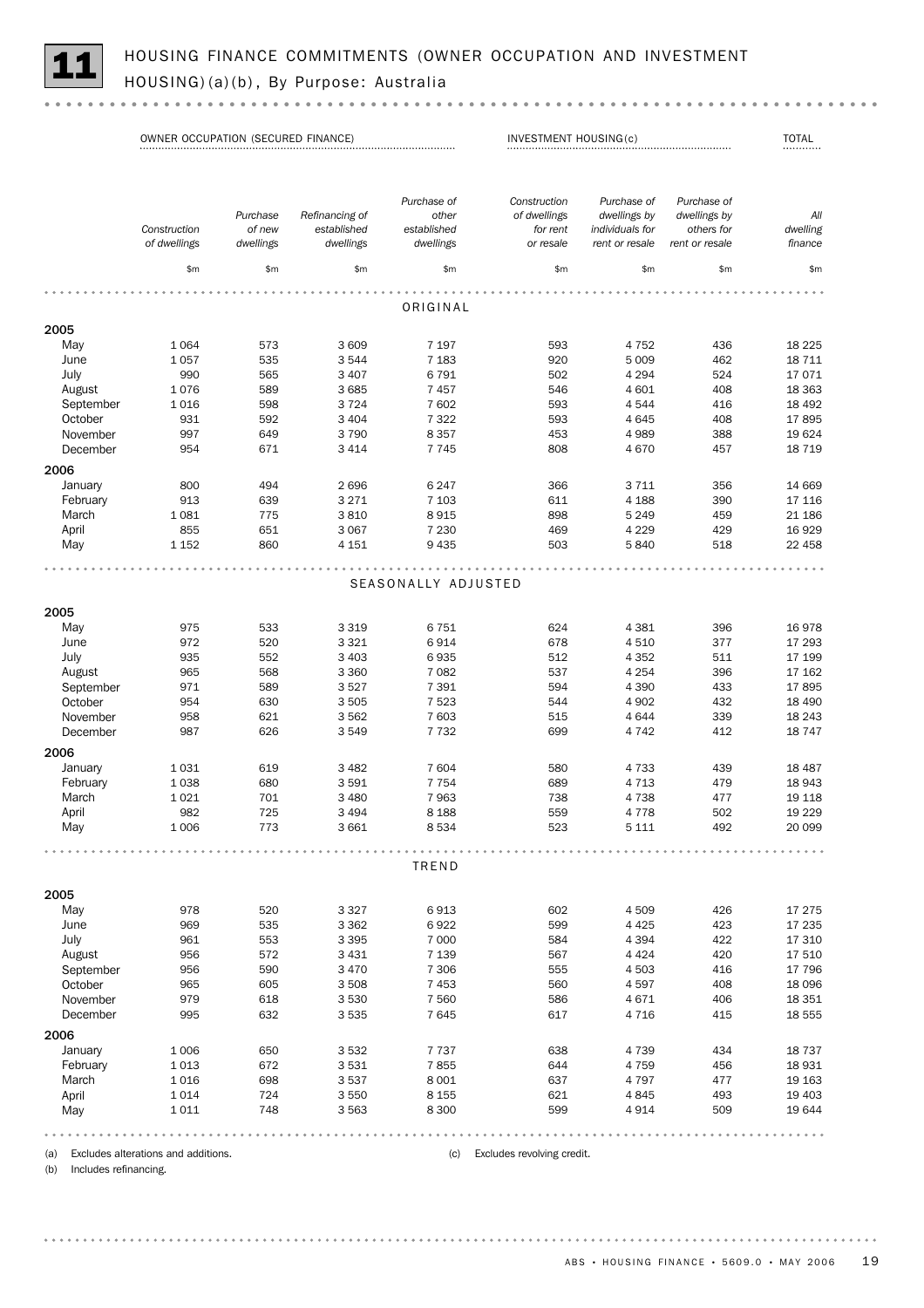HOUSING LOAN OUTSTANDINGS TO HOUSEHOLDS, (OWNER OCCUPATION AND INVESTMENT<br>HOUSING)

|                     |          |                 |                          | <b>Total Authorised</b> |                                                                              |              |          |
|---------------------|----------|-----------------|--------------------------|-------------------------|------------------------------------------------------------------------------|--------------|----------|
|                     |          | Permanent       |                          | Deposit-taking          |                                                                              | Other        |          |
|                     |          | <b>Building</b> | Credit                   | Institutions            | Securitisation                                                               | Lenders      |          |
|                     | Banks(a) | Societies(a)    | Co-operatives(a)         | (ADIs)(a)               | Vehicles(b)                                                                  | $n.e.c.$ (b) | Total(b) |
|                     | \$m      | \$m\$           | \$m                      | \$m                     | \$m                                                                          | \$m          | \$m\$    |
|                     |          |                 |                          |                         |                                                                              |              |          |
|                     |          |                 | OWNER-OCCUPATION HOUSING |                         |                                                                              |              |          |
| 2005                |          |                 |                          |                         |                                                                              |              |          |
| May                 | 324 471  | 7917            | 16 674                   | 349 062                 | na                                                                           | na           | na       |
| June                | 328 345  | 7998            | 16 7 25                  | 353 068                 | na                                                                           | na           | na       |
| July                | 331 072  | 8 1 1 1         | 16 753                   | 355 936                 | na                                                                           | na           | na       |
| August              | 335 372  | 8 2 6 4         | 16829                    | 360 465                 | na                                                                           | na           | na       |
| September           | 337 540  | 8 2 5 1         | 16 986                   | 362 777                 | na                                                                           | na           | na       |
| October             | 342 393  | 8 3 9 7         | 17 191                   | 367 981                 | na                                                                           | na           | na       |
| November            | 347 244  | 8 2 1 1         | 17 327                   | 372 782                 | na                                                                           | na           | na       |
| December<br>2006    | 351899   | 8 3 0 5         | 17 504                   | 377 708                 | na                                                                           | na           | na       |
| January             | 356 445  | 8 4 0 7         | 17 590                   | 382 442                 | na                                                                           | na           | na       |
| February            | 358 762  | 8487            | 17892                    | 385 141                 | na                                                                           | na           | na       |
| March               | 358 038  | 8579            | 18 044                   | 384 661                 | na                                                                           | na           | na       |
| April               | 360 740  | 8511            | 18 115                   | 387 366                 | na                                                                           | na           | na       |
| May                 | 363 684  | 8654            | 18 341                   | 390 679                 | na                                                                           | na           | na       |
|                     |          |                 |                          |                         |                                                                              |              |          |
|                     |          |                 |                          |                         |                                                                              |              |          |
|                     |          |                 | INVESTMENT HOUSING       |                         |                                                                              |              |          |
| 2005                |          |                 |                          |                         |                                                                              |              |          |
| May                 | 169 196  | 2808            | 3 2 2 7                  | 175 231                 | na                                                                           | na           | na       |
| June                | 171 058  | 2815            | 3 2 5 9                  | 177 132                 | na                                                                           | na           | na       |
| July                | 172 333  | 2822            | 3 2 9 0                  | 178 445                 | na                                                                           | na           | na       |
| August              | 174 046  | 2867            | 3 3 2 6                  | 180 239                 | na                                                                           | na           | na       |
| September           | 174 640  | 2 7 0 2         | 3 3 6 0                  | 180 702                 | na                                                                           | na           | na       |
| October             | 176 721  | 2 7 2 4         | 3 3 8 5                  | 182 830                 | na                                                                           | na           | na       |
| November            | 178 493  | 3 0 0 1         | 3 4 0 9                  | 184 903                 | na                                                                           | na           | na       |
| December            | 179 949  | 3070            | 3 4 0 8                  | 186 427                 | na                                                                           | na           | na       |
| 2006                |          |                 |                          |                         |                                                                              |              |          |
| January             | 181 614  | 3 1 0 1         | 3 4 2 9                  | 188 144                 | na                                                                           | na           | na       |
| February            | 182 576  | 3 1 2 5         | 3 1 1 7                  | 188 818                 | na                                                                           | na           | na       |
| March               | 181 968  | 3 1 8 4         | 3501                     | 188 653                 | na                                                                           | na           | na       |
| April               | 183 228  | 3 1 6 2         | 3 5 0 9                  | 189 899                 | na                                                                           | na           | na       |
| May                 | 185 247  | 3 2 2 5         | 3537                     | 192 009                 | na                                                                           | na           | na       |
|                     |          |                 |                          |                         |                                                                              |              |          |
|                     |          |                 | ALL RESIDENTIAL HOUSING  |                         |                                                                              |              |          |
| 2005                |          |                 |                          |                         |                                                                              |              |          |
| May                 | 493 667  | 10 7 25         | 19 901                   | 524 293                 | na                                                                           | na           | na       |
| June                | 499 403  | 10813           | 19 9 84                  | 530 200                 | 138 520                                                                      | 14 005       | 682 725  |
| July                | 503 405  | 10 933          | 20 043                   | 534 381                 | na                                                                           | na           | na       |
| August              | 509 418  | 11 131          | 20 155                   | 540 704                 | na                                                                           | na           | na       |
| September           | 512 180  | 10 953          | 20 346                   | 543 479                 | 142 201                                                                      | 15 3 5 2     | 701 032  |
| October             | 519 114  | 11 121          | 20 576                   | 550 811                 | na                                                                           | na           | na       |
| November            | 525 737  | 11 212          | 20 736                   | 557 685                 | na                                                                           | na           | na       |
| December            | 531 848  | 11 375          | 20 912                   | 564 135                 | 143 836                                                                      | 16 414       | 724 385  |
| 2006                |          |                 |                          |                         |                                                                              |              |          |
| January             | 538 059  | 11 508          | 21 0 19                  | 570 586                 | na                                                                           | na           | na       |
| February            | 541 338  | 11 612          | 21 009                   | 573 959                 | na                                                                           | na           | na       |
| March               | 540 006  | 11 763          | 21 545                   | 573 314                 | 152 762                                                                      | 17 528       | 743 604  |
| April               | 543 968  | 11 673          | 21 624                   | 577 265                 | na                                                                           | na           | na       |
| May                 | 548 931  | 11879           | 21878                    | 582 688                 | na                                                                           | na           | na       |
|                     |          |                 |                          |                         | $\begin{array}{cccccccccccccc} 0 & 0 & 0 & 0 & 0 & 0 & 0 & 0 \\ \end{array}$ |              |          |
| not available<br>na |          |                 |                          | (b)                     | Source ABS and APRA quarterly collections.                                   |              |          |

(a) Source APRA.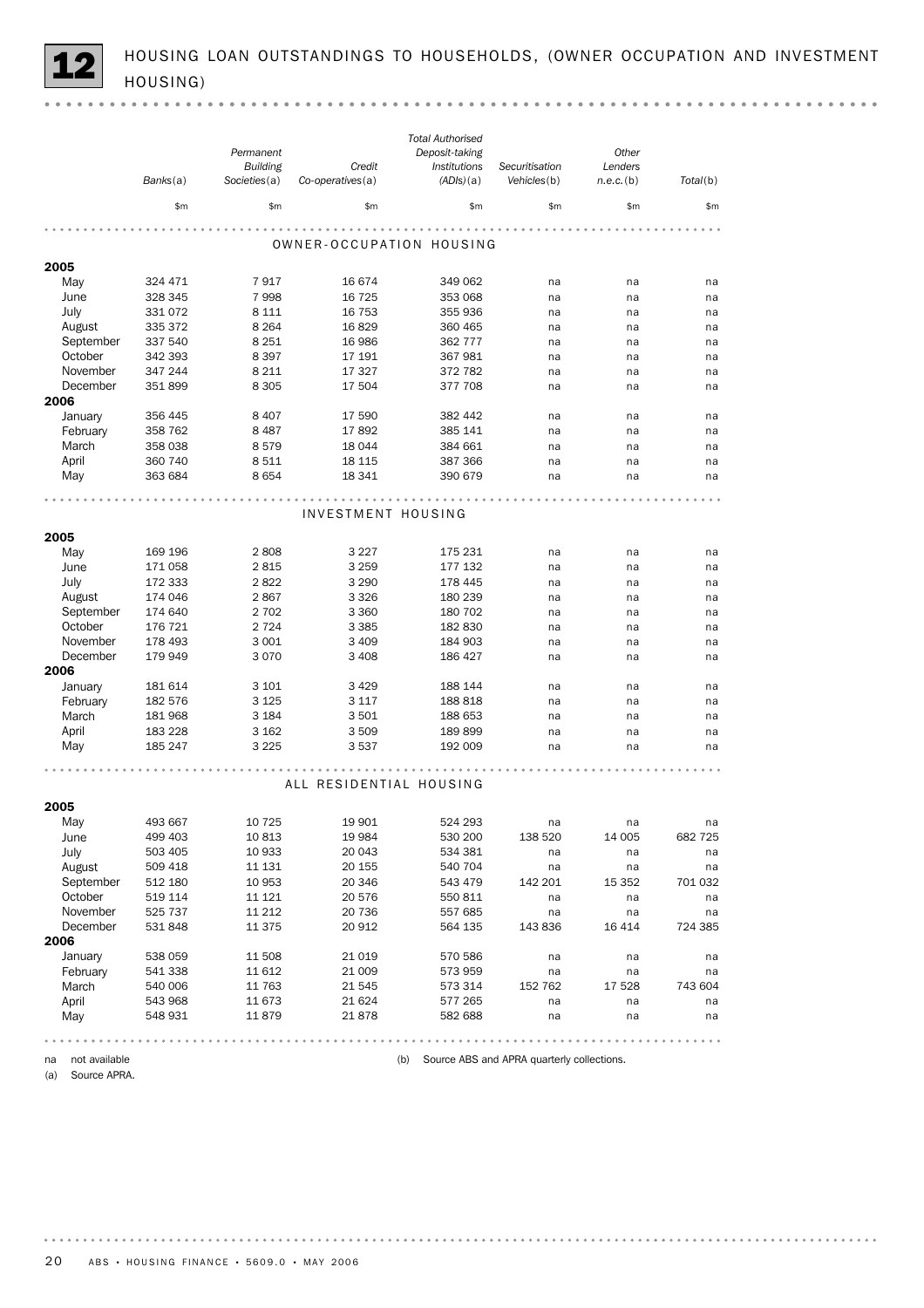## EFFECT OF NEW SEASONALLY ADJUSTED ESTIMATES ON TREND ESTIMATES

Readers should exercise care when interpreting the trend estimates of recent months because they will be revised when next month's seasonally adjusted estimates become available. For further information, see paragraphs 29 and 30 in the Explanatory Notes. SENSITIVITY ANALYSIS

> The graph below presents the effect of two possible scenarios on the previous trend estimates:

1 The June 2006 seasonally adjusted estimate of number of dwellings financed is higher than the May 2006 seasonally adjusted estimate by 3.0%.

2 The June 2006 seasonally adjusted estimate of number of dwellings financed is lower than the May 2006 seasonally adjusted estimate by 3.0%.

The percentage change of 3.0% was chosen because the average absolute percentage change of the seasonally adjusted series, based on the last 10 years of data, has been 3.0%.

WHAT IF NEXT MONTH'S

## NUMBER OF OWNER OCCUPIED DWELLING FINANCE COMMITMENTS



|               |           |        |                   |        | SEASONALLY ADJUSTED ESTIMATE: |        |
|---------------|-----------|--------|-------------------|--------|-------------------------------|--------|
|               | Trend as  |        | $(1)$ rises by 3% |        | $(2)$ falls by $3%$           |        |
|               | published |        | on this month     |        | on this month                 |        |
|               |           | %      |                   | %      |                               | %      |
|               | no.       | change | no.               | change | no.                           | change |
| December 2005 | 58 618    | 0.6    | 58 565            | 0.5    | 58 638                        | 0.6    |
| January 2006  | 58 936    | 0.5    | 58838             | 0.5    | 58 966                        | 0.6    |
| February 2006 | 59 379    | 0.8    | 59 327            | 0.8    | 59 391                        | 0.7    |
| March 2006    | 59 976    | 1.0    | 60 127            | 1.3    | 59 959                        | 1.0    |
| April 2006    | 60 633    | 1.1    | 61 116            | 1.6    | 60 558                        | 1.0    |
| May 2006      | 61 268    | 1.0    | 62 151            | 1.7    | 61 099                        | 0.9    |
| June 2006     |           |        | 63 1 24           | 1.6    | 61 538                        | 0.7    |
|               |           |        |                   |        |                               |        |

— nil or rounded to zero (including null cells)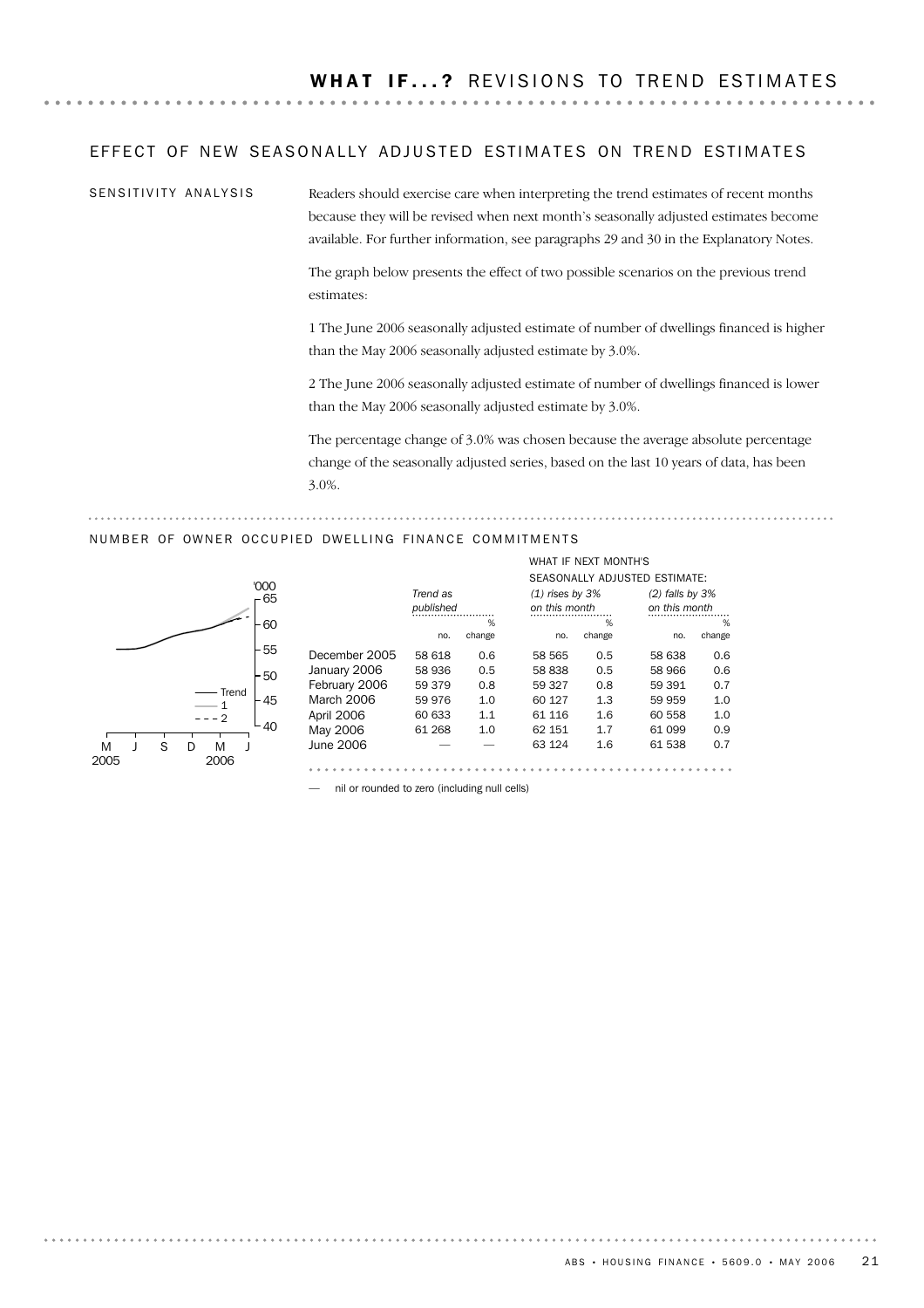## EXPLANATORY NOTES

| <b>INTRODUCTION</b> | 1 This publication presents statistics of housing finance commitments made by<br>significant lenders. This includes secured finance commitments for the construction or<br>purchase of owner occupied dwellings and finance commitments for the construction or<br>purchase of dwellings for rent or resale (investment housing). Also included are the<br>outstanding values of housing loan assets to individuals held by lenders at the end of<br>each reference month.                                                                                                                                                                                                                                                                                                                                                                                           |
|---------------------|----------------------------------------------------------------------------------------------------------------------------------------------------------------------------------------------------------------------------------------------------------------------------------------------------------------------------------------------------------------------------------------------------------------------------------------------------------------------------------------------------------------------------------------------------------------------------------------------------------------------------------------------------------------------------------------------------------------------------------------------------------------------------------------------------------------------------------------------------------------------|
| SCOPE               | Finance commitments made by the following types of lenders are included:<br>2<br>$\blacksquare$ Banks<br>Permanent building societies<br>Credit unions/cooperative credit societies<br>Life or general insurance companies<br>General government enterprises<br>Superannuation funds<br>Securitisers of mortgage assets (wholesale lenders) which provide funds to<br>borrowers through a retail intermediary (e.g. mortgage originators)<br>• Other Registered Financial Corporations (RFCs).                                                                                                                                                                                                                                                                                                                                                                       |
|                     | <b>3</b> All lending commitments are classified to the lender type which is (or will be) the<br>legal lender on the corresponding loan contract. Commitments are published for two<br>broad groupings of lender type: Banks and Non-Banks; the Non-Bank grouping also has<br>the components Permanent Building Societies and Wholesale Lenders n.e.c. published.                                                                                                                                                                                                                                                                                                                                                                                                                                                                                                     |
|                     | 4 Housing loan outstandings are classified to the following lender types: Banks;<br>Permanent Building societies; Credit unions/cooperative credit societies; Securitisation<br>vehicles; and Other lenders n.e.c The first three of these types are components of the<br>grouping Authorised Deposit-taking Institutions (ADIs). Loan outstanding for the ADI<br>lender types are published monthly, and are classified by purpose (owner occupied<br>housing or investment housing). All other institutions, including securitisation vehicles,<br>are only available on a quarterly basis. The release of loan outstandings data for those<br>lenders reporting on a quarterly basis will be lagged by one month - for example March<br>outstandings for securitisation vehicles and other lenders n.e.c. will be released from the<br>April publication onwards. |
| COVERAGE            | The statistics of housing finance commitments cover all banks and permanent<br>5<br>building societies. The largest of the remaining lenders of secured housing finance for<br>owner occupation are included so that, together with banks and building societies, at<br>least 95% of the Australian total of finance commitments is covered, and at least 90% of<br>each state total is covered. While many smaller contributors to the Non-Banks series are<br>excluded under these coverage criteria, at least 70% of finance commitments by<br>wholesale contributors are covered.                                                                                                                                                                                                                                                                                |
|                     | 6 An annual collection is conducted to maintain and update the survey coverage of<br>housing finance commitments. New lenders are included as their lending for housing<br>becomes sufficiently large.                                                                                                                                                                                                                                                                                                                                                                                                                                                                                                                                                                                                                                                               |
|                     | 7 From June 2001, the collection of housing finance commitments covers all<br>commitments by banks and permanent building societies, all other lenders providing<br>funds of more than \$50m in 2000, and some additional smaller other lenders where<br>necessary to maintain collection coverage (as specified in paragraph 5).                                                                                                                                                                                                                                                                                                                                                                                                                                                                                                                                    |
|                     | The statistics of housing loan outstandings cover all lenders included in the scope of<br>8<br>paragraph 2 that have been identified as holding residential loan assets on their balance<br>sheet as at the end of a particular reference month.                                                                                                                                                                                                                                                                                                                                                                                                                                                                                                                                                                                                                     |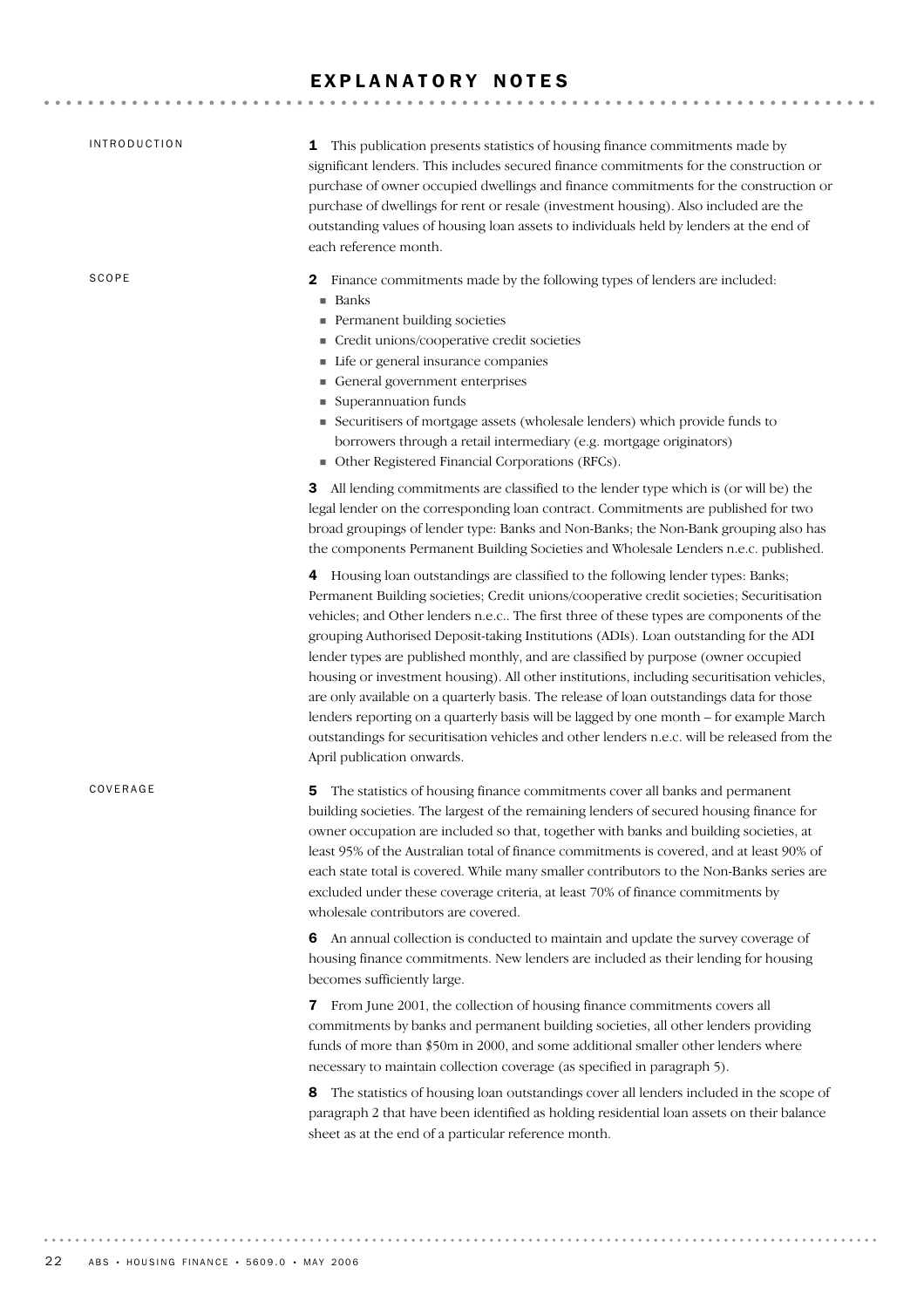SOURCES

REVISIONS

9 For banks, credit cooperatives, building societies and RFCs, the statistics in this publication are currently derived from returns submitted to the Australian Prudential Regulation Authority (APRA). The *Financial Sector (Collection of Data) Act 2001* facilitates the collection of statistical data from the financial sector, with APRA established as the central point for collection of both prudential and statistical data. In October 2001, APRA implemented new reporting forms for building societies and credit cooperatives. New reporting forms were implemented for banks in March 2002, and for RFCs in March 2003. APRA commenced collecting loan commitments data from banks, credit cooperatives, building societies in July 2002 and from RFCs in March 2003.

10 Housing finance commitments for owner occupied housing from banks, building societies and credit cooperatives are derived from form *ARF 392.0 Housing Finance* collected by APRA. Housing finance commitments for investor housing from these lenders are sourced from the *ARF 394.0 Personal Finance*. Housing finance commitments for RFCs are collected on the *RRF 392.0 Housing Finance* and *RRF 394.0 Personal Finance* for owner occupied housing and investor housing respectively.

11 Statistics on loan outstandings in table 12 are sourced from banks on form ARF 320.0 Statement of Financial Position (Domestic Books), with lending by building societies and credit cooperatives derived from form *ARF 323.0: Statement of Financial Position (Licensed ADI)*. While building societies and credit cooperatives with total assets greater than or equal to \$50 million are required to report this APRA return on a monthly basis, those institutions with total assets less than this threshold are only required to submit this return on a quarterly basis. An undercoverage adjustment is made in deriving table 12 in the two months between the last month in the quarter to derive estimates for the complete population on a monthly basis.

12 Electronic versions of the forms and instructions for ADIs are available on the APRA web site at

<http://www.apra.gov.au/Statistics/Revised-Authorised-Deposit-taking-Institution-ADI-re porting-requirements.cfm>. For RFCs, these are available at: <http://www.apra.gov.au/rfc/>.

13 All other institutions, including securitisation vehicles, are collected directly by the ABS. Data on loan outstandings to households for housing purposes for these lender types are only available on a quarterly basis. The data for Other lenders n.e.c. is compiled from a range of other data sources collected by the Australian Bureau of Statistics.

14 Revisions to previously published statistics are included in the publication as they occur.

**15** Changes in the classification of lenders (e.g. the conversion of a permanent building society to a bank) are reflected in the Lender series from the month of such change. Data for earlier periods for such lenders are not reclassified. Details of the establishment of new banks are published in the Reserve Bank of Australia's monthly *Bulletin* in the section on Technical Notes to Tables.

16 A wholesale lender provides funds to borrowers through a retail intermediary which may then also be responsible for the ongoing relationship with the borrower. WHOLESALE LENDERS

> 17 The Wholesale Lenders n.e.c. series almost exclusively comprises securitisation vehicles (typically special purpose trusts), established to issue mortgage backed securities. It excludes commitments where a bank or permanent building society, acting as a wholesale provider of funds, is the lender on the loan contract. Those commitments are published as bank or permanent building society commitments.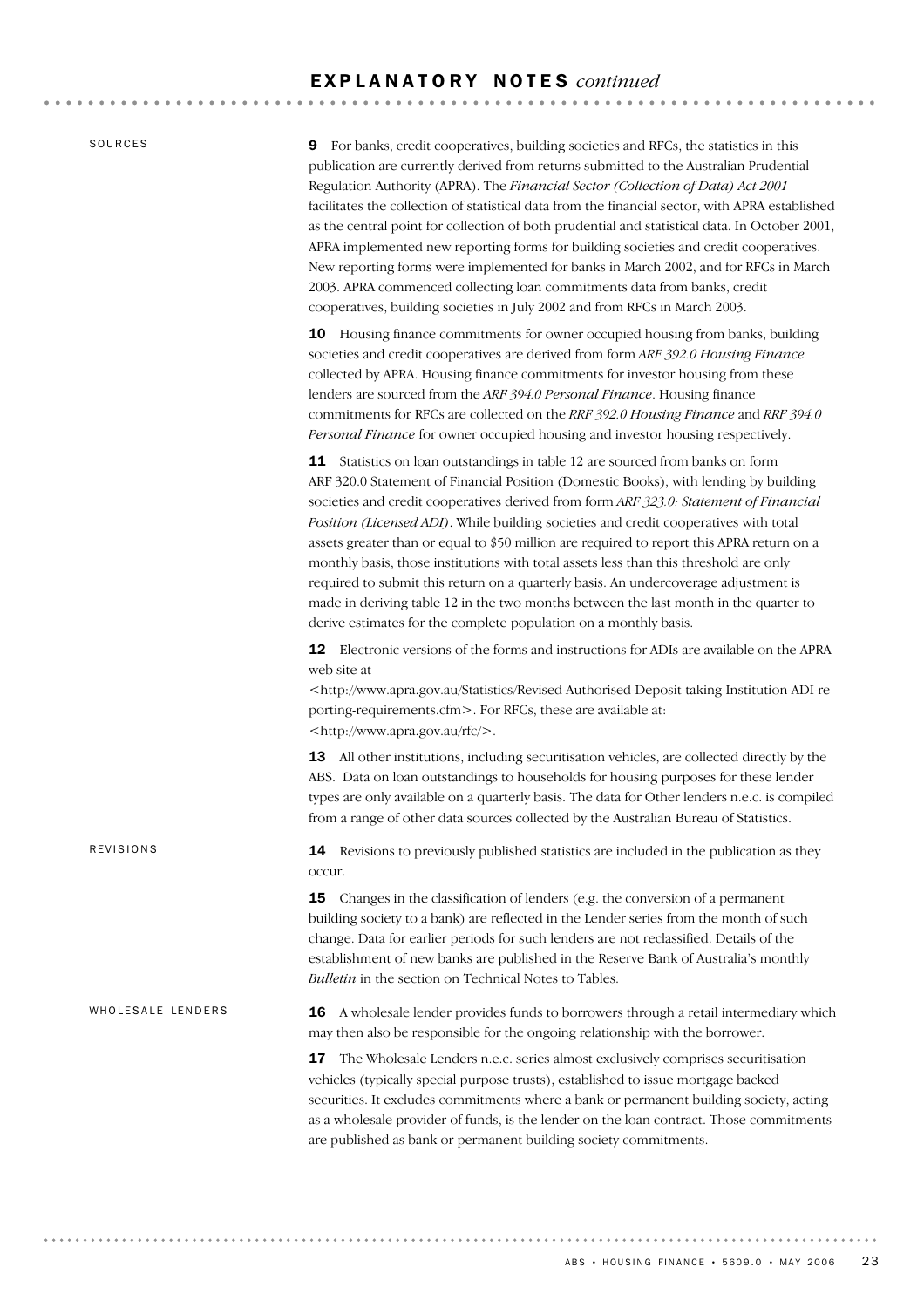#### WHOLESALE LENDERS *continued*

18 From July 1995 to July 2000, mortgage managers reported housing finance commitments on behalf of wholesale lenders. The introduction of wholesale lenders as the reporting unit does not change the scope of the collection, but has increased its coverage. This, along with the reclassification of some lending activity, increased the level of the Wholesale Lenders n.e.c. series for owner occupied housing by \$249m in July 2000.

19 Wholesale lenders contribute to the Non-Banks series for owner occupied housing, which is seasonally adjusted in table 3. A trend break was added to the Non-Banks series, shifting the trend up by 1,579 commitments and \$178m in July 2000. Revisions related to the introduction of wholesale lenders also resulted in a downward shift in the Banks' trend for owner occupied housing of 1,256 commitments and \$167m. Consequential breaks in the finance purpose trend series for owner occupied housing at July 2000 were:

- $\blacksquare$  construction finance trend shifted down 16 commitments (\$3m)
- $\blacksquare$  new dwelling finance trend shifted up 26 commitments (\$1m)
- $\blacksquare$  established dwelling finance trend shifted up 313 commitments (\$13m)
- $\blacksquare$  refinancing trend shifted up 177 commitments (\$17m)
- total finance trend shifted up  $323$  commitments (\$11m).

20 Because of difficulties experienced by Wholesale Lenders n.e.c. in accurately identifying first home buyers in their commitments, these data are not used in estimating first home buyer commitments (table 9). Instead, from July 2000, the percentage of first home buyer commitments made by all banks and permanent building societies is applied to total Wholesale Lenders n.e.c. commitments to calculate their contribution to the First Home Buyers series. As a result, first home buyer commitments were revised upwards by 0.8 percentage points in July 2000.

21 An article on the introduction of the Wholesale Lenders n.e.c. series (including implications for the First Home Buyers series) featured in the October 2000 issue of this publication. A copy of the article is available from the contact person listed on the front of the publication.

#### SEASONAL ADJUSTMENT

22 Seasonal adjustment is a means of removing the estimated effects of normal seasonal variation and 'trading day effects'. A 'trading day effect' reflects the varying amounts of activity on different days of the week and the different number of days of the week in any month (i.e. the number of Sundays, Mondays, etc.). This effect may be partly caused by the reporting practices of the lenders. Adjustment is also made for Easter which may affect the March and April estimates differently. Trading day effects are removed from the original estimates prior to the seasonal adjustment process. Seasonal adjustment does not remove the effect of irregular or non-seasonal influences (e.g. a change in interest rates) from the series.

23 Over the period from early 1990 to April 1995, four of the major banks changed from reporting for the four or five weeks ending on the last Wednesday of each month to reporting on a calendar month basis. The published seasonally adjusted data take account of this change in pattern.

24 Rapid change in the financial sector, and particularly developments in the provision of housing finance, may cause changes in the seasonal and trading day patterns of the housing finance data. Examples include changes in the classification of financial institutions (particularly the reclassification of non-bank financial institutions to banks) and the increased use of mortgage securitisation.

25 Estimation of seasonal adjustment and trading day factors that reflect the full effect of recent developments is not possible until a sufficient number of years of data have been collected. When changes are occurring in the seasonal patterns, larger revisions to the seasonally adjusted series can be expected at the time of the annual seasonal re-analysis. Accordingly, the trend estimate data provide a more reliable indicator of

. . . . . . . . . . . .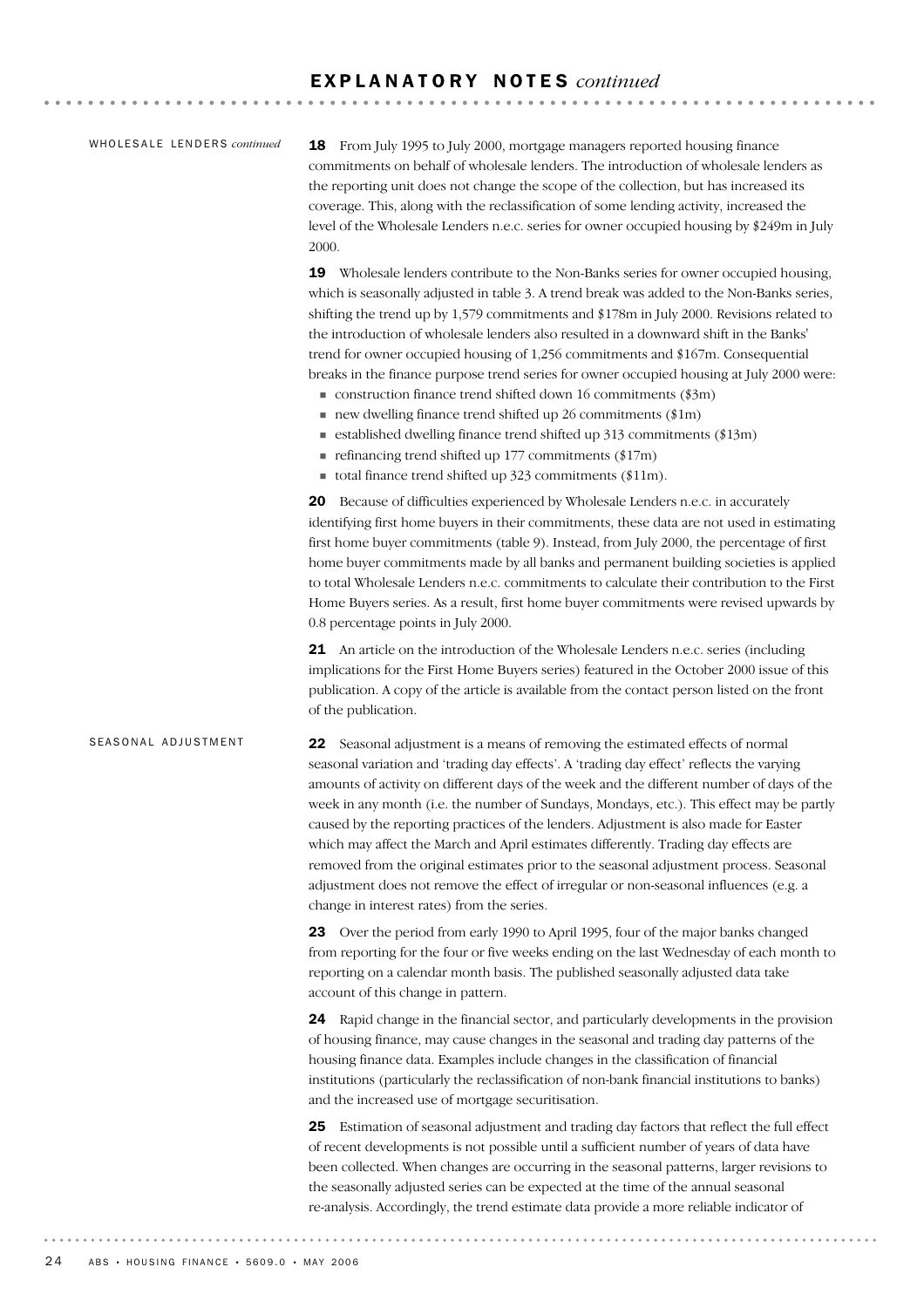| SEASONAL ADJUSTMENT<br>continued | underlying movement in housing finance commitments. (See paragraphs 29 and 30 for<br>further information on trend estimates).                                                                                                                                                                                                                                                                                                                                                                                                                                                                                                                                                                                                                                                                                                                                                                    |
|----------------------------------|--------------------------------------------------------------------------------------------------------------------------------------------------------------------------------------------------------------------------------------------------------------------------------------------------------------------------------------------------------------------------------------------------------------------------------------------------------------------------------------------------------------------------------------------------------------------------------------------------------------------------------------------------------------------------------------------------------------------------------------------------------------------------------------------------------------------------------------------------------------------------------------------------|
|                                  | 26 State component series have been seasonally adjusted independently of the<br>Australian series. The sum of the state components is therefore unlikely to equal the<br>corresponding Australian total. State component series are also affected by the changes<br>mentioned in paragraphs 22 to 25.                                                                                                                                                                                                                                                                                                                                                                                                                                                                                                                                                                                            |
|                                  | <b>27</b> The housing finance series uses a concurrent seasonal adjustment methodology to<br>derive the seasonal adjustment factors. This means that original estimates available at the<br>current reference month are used to estimate seasonal factors for the current and<br>previous months. As a result of this methodology, the seasonally adjusted and trend<br>estimates for earlier periods can be revised each month. However, in most instances, the<br>only noticeable revisions will be to the previous month and the same month a year ago.                                                                                                                                                                                                                                                                                                                                       |
|                                  | 28 The best seasonally adjusted estimates are achieved only some years after<br>corresponding original estimates have been released. However, this does not satisfy the<br>demand for timely seasonally adjusted estimates. The ABS advises users that while every<br>effort is made to achieve the highest possible quality of seasonally adjusted estimates,<br>given the available original estimates and preset publication deadlines, revisions to these<br>seasonally adjusted estimates are inevitable and generally indicate improvements to<br>those estimates. The use of the concurrent seasonal adjustment approach means that<br>revisions, and therefore quality improvements, are identified earlier than under the<br>previously used forward factor method. Under the concurrent approach, revisions are<br>made up to one year earlier than under the forward factor approach. |
| TREND ESTIMATES                  | 29 Smoothing seasonally adjusted series reduces the impact of the irregular<br>component of the seasonally adjusted series and creates trend estimates. These trend<br>estimates are derived by applying a 13-term Henderson-weighted moving average to all<br>but the last six months of the respective seasonally adjusted series. Trend series are<br>created for the last six months by applying surrogates of the Henderson moving average<br>to the seasonally adjusted series. For further information, refer to Information Paper: A<br>Guide to Interpreting Time Series—Monitoring Trends: An Overview (cat. no. 1349.0) or<br>contact the Assistant Director, Time Series Analysis on Canberra (02) 6252 6345 or by<br>email at <timeseries@abs.gov.au>.</timeseries@abs.gov.au>                                                                                                      |
|                                  | <b>30</b> While the smoothing technique described in paragraph 29 enables trend estimates<br>to be produced for the latest few months, it does result in revisions to the trend<br>estimates as new data become available. Generally, revisions become smaller over time<br>and, after three months, usually have a negligible impact on the series. Changes in the<br>original data and re-estimation of seasonal factors may also lead to revisions to the trend.                                                                                                                                                                                                                                                                                                                                                                                                                              |
| EFFECTS OF ROUNDING              | 31 Where figures have been rounded, discrepancies may occur between sums of the<br>component items and totals. Percentage changes in this publication have been derived<br>from unrounded data.                                                                                                                                                                                                                                                                                                                                                                                                                                                                                                                                                                                                                                                                                                  |
| ABS DATA AVAILABLE ON<br>REQUEST | Estimates for months prior to those shown in this publication and more detailed<br>32<br>series can be purchased in spreadsheet format from the ABS web site - see listing on<br>pages 3 and 4. For more information, contact the ABS National Information and Referral<br>Service on 1300 135 070.                                                                                                                                                                                                                                                                                                                                                                                                                                                                                                                                                                                              |
| RELATED PRODUCTS                 | Other ABS publications which may be of interest are outlined below. Please note,<br>33<br>older publications may no longer be available through ABS bookshops but are available<br>through ABS libraries. All publications released from 1998 onwards are available on the<br>ABS web site <http: www.abs.gov.au="">:<br/>Lending Finance, Australia (cat. no. 5671.0) - issued monthly</http:>                                                                                                                                                                                                                                                                                                                                                                                                                                                                                                  |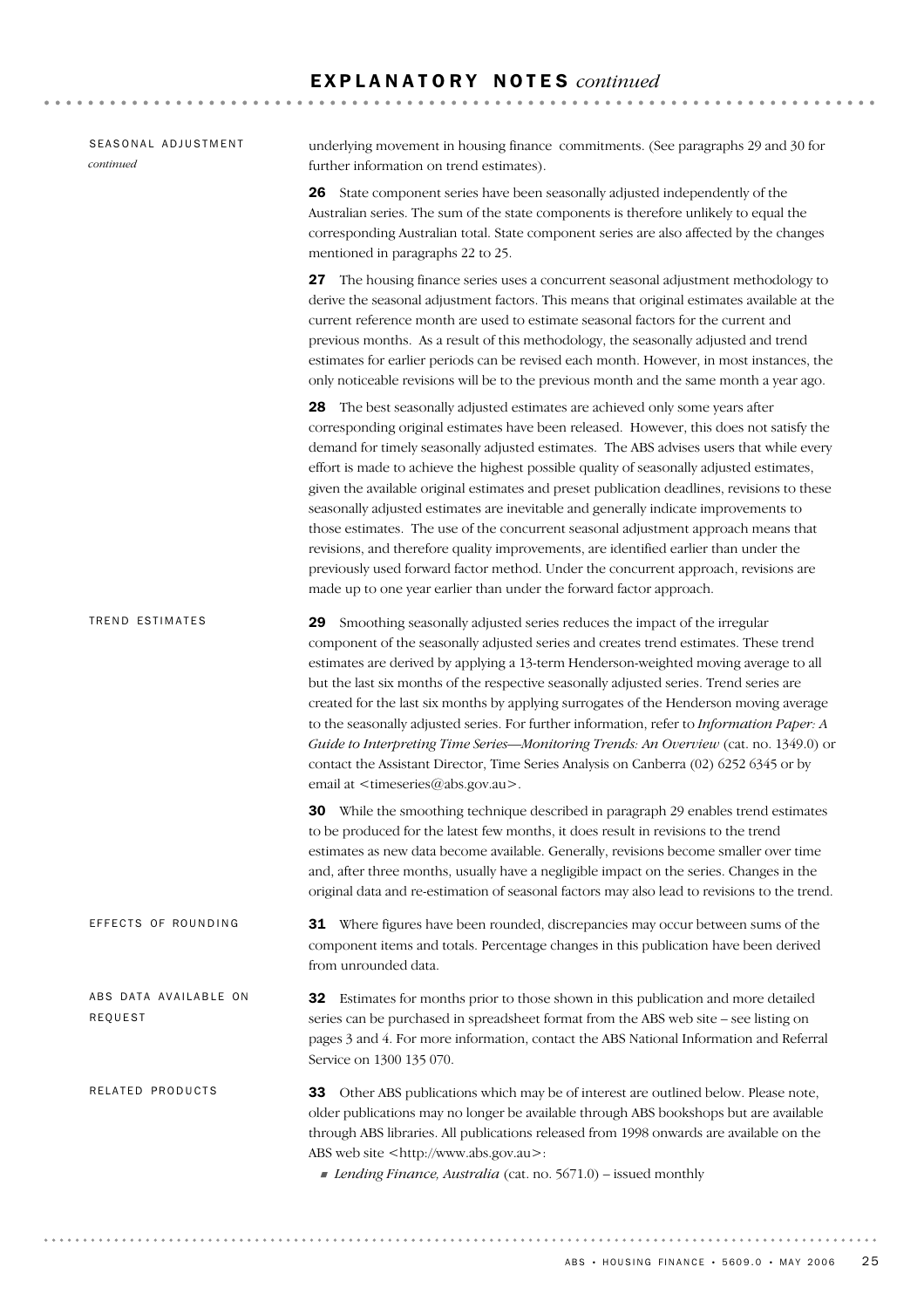RE L A T E D PR O D U C T S *continued*

- ! *Assets and Liabilities of Australian Securitisers* (cat. no. 5232.0.55.001) issued quarterly
- ! *Buildings Approvals, Australia* (cat. no. 8731.0) issued monthly
- ! *Dwelling Unit Commencements, Australia, Preliminary* ( cat. no. 8750.0) issued quarterly.

34 Ouarterly data prior to the March 2002 for housing loan outstandings by type of lending institution are available as a priced special data report related to the *Australian National Accounts: Financial Accounts* (cat. no. 5232.0). Inquiries regarding this special data report should be made to the contact on the front cover of this publication.

35 In addition, the Reserve Bank of Australia produces the monthly *Reserve Bank of Australia Bulletin* as well as data on its web site. *Bulletin* tables D1 & D2 contain statistics on lending and credit aggregates (including the housing credit aggregate), which contain lending and credit to the private non-financial sector. Table D5 Bank Lending Classified by Sector contains statistics on lending to persons for the purpose of housing, also classified by owner-occupiers and investors with statistics available from January 1990.

36 Residential lending by building societies and credit cooperatives is also published in *Bulletin* tables B7 and B8. These statistics are also sourced from APRA collected data, although this will differ to statistics in table 12 of this publication since the *Bulletin* tables only include data for building societies and credit cooperatives with total assets greater than or equal to \$50 million. *Bulletin* table B.19 Securitisation Vehicles contains outstandings information for mortgage held, which includes both residential and non-residential mortgages.

37 Current publications produced by the ABS are listed in the *Catalogue of Publications and Products, Australia* (cat. no. 1101.0). The *Catalogue* is available from any ABS office or the ABS web site <http://www.abs.gov.au>. The ABS also issues a daily Release Advice on the web site which details products to be released in the week ahead.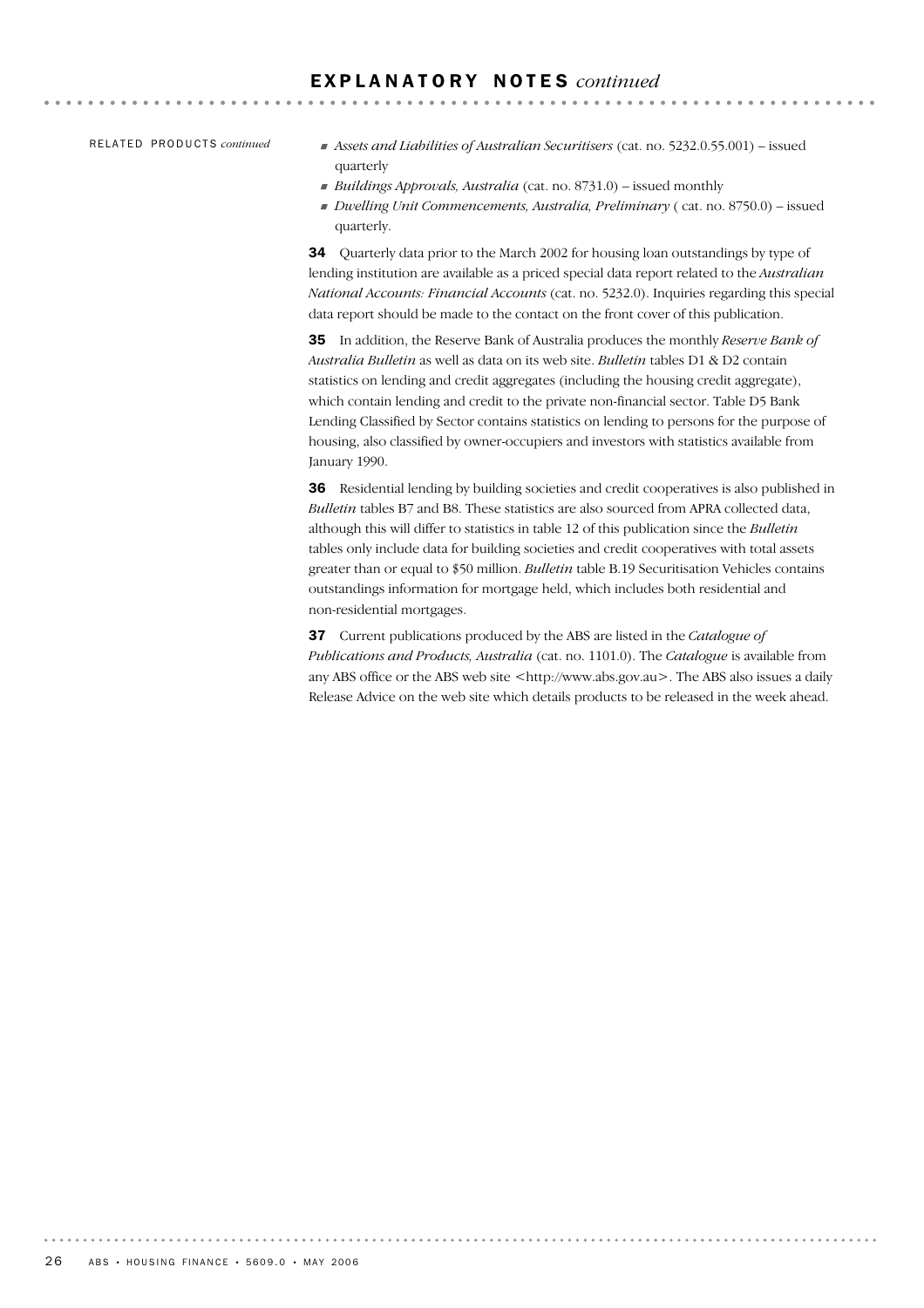## GLOSSARY

| Alterations and additions   | Alterations and additions cover all structural and non-structural changes which are<br>integral to the functional and structural design of a dwelling. Examples are garages,<br>carports, pergolas, reroofing, recladding, etc. Alterations and additions do not include<br>swimming pools, ongoing repairs, or maintenance and home improvements which do<br>not involve building work. |
|-----------------------------|------------------------------------------------------------------------------------------------------------------------------------------------------------------------------------------------------------------------------------------------------------------------------------------------------------------------------------------------------------------------------------------|
| Average loan                | The Average Loan series is calculated as follows:                                                                                                                                                                                                                                                                                                                                        |
|                             | Total value of lending commitments per month                                                                                                                                                                                                                                                                                                                                             |
|                             | Total number of dwellings financed per month                                                                                                                                                                                                                                                                                                                                             |
|                             | The Average Loan series does not necessarily represent the average loan size per<br>dwelling. For instance, the average separately reflects first and second mortgages,<br>committed in separate months, which apply to the same dwelling.                                                                                                                                               |
| Commitment                  | A lending commitment is a firm offer of housing finance. It either has been, or is<br>normally expected to be, accepted. Included are commitments to provide housing<br>finance to employees and commitments accepted and cancelled in the same month.                                                                                                                                   |
| Commitments not advanced    | Commitments not advanced at the end of the month are calculated as follows:                                                                                                                                                                                                                                                                                                              |
|                             | Balance of unadvanced commitments at the end of the previous month                                                                                                                                                                                                                                                                                                                       |
|                             | + Total new housing commitments (including refinancing)                                                                                                                                                                                                                                                                                                                                  |
|                             | + Alterations and additions                                                                                                                                                                                                                                                                                                                                                              |
|                             | $=$ Total commitments                                                                                                                                                                                                                                                                                                                                                                    |
|                             | - Cancellations of commitments                                                                                                                                                                                                                                                                                                                                                           |
|                             | - Commitments advanced during the month                                                                                                                                                                                                                                                                                                                                                  |
|                             | = Commitments not advanced at the end of the month                                                                                                                                                                                                                                                                                                                                       |
| Commitment value            | The commitment value for a contract of sale is the dwelling's sale value less any deposit.                                                                                                                                                                                                                                                                                               |
| Construction of dwellings   | Construction of dwellings represents commitments made to individuals to finance, by<br>way of progress payments, the construction of owner occupied dwellings.                                                                                                                                                                                                                           |
| Dwelling                    | A dwelling is a single self-contained place of residence such as a detached or<br>semidetached house, a terrace house, a flat, home unit, town house, etc.                                                                                                                                                                                                                               |
| Dwellings units             | Dwelling units refer to the number of single self-contained residences for which<br>commitments have been made, either on the security of first mortgage or on contract of<br>sale.                                                                                                                                                                                                      |
| <b>Established dwelling</b> | An established dwelling is one which has been completed for 12 months or more prior<br>to the lodgement of a loan application, or which has been previously occupied.                                                                                                                                                                                                                    |
| First home buyers           | First home buyers are persons entering the home ownership market for the first time.                                                                                                                                                                                                                                                                                                     |
| Fixed loans                 | Generally involve:<br>• a commitment for a fixed amount for a fixed period for a specific purpose<br>a schedule of repayments over a fixed period and<br>٠<br>payments which reduce the liability of the borrower but do not act to make further<br>finance available.                                                                                                                   |
| Fixed rate loan             | Fixed rate loans have a set interest rate which cannot be varied, either upward or<br>downward, for a minimum period of two years. Capped loans are not categorised as fixed<br>rate loans because their interest rate can vary within a two year period.                                                                                                                                |
| Housing Loan Outstandings   | The value of outstanding housing loans to Australian households as at a particular point<br>in time (for statistics in this publication this refers to the end of the reference month). A<br>loan is a defined as an asset of a lending institution, which is not evidenced by the<br>issuing of a security by the borrower.                                                             |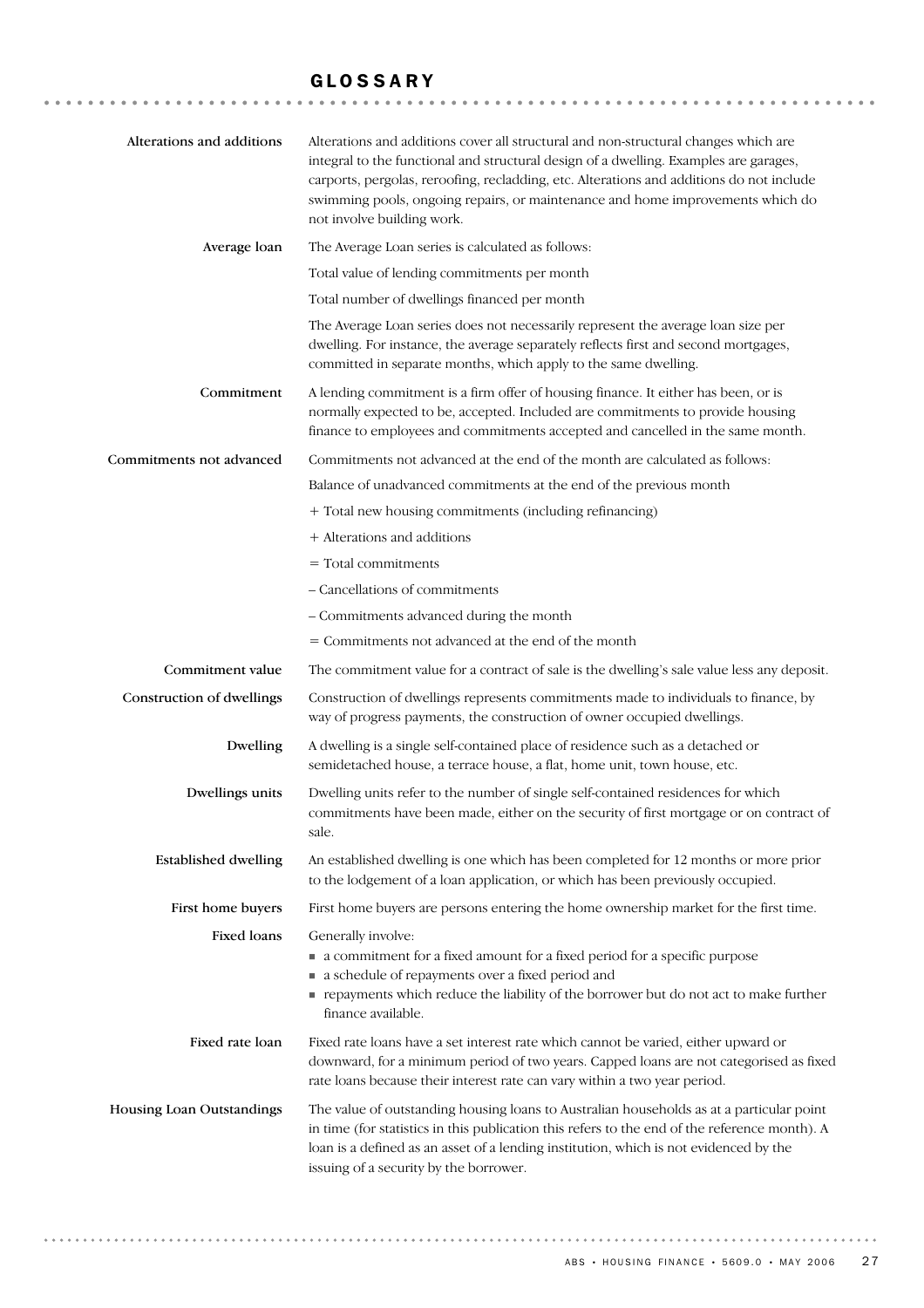# GLOSSARY *continued*

| New dwelling            | A new dwelling is one that has been completed within 12 months of the lodgement of a<br>loan application, and the borrower will be the first occupant.                                                                                                                                                                                                                                                                                                                                                                                                                                                                           |
|-------------------------|----------------------------------------------------------------------------------------------------------------------------------------------------------------------------------------------------------------------------------------------------------------------------------------------------------------------------------------------------------------------------------------------------------------------------------------------------------------------------------------------------------------------------------------------------------------------------------------------------------------------------------|
| Other lenders n.e.c.    | Comprises all lenders that are not banks, permanent building societies, credit<br>cooperatives or securitisation vehicles. Includes life or general insurance companies,<br>superannuation funds, government housing schemes, housing cooperatives, registered<br>financial corporations and other financial institutions.                                                                                                                                                                                                                                                                                                       |
| Refinancing             | For investment housing finance, it represents a commitment to refinance an existing<br>loan. For secured housing finance for owner occupation, only those loans where the<br>refinancing lender is not the original lender and the security is unchanged are included.<br>The refinancing of a loan to fund a change of residence is treated as a new lending<br>commitment.                                                                                                                                                                                                                                                     |
| Revolving credit        | Generally has the following characteristics:<br>• a commitment for a credit or borrowing limit is given for a specific period after which<br>the commitment is reviewed<br>• the extent of the borrowing used at any time during the period may be for any amount<br>up to the authorised limit; and<br>repayments (other than of charges and interest) made during the period reduce the<br>extent of the borrowing used and thereby increase the amount of unused credit<br>available up to the authorised limit. Examples include credit cards, lines of credit and<br>approved overdrafts.                                   |
| Secured housing finance | This is all secured commitments to individuals for the construction or purchase of<br>dwellings for owner occupation, regardless of type of security. Commitments for<br>dwellings that will be occupied by persons other than the owner(s) are excluded.                                                                                                                                                                                                                                                                                                                                                                        |
| Securitisation vehicle  | Special purpose vehicles (generally trusts) that issue mortgage backed securities, which<br>are debt securities secured by specific pools of mortgages and repaid from the cash flows<br>(principal and interest payments) of the specific mortgage pool.                                                                                                                                                                                                                                                                                                                                                                        |
| Self-contained          | The dwelling includes bathing and cooking facilities.                                                                                                                                                                                                                                                                                                                                                                                                                                                                                                                                                                            |
| Wholesale lenders       | A wholesale lender provides funds to borrowers through a retail intermediary which may<br>then also be responsible for the ongoing relationship with the borrower. The Wholesale<br>Lenders n.e.c. (not elsewhere classified) series almost exclusively comprises<br>securitisation vehicles (typically special purpose trusts) established to issue mortgage<br>backed securities. It excludes funds provided where a bank or permanent building<br>society, acting as a wholesale provider of funds, remains the lender on the contract.<br>Those commitments are published as bank or permanent building society commitments. |